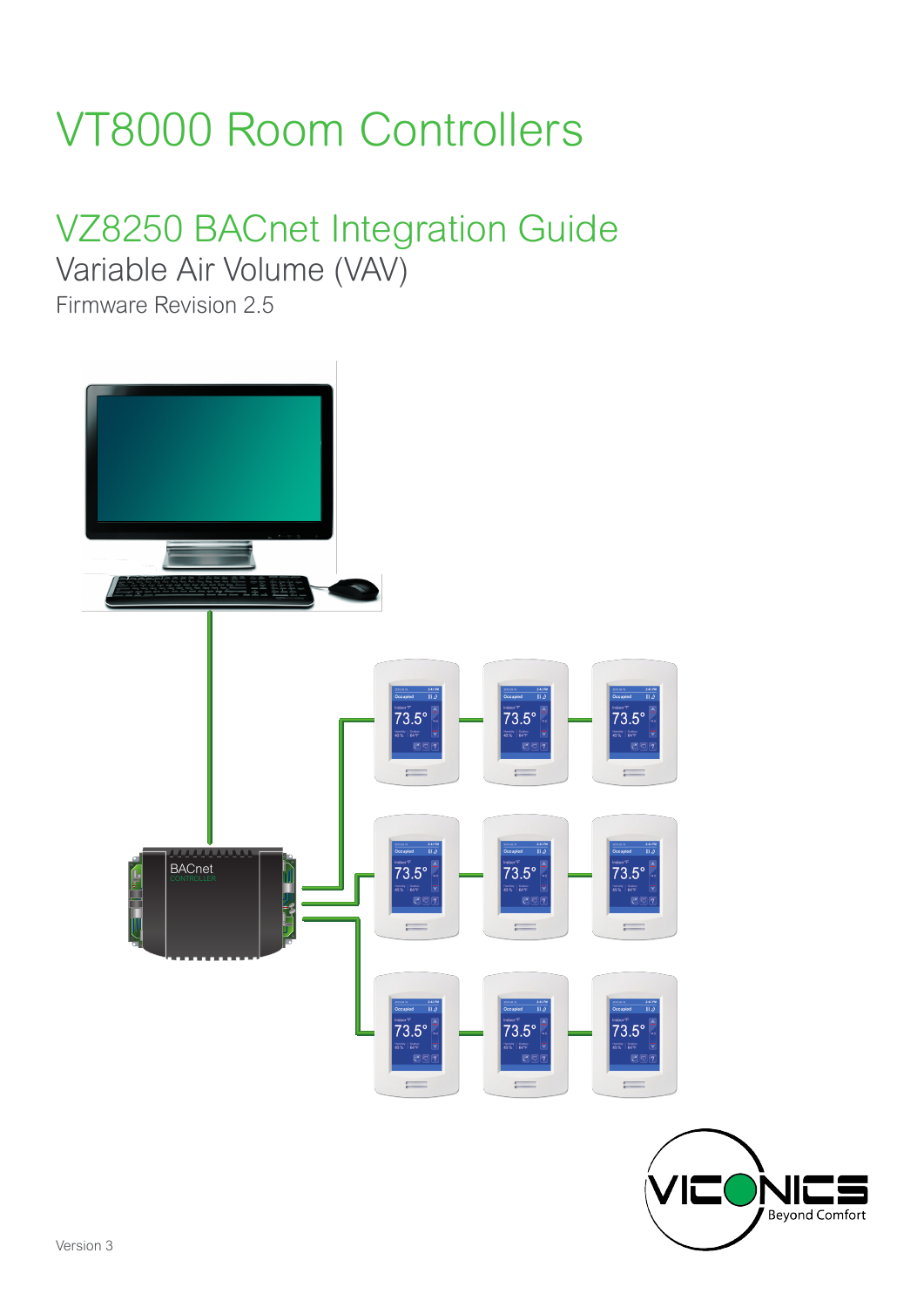# **Table of Contents**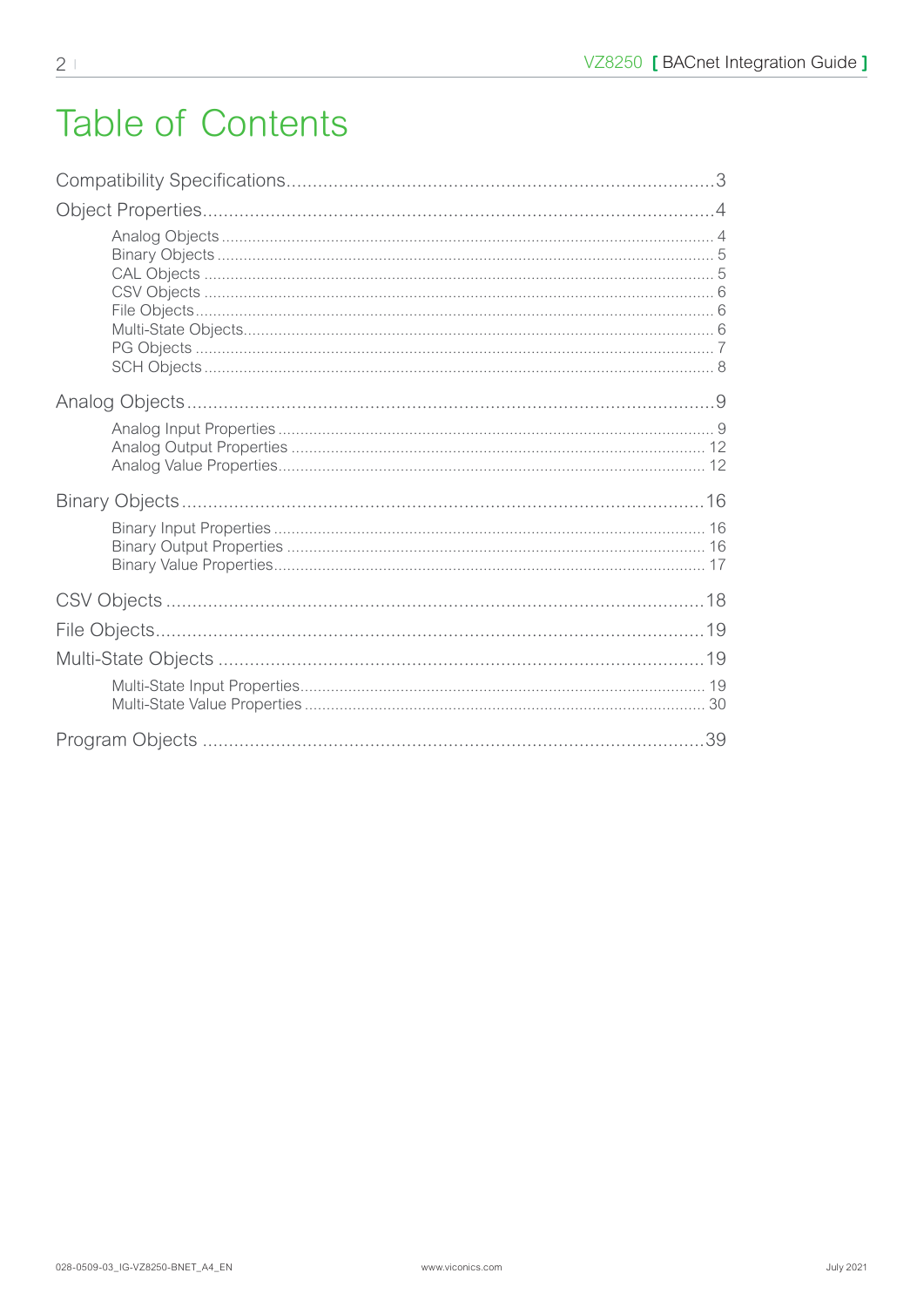# <span id="page-2-0"></span>Compatibility Specifications

**Note:** This document contains BACnet compatibility specifications of the Viconics Technologies VZ8250 Room Controllers and follows the BACnet PICS format. Objects common to all three models of VAV Room Controllers appear in one table, whereas objects which are model specific appear in separate tables.

**Supported BACnet® Services:** The BACnet® communicating controller meets all requirements for designation as an Application Specific Controller (B-ASC). The BACnet controller supports the following BACnet Interoperability Building Blocks (BIBBs).

Note: The controller does not support segmented requests or responses

| <b>Application Service</b>                           | Designation |
|------------------------------------------------------|-------------|
| Data Sharing-COV-B                                   | DS-COV-B    |
| Data Sharing - Read Property - B                     | DS-RP-B     |
| Data Sharing - Read Property Multiple - B            | DS-RPM-B    |
| Data Sharing - Write Property - B                    | DS-WP-B     |
| Data Sharing - Write Property Multiple Service - B   | DS-WPM-B    |
| Device Management - Time Synchronization - B         | DM-TS-B     |
| Device Management - Device Communication Control - B | DM-DCC-B    |
| Device Management - Dynamic Device Binding - B       | DM-DDB-B    |
| Device Management - Dynamic Object Binding - B       | DM-DOB-B    |
| Scheduling-Internal-B                                | SCHED-I-B   |

| <b>Object Name</b>  | Type and Instance | <b>Object Property</b>                          | <b>Controller Parameter</b>                                                                  |
|---------------------|-------------------|-------------------------------------------------|----------------------------------------------------------------------------------------------|
|                     |                   | Object Identifier<br>Property 75 (R,W)          | Unique ID number of a device on a network                                                    |
|                     |                   | Object Name<br>Property 77 (R,W)                | Unique name of a device on a network                                                         |
|                     |                   | Model Name<br>Property 70 (R)                   | Controller model number                                                                      |
|                     |                   | Firmware Revision<br>Property 44 (R)            | Current BACnet <sup>®</sup> firmware revision used by controller                             |
|                     |                   | Protocol Version<br>Property 98 (R)             | Current BACnet <sup>®</sup> firmware protocol version<br>Default is Version 1                |
|                     |                   | Protocol Revision<br>Property 139 (R)           | Current BACnet® firmware protocol revision<br>Default is Version 2                           |
|                     | Device            | Max ADPU Length<br>Property 62 (R)              | Maximum ADPU Length accepted<br>Default is 480                                               |
| VZ8250 (all models) |                   | <b>ADPU Timeout</b><br>Property 10 (R)          | ADPU timeout value<br>Default is 3000 ms                                                     |
|                     |                   | Application-Software-Version<br>Property 12 (R) | Controller base application software version<br>Default is based on current released version |
|                     |                   | Max_Master (R,W)                                | Maximum master devices allowed to be part of network.<br>0 to 127, default is 127            |
|                     |                   | Description<br>Property 28 (R,W)                | String of printable characters<br>(Same as "Long Screen Message" CSV2)                       |
|                     |                   | Location<br>Property 58 (R,W)                   | String of printable characters<br>(Same as "Short Screen Message" CSV1)                      |
|                     |                   | Local Date<br>Property 56 (R)                   | Indicates date to best of device knowledge                                                   |
|                     |                   | Local Time<br>Property 57 (R)                   | Indicated time of day best of the device knowledge                                           |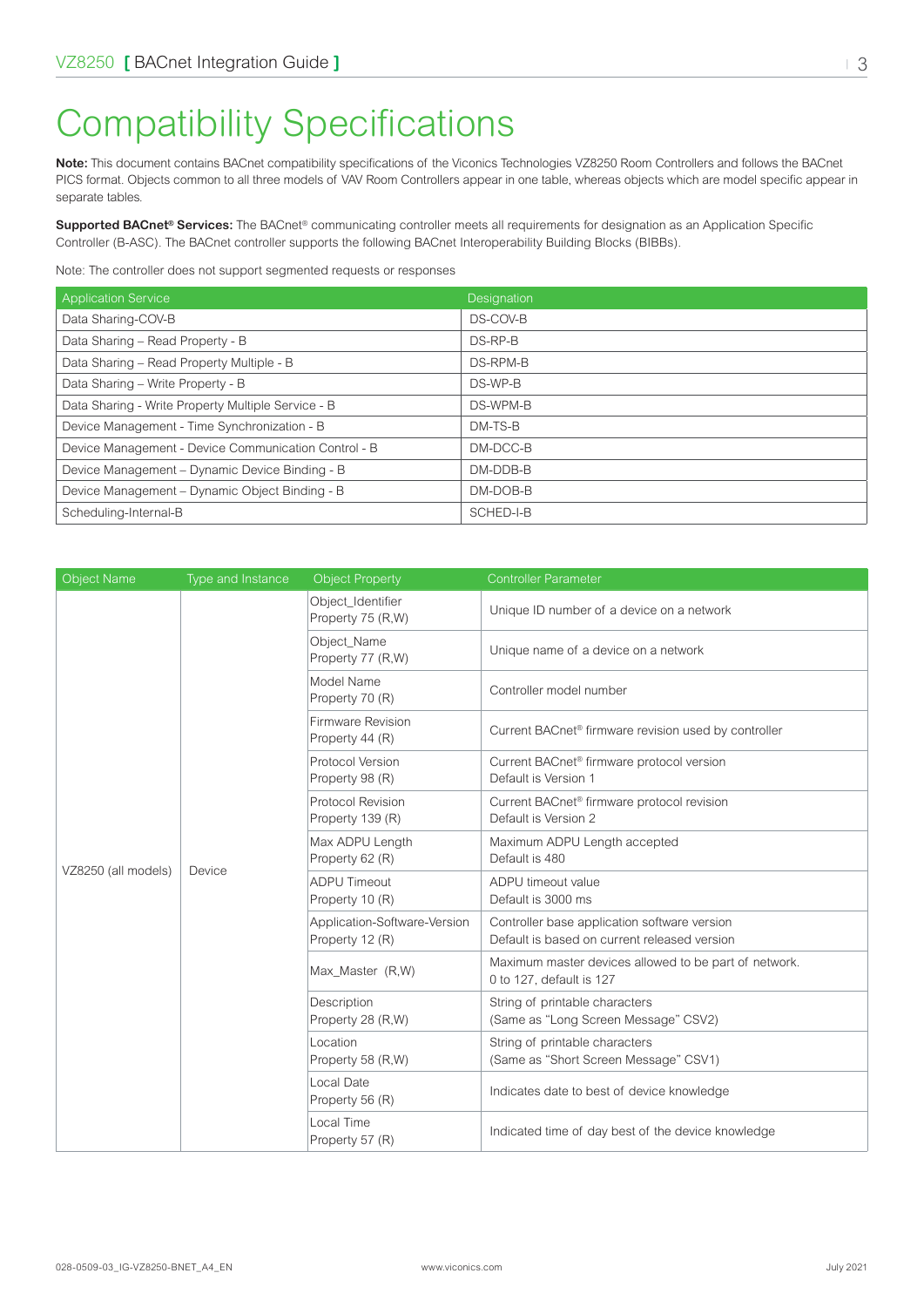# <span id="page-3-0"></span>Object Properties

#### **NOTE for BACnet Priorities:**

- 1-3: Written in eeprom memory, the value cannot be changed at the thermostat and will remain after a power-cycle. To release it, do a "Restore Factory default" or from BACnet at same priority level.
- Usage: System configuration parameters that should not be changed. • 4-16: Written in ram memory, the values are lost after a power-cycle.
- Usage: Initialization of LUA4RC scripts. (Do not use priorities 4-16 from a BMS.)
- 17: Relinquish default, the values can be changed at the thermostat and will remain in the thermostat after a power-cycle. Usage: Temperature setpoints, fan-mode, system-mode, etc.

#### Analog Objects

| Object Type Read/Write Settings |                  |                           |                                    |                                                                                                |
|---------------------------------|------------------|---------------------------|------------------------------------|------------------------------------------------------------------------------------------------|
| Input AI                        | <b>Output AO</b> | <b>Values AV</b>          | <b>Object Property</b>             | <b>Controller Parameter</b>                                                                    |
| Read Only                       | Read Only        | Read Only                 | Event State<br>Property 36         | Indicates if object has an active event state associated with it                               |
| Read Only                       | Read Only        | Read Only                 | Object Identifier<br>Property 75   | Unique ID number of an object on a network                                                     |
| Read Only                       | Read Only        | Read Only                 | Object Name<br>Property 77         | Unique name of an object on a network                                                          |
| Read Only                       | Read Only        | Read Only                 | Object Type<br>Property 79         | Indicates membership in a particular object type class                                         |
| Read / Write                    | Read / Write     | Read / Write              | Out of Service<br>Property 81      | Indicates whether (TRUE/FALSE) the physical input object represents is not in<br>service       |
| Read / Write*                   | Read / Write     | Read / Write              | Present Value<br>Property 85       | Contains values of all properties specified                                                    |
| N/A                             | Read Only        | Read Only                 | Priority Array<br>Property 87      | Read-only array of prioritized values                                                          |
| Read Only                       | Read Only        | Read Only                 | Reliability<br>Property 103        | Indicates if Present_Value is "reliable"                                                       |
| N/A                             | Read Only        | Read / Write <sup>+</sup> | Relinquish Default<br>Property 104 | Default value used for Present_Value when values in Priority_Array have a<br><b>NULL</b> value |
| Read Only                       | Read Only        | Read Only                 | Status Flags<br>Property 111       | Represents flags that indicate general health of life safety point object                      |
| Read Only                       | Read Only        | Read Only                 | Units<br>Property 177              | Indicates measurement units of Present Value                                                   |
| N/A                             | Read / Write     | Read / Write              | Hight Limit<br>Property 1101       | Specifies a limit Present_Value must exceed before an event is generated                       |
| N/A                             | Read / Write     | Read / Write              | Low Limit<br>Property 1100         | Specifies a limit Present_Value must fall below before an event is generated                   |

**N/A =** Not Applicable, property not used for objects of that type

\* The Present\_Value is only writeable when Out\_Of\_Service is TRUE.

† Relinquish default, the values can be changed at the thermostat and will remain in the thermostat after a power-cycle. Usage: Temperature setpoints, fan-mode, system-mode, etc.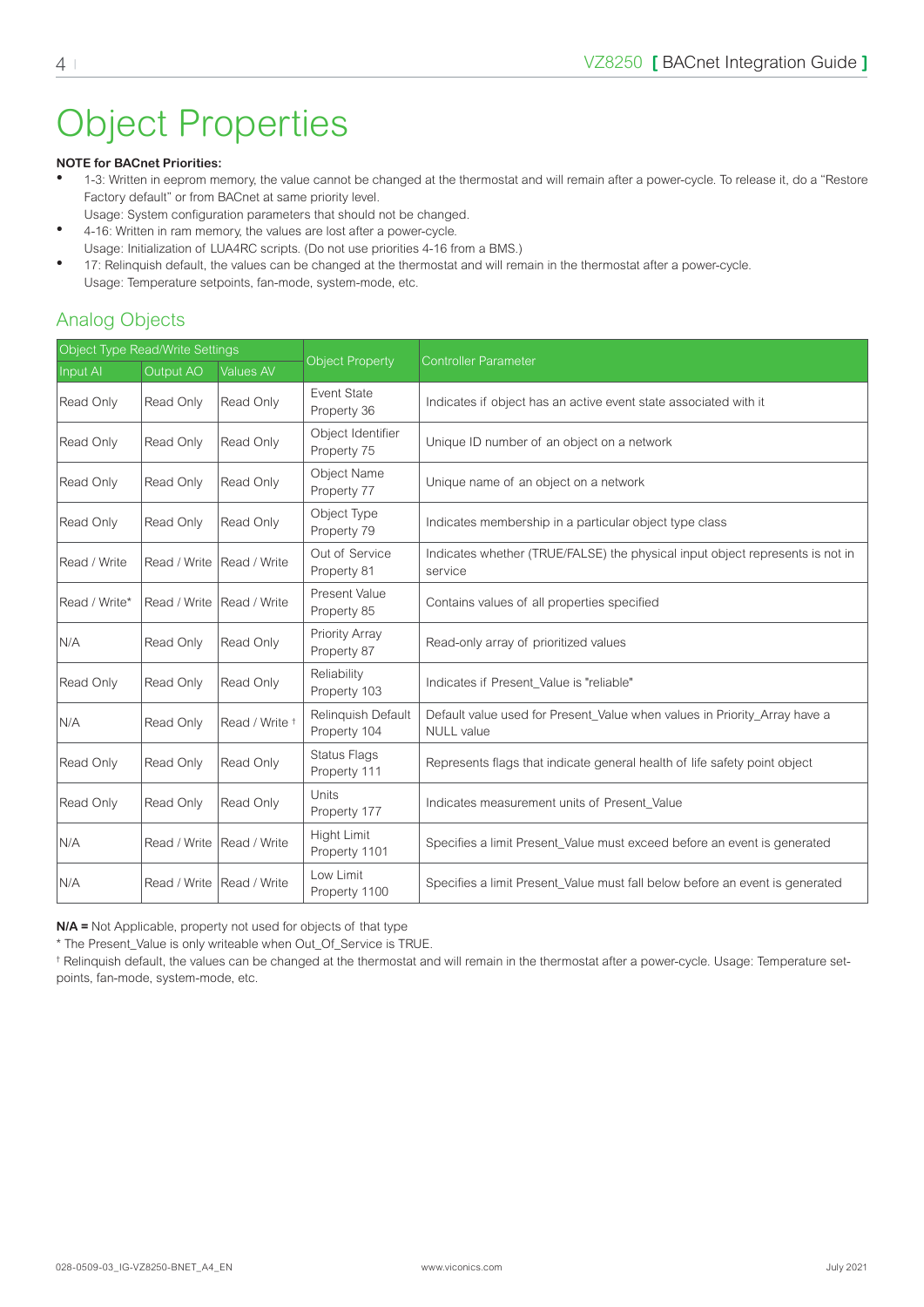#### <span id="page-4-0"></span>Binary Objects

| Object Type Read/Write Settings |              |                  |                                     |                                                                                                      |
|---------------------------------|--------------|------------------|-------------------------------------|------------------------------------------------------------------------------------------------------|
| <b>Input BI</b>                 | Output BO    | <b>Values BV</b> | <b>Object Property</b>              | <b>Controller Parameter</b>                                                                          |
| Read Only                       | Read Only    | Read Only        | <b>Active Text</b><br>Property 4    | Characterizes intended effect of the ACTIVE state of Present_Value property                          |
| Read Only                       | Read Only    | Read Only        | <b>Event State</b><br>Property 36   | Indicates if object has an active event state associated with it                                     |
| Read Only                       | Read Only    | Read Only        | <b>Inactive Text</b><br>Property 46 | Characterizes intended effect of INACTIVE state of Present_Value property                            |
| Read Only                       | Read Only    | Read Only        | Object Identifier<br>Property 75    | Unique ID number of an object on a network                                                           |
| Read Only                       | Read Only    | Read Only        | <b>Object Name</b><br>Property 77   | Unique name of an object on a network                                                                |
| Read Only                       | Read Only    | Read Only        | Object Type<br>Property 79          | Indicates membership in a particular object type class                                               |
| Read / Write                    | Read / Write | Read / Write     | Out of Service<br>Property 81       | Indicates whether (TRUE/FALSE) physical input object represents is not in<br>service                 |
| Read Only                       | Read Only    | N/A              | Polarity<br>Property 84             | Indicates relationship between physical state of input and Present_Value                             |
| Read / Write                    | Read / Write | Read / Write     | Present Value<br>Property 85        | Contains values of all properties specified                                                          |
| Read Only                       | Read Only    | Read Only        | Priority Array<br>Property 87       | Read-only array of prioritized values                                                                |
| N/A                             | Read Only    | Read / Write     | Relinquish Default<br>Property 104  | Default value to be used for Present Value when values in Priority_Array have a<br><b>NULL</b> value |
| Read Only                       | Read Only    | Read Only        | <b>Status Flags</b><br>Property 111 | Represents flags that indicate general health of life safety point object                            |

**N/A =** Not Applicable, property not used for objects of that type

#### **NOTE for BACnet Priorities:**

- 1-3: Written in eeprom memory, the value cannot be changed at the thermostat and will remain after a power-cycle. To release it, do a "Restore Factory default" or from BACnet at same priority level.
	- Usage: System configuration parameters that should not be changed.
- 4-16: Written in ram memory, the values are lost after a power-cycle. Usage: Initialization of LUA4RC scripts. (Do not use priorities 4-16 from a BMS.)
- 17: Relinquish default, the values can be changed at the thermostat and will remain in the thermostat after a power-cycle. Usage: Temperature setpoints, fan-mode, system-mode, etc.

#### CAL Objects

| <b>Read/Write</b> | <b>Object Property</b>           | Controller Parameter                                         |
|-------------------|----------------------------------|--------------------------------------------------------------|
| Read / Write      | Date List<br>Property 23         | List of calender entries.                                    |
| Read Only         | Object Identifier<br>Property 75 | Unique ID number of an object on a network                   |
| Read Only         | Object Name<br>Property 77       | Unique name of an object on a network                        |
| Read Only         | Object Type<br>Property 79       | Indicates membership in a particular object type class       |
| Read Only         | Present Value<br>Property 85     | This property is TRUE when<br>current date matches an entry. |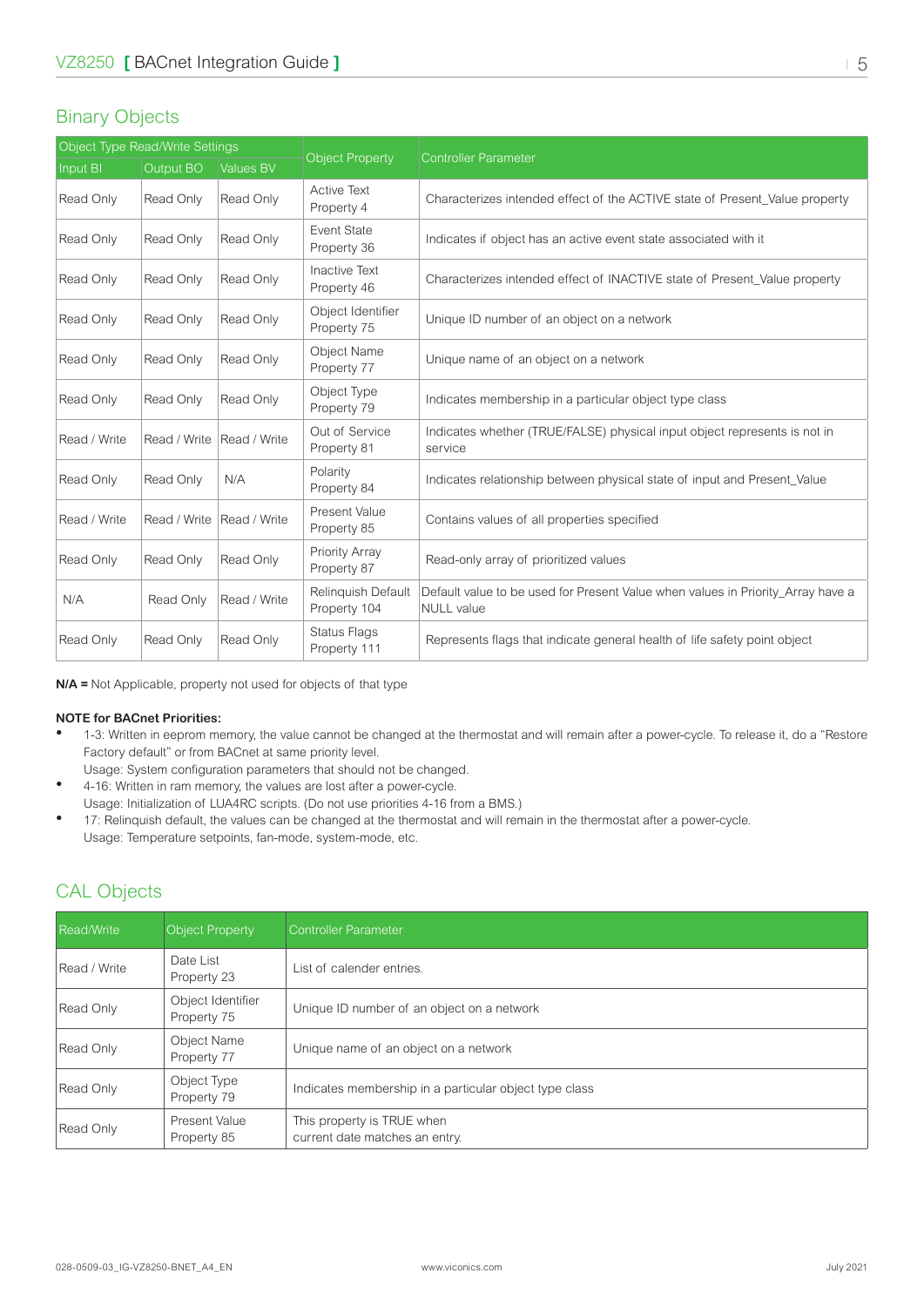#### <span id="page-5-0"></span>CSV Objects

| Read/Write   | <b>Object Property</b>           | <b>Controller Parameter</b>                                               |
|--------------|----------------------------------|---------------------------------------------------------------------------|
| Read Only    | Event State<br>Property 36       | Indicates object has an active event state associated with it             |
| Read Only    | Object Identifier<br>Property 75 | Unique ID number of an object on a network                                |
| Read Only    | Object Name<br>Property 77       | Unique name of an object on a network                                     |
| Read Only    | Object Type<br>Property 79       | Indicates membership in a particular object type class                    |
| Read / Write | Present Value<br>Property 85     | Contains values of all properties specified                               |
| Read Only    | Status Flags<br>Property 111     | Represents flags that indicate general health of life safety point object |

#### File Objects

| Read/Write   | <b>Object Property</b>                  | <b>Controller Parameter</b>                                                                                                                                   |
|--------------|-----------------------------------------|---------------------------------------------------------------------------------------------------------------------------------------------------------------|
| Read Only    | Archive<br>Property 13                  | Set to FALSE when the Modification_Date property changes for any reason.<br>An archiving process to set the value of this property to TRUE when it completes. |
| Read Only    | File Access Method<br>Property 41       | Indicates the type(s) of file access supported for this object.<br>Supported: "1: Stream Access".                                                             |
| Read / Write | File Size<br>Property 42                | Indicates the size of the file data in octets<br>Writing a value of 0 erases file data contents.                                                              |
| Read Only    | File Type<br>Property 43                | Identifies the intended use of this file                                                                                                                      |
| Read Only    | <b>Modification Date</b><br>Property 71 | Indicates the last time the underlying file data or File_Size of this object was modified                                                                     |
| Read Only    | Object Identifier<br>Property 75        | Unique ID number of an object on a network                                                                                                                    |
| Read Only    | Object Name<br>Property 77              | Unique name of an object on a network                                                                                                                         |
| Read Only    | Object Type<br>Property 79              | File type object                                                                                                                                              |
| Read Only    | Read Only<br>Property 99                | Whether FALSE or TRUE the file data may be changed through the use of the AtomicWriteFile service                                                             |
| Read Only    | Profile Name<br>Property 168            | Name of an object profile to which this object conforms                                                                                                       |

#### Multi-State Objects

| Object Type Read/Write Settings |           |                                  |                                                                  |  |
|---------------------------------|-----------|----------------------------------|------------------------------------------------------------------|--|
| Input MSI                       | Values MV | Object Property                  | Controller Parameter                                             |  |
| Read Only                       | Read Only | Event State<br>Property 36       | Indicates if object has an active event state associated with it |  |
| Read Only                       | Read Only | Number of States<br>Property 74  | Defines number of states Present_Value may have                  |  |
| Read Only                       | Read Only | Object Identifier<br>Property 75 | Unique ID number of an object on a network                       |  |
| Read Only                       | Read Only | Object Name<br>Property 77       | Unique name of an object on a network                            |  |
| Read Only                       | Read Only | Object Type<br>Property 79       | Indicates membership in a particular object type class           |  |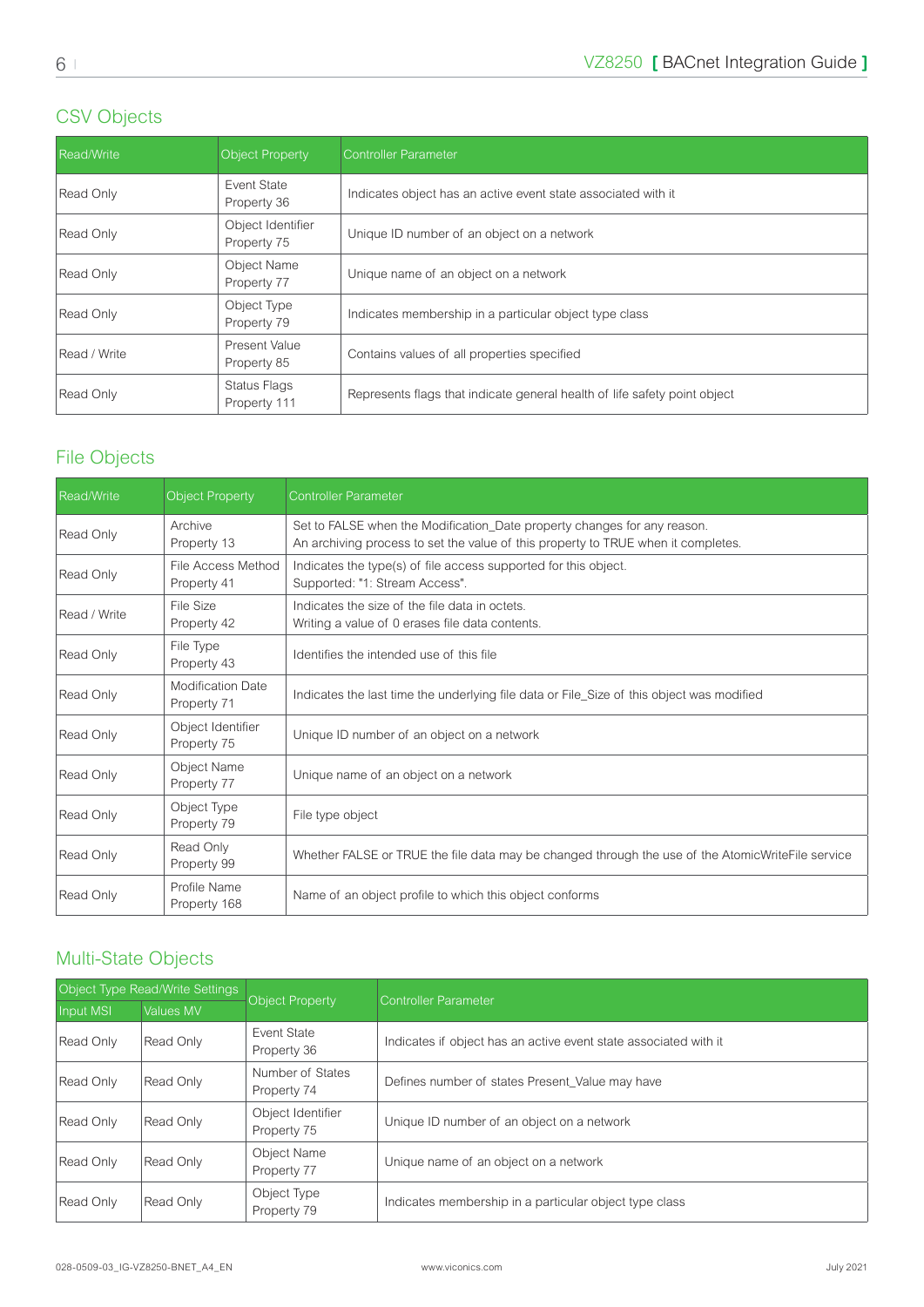<span id="page-6-0"></span>

| Object Type Read/Write Settings |              |                                           |                                                                                      |  |
|---------------------------------|--------------|-------------------------------------------|--------------------------------------------------------------------------------------|--|
| Input MSI                       | Values MV    | <b>Object Property</b>                    | <b>Controller Parameter</b>                                                          |  |
| Read / Write                    | Read / Write | Out of Service<br>Property 81             | Indicates whether (TRUE/FALSE) physical input object represents is not in service    |  |
| Read / Write*                   | Read / Write | Present Value<br>Property 85              | Contains values of all properties specified                                          |  |
| N/A                             | Read Only    | Priority Array<br>Property 87             | Indicates relationship between physical state of input and Present Value             |  |
| N/A                             | Read / Write | <b>Relinquish Default</b><br>Property 104 | Default value used for Present Value when values in Priority Array have a NULL value |  |
| Read Only                       | Read Only    | State Text<br>Property 110                | Represents descriptions of all possible states of Present Value                      |  |
| Read Only                       | Read Only    | Status Flags<br>Property 111              | Represents flags that indicate general health of life safety point object            |  |

**N/A =** Not Applicable, property not used for objects of that type

\* The Present\_Value is only writeable when Out\_Of\_Service is TRUE.

#### PG Objects

| <b>Read/Write</b> | <b>Object Property</b>             | <b>Controller Parameter</b>                                                                                            |
|-------------------|------------------------------------|------------------------------------------------------------------------------------------------------------------------|
| Read Only         | Description<br>Property 28         | String of printable characters whose content is not restricted. Contains up to 480 bytes of<br>the LUA program script. |
| Read Only         | Description Of Halt<br>Property 29 | Describes the reason why a program has been halted Text is also displayed in the HMI<br>debug log                      |
| Read Only         | Instance Of<br>Property 48         | Local name of the application program being executed by this process                                                   |
| Read Only         | Object Identifier<br>Property 75   | Unique ID number of an object on a network                                                                             |
| Read Only         | Object Name<br>Property 77         | Unique name of an object on a network                                                                                  |
| Read Only         | Object Type<br>Property 79         | Indicates membership in a particular object type class                                                                 |
| Read Only         | Out Of Service<br>Property 81      | Indicates whether (TRUE/FALSE) the process this object represents is not in service                                    |
| Write Only        | Program Change<br>Property 90      | Used to request changes to the operating state of the program. Writing to property affects<br>all 10 PG objects        |
| Read Only         | Program State<br>Property 92       | Current logical state of the PG objects executing application programs                                                 |
| Read Only         | Reason For Halt<br>Property 100    | If program halts, this property reflects the reason for halt                                                           |
| Read Only         | Status Flags<br>Property 111       | Represents flags that indicate general health of life safety point object                                              |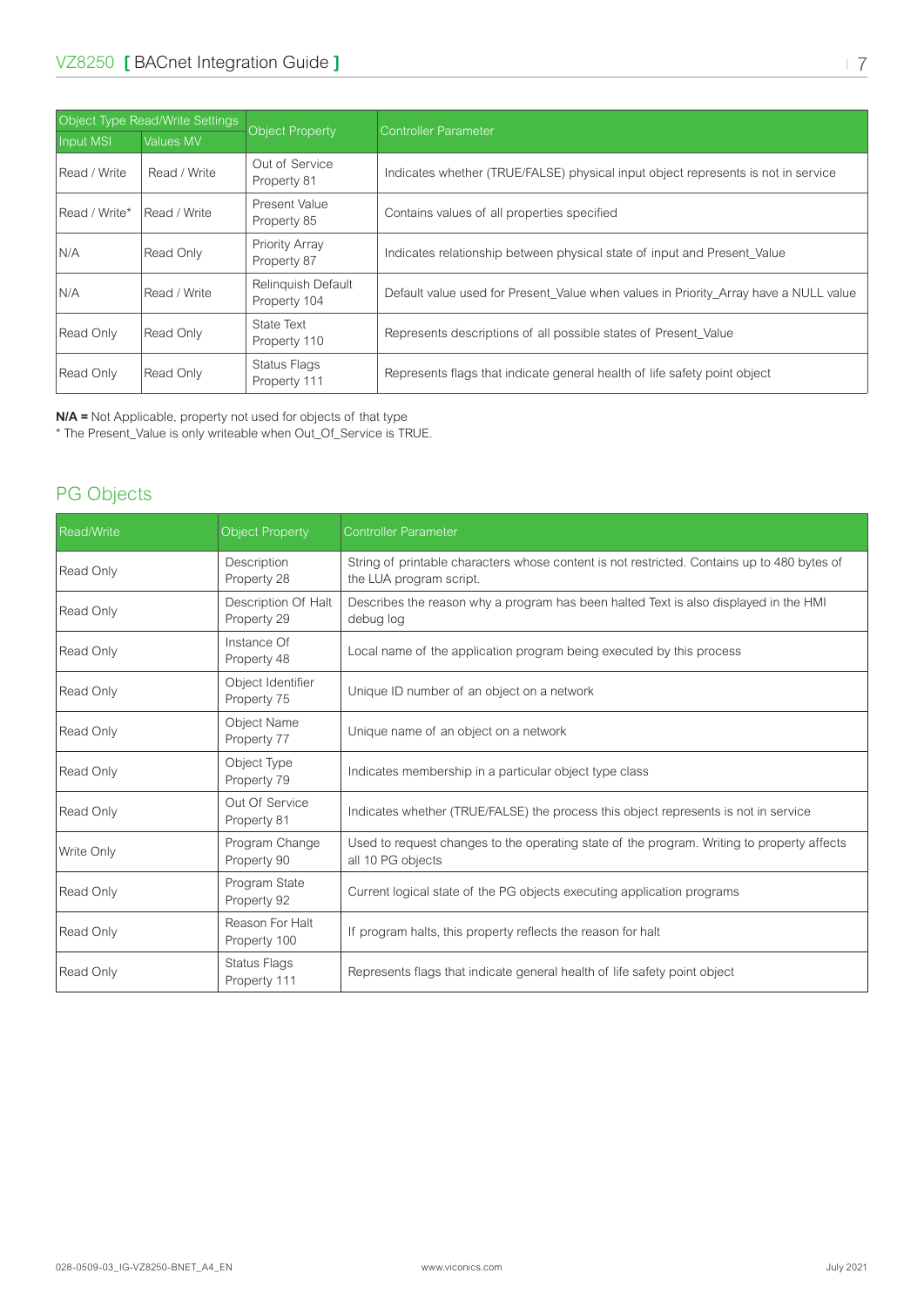#### <span id="page-7-0"></span>SCH Objects

| Read/Write   | <b>Object Property</b>                   | <b>Controller Parameter</b>                                                                                                                            |
|--------------|------------------------------------------|--------------------------------------------------------------------------------------------------------------------------------------------------------|
| Read Only    | <b>Effective Period</b><br>Property 32   | Range of dates within which the Schedule object is active. All dates are in range, so always Effective                                                 |
| Read / Write | <b>Exception Schedule</b><br>Property 38 | Sequence of schedule actions that takes precedence over normal behavior on a specific day or days.<br>By default, this property refers to the calendar |
| Read Only    | Object Identifier<br>Property 75         | Unique ID number of an object on a network                                                                                                             |
| Read Only    | <b>Object Name</b><br>Property 77        | Unique name of an object on a network                                                                                                                  |
| Read Only    | Object Type<br>Property 79               | Indicates membership in a particular object type class                                                                                                 |
| Read / Write | Present Value<br>Property 85             | Contains the current value of the schedule (0:unoccupied, 1:occupied).<br>Only writeable when Out Of Service is TRUE.                                  |
| Read / Write | Out Of Service<br>Property 81            | Indicates whether (TRUE/FALSE) the internal calculations of the schedule object are used to<br>determine the value of the Present Value property       |
| Read Only    | Reliability<br>Property 103              | Indicates if Present Value is "reliable"                                                                                                               |
| Read Only    | <b>Status Flags</b><br>Property 111      | Represents flags that indicate general health of life safety point object                                                                              |
| Read / Write | Weekly Schedule<br>Property 123          | 7 elements that describe the sequence of schedule actions for each day of the week                                                                     |
| Read Only    | Schedule Default<br>Property 174         | Default value to be used when no other scheduled value is in effect. Always Unoccupied                                                                 |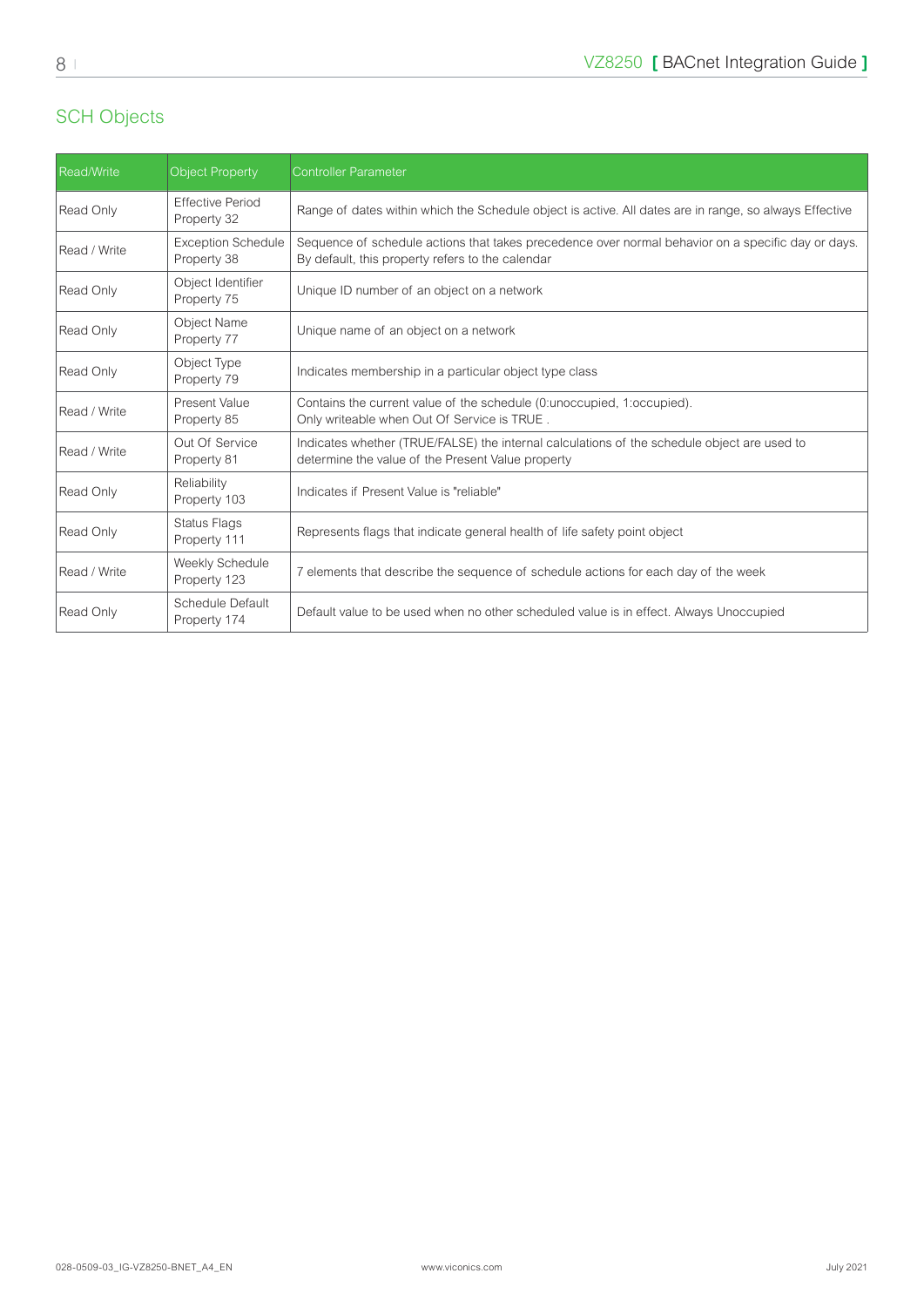# <span id="page-8-0"></span>Analog Objects

#### Analog Input Properties

| Analog Input Properties          |                |                         |                              |                        |                              |  |  |  |
|----------------------------------|----------------|-------------------------|------------------------------|------------------------|------------------------------|--|--|--|
| Object name                      | Instance       | Default Value           | Minimum<br>Range Value       | Maximum<br>Range Value | <b>Description</b>           |  |  |  |
| Light Sensor Level               | $\overline{2}$ | $\mathbf 0$             | $\overline{0}$               | 30000                  |                              |  |  |  |
| Relative Humidity Raw Value      | $\overline{4}$ | $\overline{0}$          | $\mathbf{0}$                 | 1000                   | Percent Relative<br>Humidity |  |  |  |
| UI20 Raw Value                   | 5              | $\mathbf{0}$            | $\mathbf{0}$                 | 4095                   |                              |  |  |  |
| UI23 Raw Value                   | 7              | $\mathbf 0$             | 0                            | 4095                   |                              |  |  |  |
| UI22 Raw Value                   | 8              | $\mathbf 0$             | $\mathbf{0}$                 | 4095                   |                              |  |  |  |
| UI24 Raw Value                   | $\hbox{9}$     | $\mathbf 0$             | $\mathbf 0$                  | 4095                   |                              |  |  |  |
| UI19 Raw Value                   | 31             | $\mathbf 0$             | $\mathbf 0$                  | 4095                   |                              |  |  |  |
| RH Temperature Raw Value         | 32             | $\overline{0}$          | $-400$                       | 1220                   |                              |  |  |  |
| UI16 Raw Value                   | 33             | $\overline{0}$          | $\mathbf{0}$                 | 4095                   |                              |  |  |  |
| UI17 Raw Value                   | 34             | $\mathbf 0$             | $\mathbf 0$                  | 4095                   |                              |  |  |  |
| Wireless Device 1 - Temperature  | 315            | $-40^{\circ}$ F (-40°C) | $-40^{\circ}F(-40^{\circ}C)$ | 185°F(85°C)            | Fahrenheit/Celsius           |  |  |  |
| Wireless Device 2 - Temperature  | 316            | $-40^{\circ}$ F (-40°C) | $-40^{\circ}F(-40^{\circ}C)$ | 185°F(85°C)            | Fahrenheit/Celsius           |  |  |  |
| Wireless Device 3 - Temperature  | 317            | $-40^{\circ}$ F (-40°C) | $-40^{\circ}F(-40^{\circ}C)$ | 185°F(85°C)            | Fahrenheit/Celsius           |  |  |  |
| Wireless Device 4 - Temperature  | 318            | $-40^{\circ}$ F (-40°C) | $-40^{\circ}F(-40^{\circ}C)$ | 185°F(85°C)            | Fahrenheit/Celsius           |  |  |  |
| Wireless Device 5 - Temperature  | 319            | $-40^{\circ}$ F (-40°C) | $-40^{\circ}F(-40^{\circ}C)$ | 185°F(85°C)            | Fahrenheit/Celsius           |  |  |  |
| Wireless Device 6 - Temperature  | 320            | $-40^{\circ}$ F (-40°C) | $-40^{\circ}F(-40^{\circ}C)$ | 185°F(85°C)            | Fahrenheit/Celsius           |  |  |  |
| Wireless Device 7 - Temperature  | 321            | $-40^{\circ}$ F (-40°C) | $-40^{\circ}F(-40^{\circ}C)$ | 185°F(85°C)            | Fahrenheit/Celsius           |  |  |  |
| Wireless Device 8 - Temperature  | 322            | $-40^{\circ}$ F (-40°C) | $-40^{\circ}F(-40^{\circ}C)$ | 185°F(85°C)            | Fahrenheit/Celsius           |  |  |  |
| Wireless Device 9 - Temperature  | 323            | $-40^{\circ}$ F (-40°C) | $-40^{\circ}F(-40^{\circ}C)$ | 185°F(85°C)            | Fahrenheit/Celsius           |  |  |  |
| Wireless Device 10 - Temperature | 324            | $-40^{\circ}$ F (-40°C) | $-40^{\circ}F(-40^{\circ}C)$ | 185°F(85°C)            | Fahrenheit/Celsius           |  |  |  |
| Effective Setpoint               | 329            | $0^{\circ}$ F(-18°C)    | $40^{\circ}F(4^{\circ}C)$    | 100°F(38°C)            | Fahrenheit/Celsius           |  |  |  |
| Paired ZigBee Devices            | 330            | 0                       | $\boldsymbol{0}$             | 20                     |                              |  |  |  |
| Therm. Raw Value                 | 340            | $\mathbf 0$             | $-400$                       | 1220                   |                              |  |  |  |
| SH Therm. Raw Value              | 341            | $\boldsymbol{0}$        | $-400$                       | 1220                   |                              |  |  |  |
| Wi-Fi Network Signal Strength    | 342            | 0                       | $\boldsymbol{0}$             | 100                    | Percent                      |  |  |  |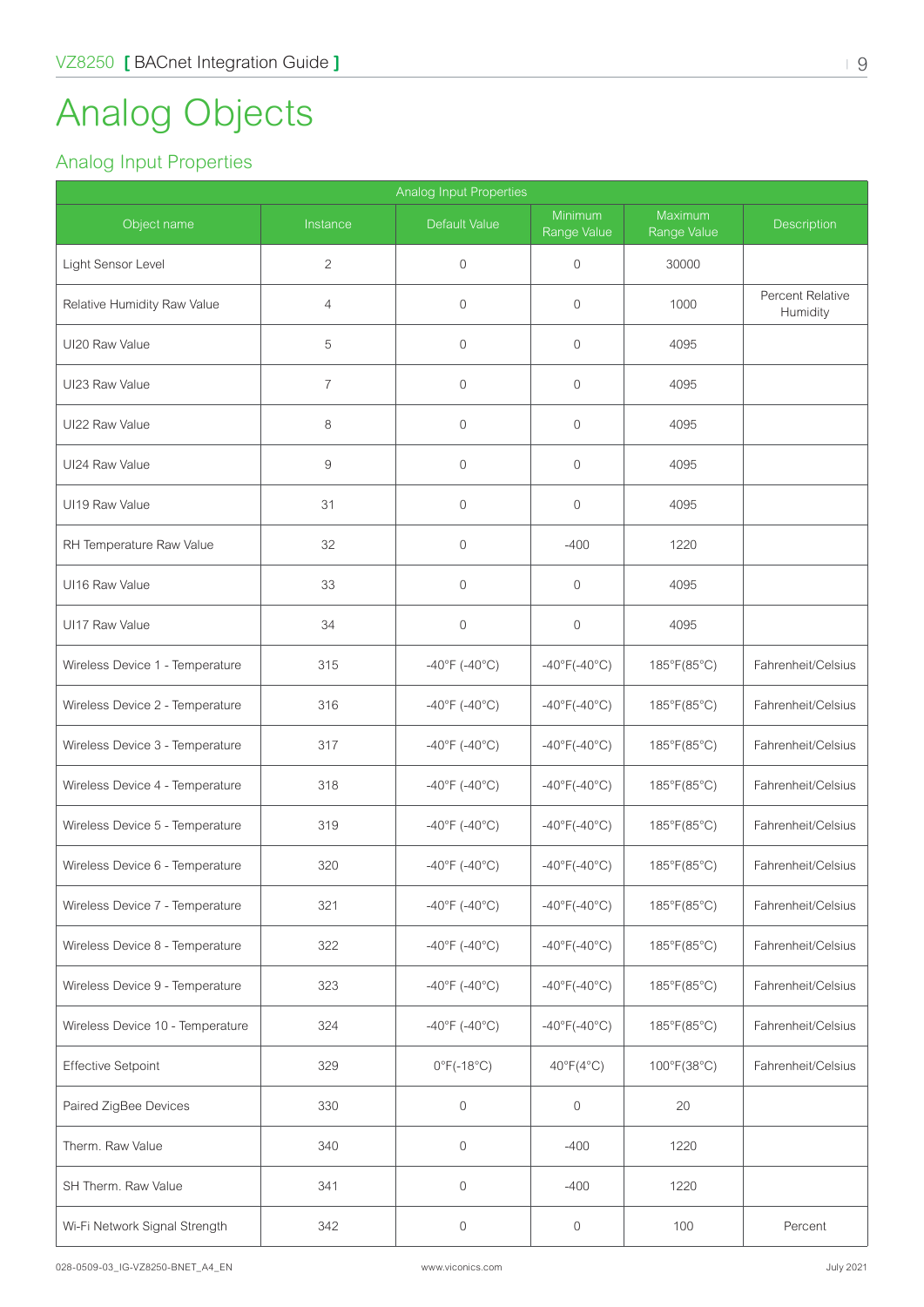| <b>Analog Input Properties</b>   |          |                         |                                   |                        |                                     |  |  |
|----------------------------------|----------|-------------------------|-----------------------------------|------------------------|-------------------------------------|--|--|
| Object name                      | Instance | Default Value           | <b>Minimum</b><br>Range Value     | Maximum<br>Range Value | <b>Description</b>                  |  |  |
| Wi-Fi Module Boot Count          | 343      | $\mathbf 0$             | 0                                 | 32767                  |                                     |  |  |
| Airflow Setpoint                 | 350      | $\overline{0}$          | $\mathbf{0}$                      | 10000                  | Cubic feet per<br>minute            |  |  |
| Wireless Device 11 - Temperature | 355      | $-40^{\circ}$ F (-40°C) | $-40^{\circ}$ F( $-40^{\circ}$ C) | 185°F(85°C)            | Fahrenheit/Celsius                  |  |  |
| Wireless Device 12 - Temperature | 356      | $-40^{\circ}$ F (-40°C) | $-40^{\circ}F(-40^{\circ}C)$      | 185°F(85°C)            | Fahrenheit/Celsius                  |  |  |
| Wireless Device 13 - Temperature | 357      | $-40^{\circ}$ F (-40°C) | $-40^{\circ}$ F( $-40^{\circ}$ C) | 185°F(85°C)            | Fahrenheit/Celsius                  |  |  |
| Wireless Device 14 - Temperature | 358      | $-40^{\circ}$ F (-40°C) | $-40^{\circ}$ F( $-40^{\circ}$ C) | 185°F(85°C)            | Fahrenheit/Celsius                  |  |  |
| Wireless Device 15 - Temperature | 359      | $-40^{\circ}$ F (-40°C) | $-40^{\circ}F(-40^{\circ}C)$      | 185°F(85°C)            | Fahrenheit/Celsius                  |  |  |
| Wireless Device 16 - Temperature | 360      | $-40^{\circ}$ F (-40°C) | $-40^{\circ}F(-40^{\circ}C)$      | 185°F(85°C)            | Fahrenheit/Celsius                  |  |  |
| Wireless Device 17 - Temperature | 361      | $-40^{\circ}$ F (-40°C) | $-40^{\circ}F(-40^{\circ}C)$      | 185°F(85°C)            | Fahrenheit/Celsius                  |  |  |
| Wireless Device 18 - Temperature | 362      | $-40^{\circ}$ F (-40°C) | $-40^{\circ}$ F( $-40^{\circ}$ C) | 185°F(85°C)            | Fahrenheit/Celsius                  |  |  |
| Wireless Device 19 - Temperature | 363      | $-40^{\circ}$ F (-40°C) | $-40^{\circ}F(-40^{\circ}C)$      | 185°F(85°C)            | Fahrenheit/Celsius                  |  |  |
| Wireless Device 20 - Temperature | 364      | $-40^{\circ}$ F (-40°C) | $-40^{\circ}F(-40^{\circ}C)$      | 185°F(85°C)            | Fahrenheit/Celsius                  |  |  |
| Wireless Device 1 - Humidity     | 365      | $\overline{0}$          | $\mathbf{0}$                      | 100                    | Percent Relative<br>Humidity        |  |  |
| Wireless Device 2 - Humidity     | 366      | $\overline{0}$          | 0                                 | 100                    | Percent Relative<br>Humidity        |  |  |
| Wireless Device 3 - Humidity     | 367      | $\mathbf 0$             | $\mathbf{0}$                      | 100                    | Percent Relative<br>Humidity        |  |  |
| Wireless Device 4 - Humidity     | 368      | $\mathbf 0$             | 0                                 | 100                    | <b>Percent Relative</b><br>Humidity |  |  |
| Wireless Device 5 - Humidity     | 369      | $\overline{0}$          | 0                                 | 100                    | <b>Percent Relative</b><br>Humidity |  |  |
| Wireless Device 6 - Humidity     | 370      | $\overline{0}$          | $\mathbf{0}$                      | 100                    | Percent Relative<br>Humidity        |  |  |
| Wireless Device 7 - Humidity     | 371      | $\mathbf{0}$            | 0                                 | 100                    | Percent Relative<br>Humidity        |  |  |
| Wireless Device 8 - Humidity     | 372      | $\mathbf{0}$            | 0                                 | 100                    | Percent Relative<br>Humidity        |  |  |
| Wireless Device 9 - Humidity     | 373      | $\mathbf 0$             | $\overline{0}$                    | 100                    | <b>Percent Relative</b><br>Humidity |  |  |
| Wireless Device 10 - Humidity    | 374      | $\mathbf 0$             | $\overline{0}$                    | 100                    | Percent Relative<br>Humidity        |  |  |
| Wireless Device 11 - Humidity    | 375      | $\mathbf{0}$            | 0                                 | 100                    | <b>Percent Relative</b><br>Humidity |  |  |
| Wireless Device 12 - Humidity    | 376      | $\mathbf{0}$            | $\overline{0}$                    | 100                    | <b>Percent Relative</b><br>Humidity |  |  |
| Wireless Device 13 - Humidity    | 377      | $\mathbf 0$             | $\mathbf{0}$                      | 100                    | Percent Relative<br>Humidity        |  |  |
| Wireless Device 14 - Humidity    | 378      | $\mathbf 0$             | $\mathbf 0$                       | 100                    | Percent Relative<br>Humidity        |  |  |
| Wireless Device 15 - Humidity    | 379      | $\mathbf 0$             | 0                                 | 100                    | Percent Relative<br>Humidity        |  |  |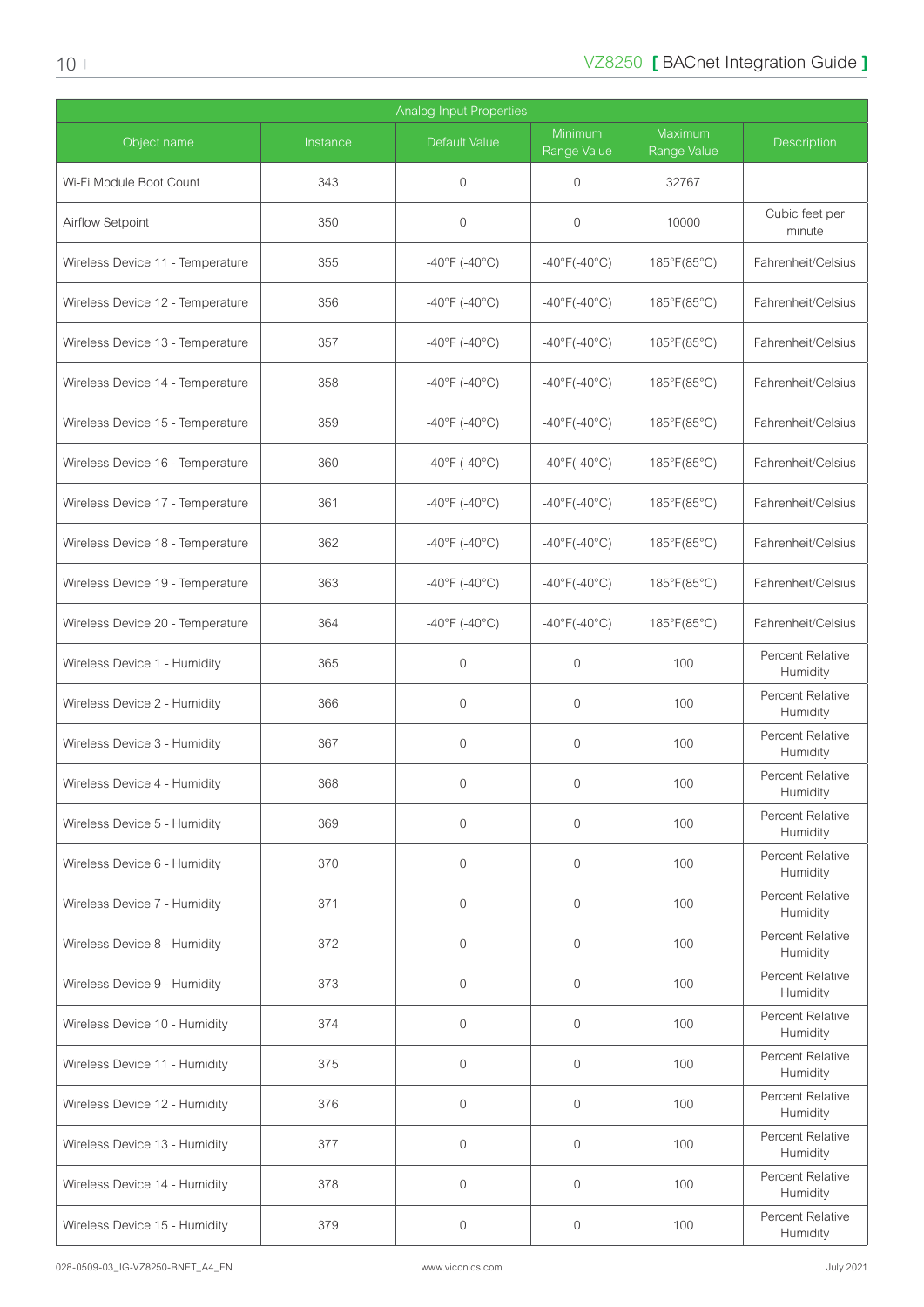| <b>Analog Input Properties</b> |          |                |                        |                               |                              |  |  |
|--------------------------------|----------|----------------|------------------------|-------------------------------|------------------------------|--|--|
| Object name                    | Instance | Default Value  | Minimum<br>Range Value | <b>Maximum</b><br>Range Value | Description                  |  |  |
| Wireless Device 16 - Humidity  | 380      | $\mathbf 0$    | $\mathbf{0}$           | 100                           | Percent Relative<br>Humidity |  |  |
| Wireless Device 17 - Humidity  | 381      | $\overline{0}$ | $\mathbf{0}$           | 100                           | Percent Relative<br>Humidity |  |  |
| Wireless Device 18 - Humidity  | 382      | $\overline{0}$ | $\mathbf{0}$           | 100                           | Percent Relative<br>Humidity |  |  |
| Wireless Device 19 - Humidity  | 383      | $\mathbf 0$    | $\mathbf 0$            | 100                           | Percent Relative<br>Humidity |  |  |
| Wireless Device 20 - Humidity  | 384      | $\mathbf 0$    | $\mathbf 0$            | 100                           | Percent Relative<br>Humidity |  |  |
| Wireless Device 1 - CO2        | 385      | $\overline{0}$ | $\mathbf{0}$           | 5000                          | Parts per Million            |  |  |
| Wireless Device 2 - CO2        | 386      | $\overline{0}$ | $\mathbf{0}$           | 5000                          | Parts per Million            |  |  |
| Wireless Device 3 - CO2        | 387      | $\overline{0}$ | $\overline{0}$         | 5000                          | Parts per Million            |  |  |
| Wireless Device 4 - CO2        | 388      | $\overline{0}$ | $\mathbf{0}$           | 5000                          | Parts per Million            |  |  |
| Wireless Device 5 - CO2        | 389      | $\overline{0}$ | $\mathbf{0}$           | 5000                          | Parts per Million            |  |  |
| Wireless Device 6 - CO2        | 390      | $\overline{0}$ | $\mathbf 0$            | 5000                          | Parts per Million            |  |  |
| Wireless Device 7 - CO2        | 391      | $\overline{0}$ | $\mathbf{0}$           | 5000                          | Parts per Million            |  |  |
| Wireless Device 8 - CO2        | 392      | $\overline{0}$ | $\overline{0}$         | 5000                          | Parts per Million            |  |  |
| Wireless Device 9 - CO2        | 393      | $\overline{0}$ | $\mathbf{0}$           | 5000                          | Parts per Million            |  |  |
| Wireless Device 10 - CO2       | 394      | $\mathbf 0$    | $\mathbf{0}$           | 5000                          | Parts per Million            |  |  |
| Wireless Device 11 - CO2       | 395      | $\overline{0}$ | $\mathbf 0$            | 5000                          | Parts per Million            |  |  |
| Wireless Device 12 - CO2       | 396      | $\mathbf 0$    | $\mathbf{0}$           | 5000                          | Parts per Million            |  |  |
| Wireless Device 13 - CO2       | 397      | $\mathbf{0}$   | $\mathbf 0$            | 5000                          | Parts per Million            |  |  |
| Wireless Device 14 - CO2       | 398      | $\overline{0}$ | $\mathbf 0$            | 5000                          | Parts per Million            |  |  |
| Wireless Device 15 - CO2       | 399      | $\mathbf 0$    | $\mathbf 0$            | 5000                          | Parts per Million            |  |  |
| Wireless Device 16 - CO2       | 400      | $\mathbf 0$    | $\mathbf{0}$           | 5000                          | Parts per Million            |  |  |
| Wireless Device 17 - CO2       | 401      | $\mathbf 0$    | $\mathbf 0$            | 5000                          | Parts per Million            |  |  |
| Wireless Device 18 - CO2       | 402      | $\overline{0}$ | $\mathbf{0}$           | 5000                          | Parts per Million            |  |  |
| Wireless Device 19 - CO2       | 403      | $\mathbf{0}$   | $\mathbf 0$            | 5000                          | Parts per Million            |  |  |
| Wireless Device 20 - CO2       | 404      | $\mathbf 0$    | 0                      | 5000                          | Parts per Million            |  |  |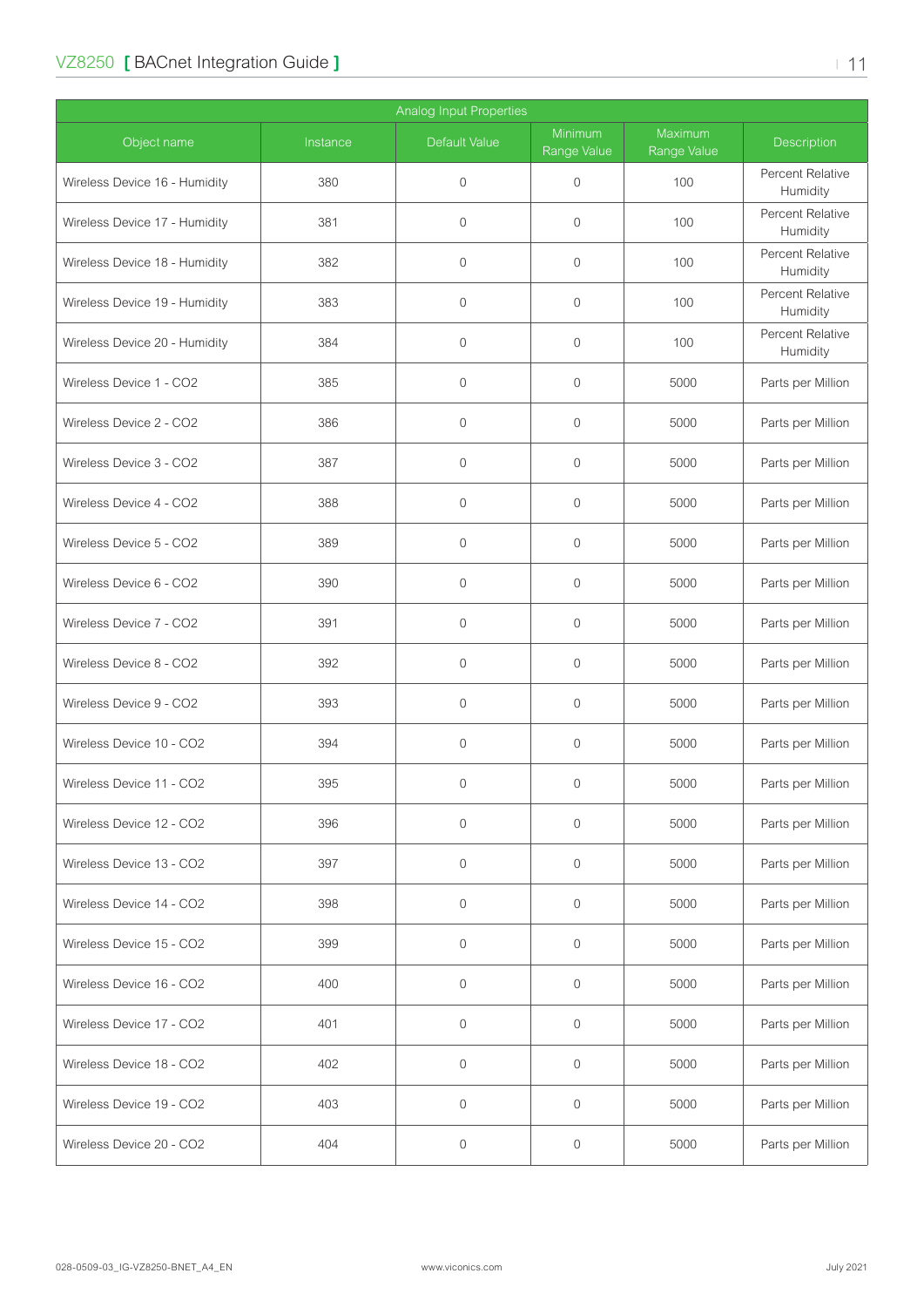## <span id="page-11-0"></span>Analog Output Properties

| Analog Output Properties |          |                |                        |                        |                    |  |  |  |
|--------------------------|----------|----------------|------------------------|------------------------|--------------------|--|--|--|
| Object name              | Instance | Default Value  | Minimum<br>Range Value | Maximum<br>Range Value | <b>Description</b> |  |  |  |
| PI Heat Demand           | 21       | $\overline{0}$ | $\mathbf{0}$           | 100                    | Percent            |  |  |  |
| PI Cool Demand           | 22       | $\mathbf{0}$   | $\mathbf{0}$           | 100                    | Percent            |  |  |  |
| PI Zoning Demand         | 25       | $\overline{0}$ | $-100$                 | 100                    | Percent            |  |  |  |
| UO11 Analog Output       | 123      | $\overline{0}$ | $\Omega$               | 10                     | Voltage            |  |  |  |
| UO12 Analog Output       | 124      | $\mathbf{0}$   | $\mathbf{0}$           | 10                     | Voltage            |  |  |  |
| <b>UO9 Analog Output</b> | 125      | $\overline{0}$ | $\Omega$               | 10                     | Voltage            |  |  |  |
| UO10 Analog Output       | 126      | $\overline{0}$ | $\mathbf{0}$           | 10                     | Voltage            |  |  |  |

#### Analog Value Properties

| Analog Value Properties              |                |                            |                              |                            |                              |  |  |  |
|--------------------------------------|----------------|----------------------------|------------------------------|----------------------------|------------------------------|--|--|--|
| Object name                          | Instance       | Default Value              | Minimum<br>Range Value       | Maximum<br>Range Value     | Description                  |  |  |  |
| User HMI                             | $\overline{2}$ | $\overline{2}$             | $\overline{0}$               | 12                         |                              |  |  |  |
| Low Backlight                        | 3              | 60                         | $\overline{0}$               | 100                        | Percent                      |  |  |  |
| Night Backlight                      | $\overline{4}$ | 5                          | $\overline{0}$               | 100                        | Percent                      |  |  |  |
| Calibrate Room Temperature<br>Sensor | $\overline{7}$ | $0^{\circ}F(0.2^{\circ}C)$ | $-5^{\circ}F(-2.5^{\circ}C)$ | $5^{\circ}F(2.5^{\circ}C)$ | Delta Fahrenheit/<br>Celsius |  |  |  |
| Calibrate Humidity Sensor            | 8              | $\mathbf{0}$               | $-15$                        | 15                         | Percent Relative<br>Humidity |  |  |  |
| <b>COM Address</b>                   | 10             | 254                        | $\overline{0}$               | 254                        |                              |  |  |  |
| <b>BACnet Stack Poll Rate</b>        | 16             | $\overline{4}$             | 1                            | 5                          |                              |  |  |  |
| Minimum CO2                          | 23             | 800                        | $\overline{0}$               | 4800                       | Parts per million            |  |  |  |
| Maximum CO2                          | 24             | 1200                       | 200                          | 5000                       | Parts per million            |  |  |  |
| Lua Parameter A (AV25)               | 25             | $\mathbf 0$                | $-32768$                     | 32767                      |                              |  |  |  |
| Lua Parameter B (AV26)               | 26             | $\mathbf{0}$               | $-32768$                     | 32767                      |                              |  |  |  |
| Lua Parameter C (AV27)               | 27             | $\mathbf{0}$               | $-32768$                     | 32767                      |                              |  |  |  |
| Lua Parameter D (AV28)               | 28             | $\Omega$                   | $-32768$                     | 32767                      |                              |  |  |  |
| Lua Parameter E (AV29)               | 29             | $\mathbf{0}$               | $-32768$                     | 32767                      |                              |  |  |  |
| Lua Parameter F (AV30)               | 30             | $\overline{0}$             | $-32768$                     | 32767                      |                              |  |  |  |
| Occupied Heat Setpoint               | 39             | 72°F(22°C)                 | $40^{\circ}F(4^{\circ}C)$    | 90°F(32°C)                 | Fahrenheit/Celsius           |  |  |  |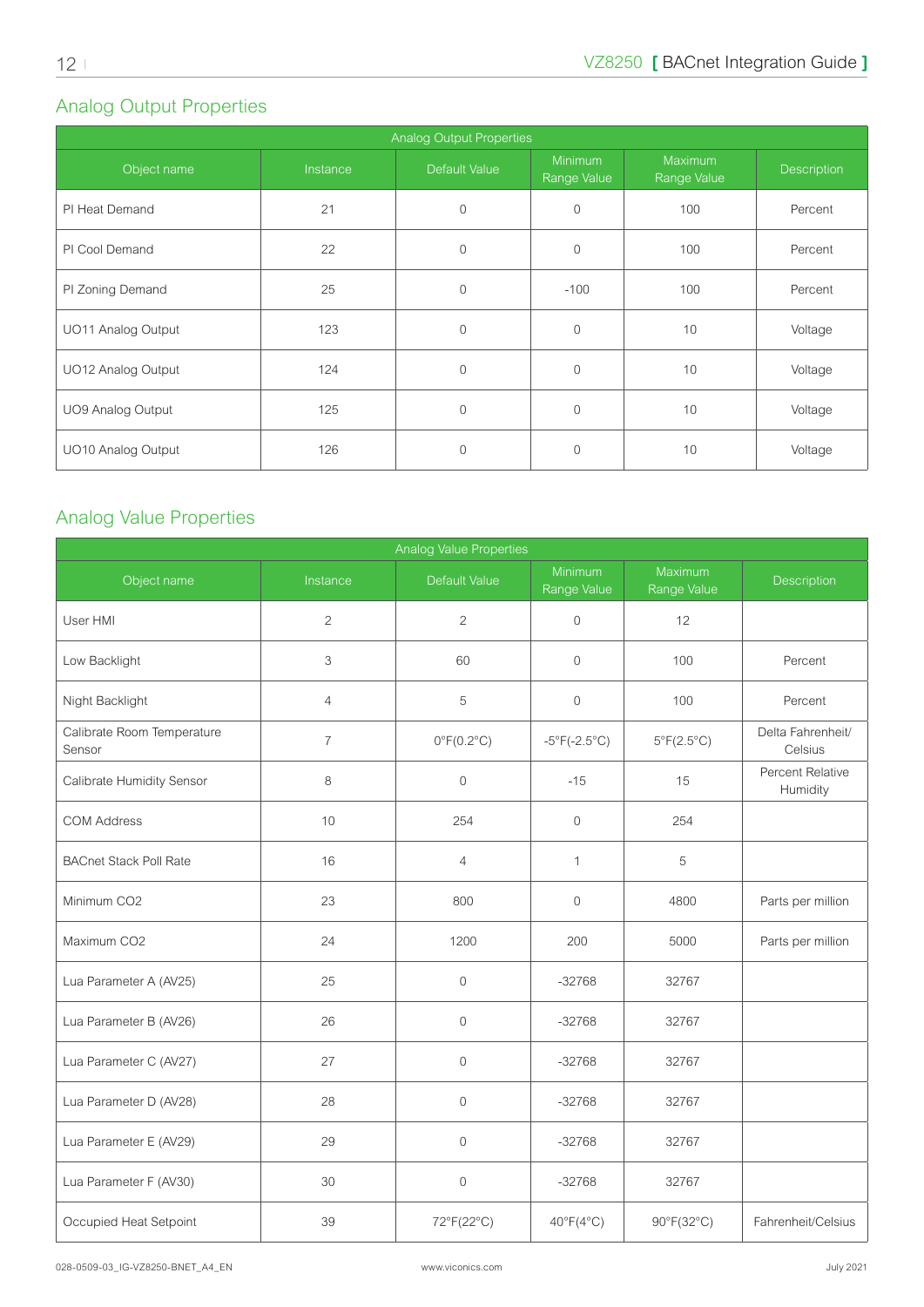| <b>Analog Value Properties</b>   |          |                                 |                                   |                        |                              |  |  |
|----------------------------------|----------|---------------------------------|-----------------------------------|------------------------|------------------------------|--|--|
| Object name                      | Instance | Default Value                   | Minimum<br>Range Value            | Maximum<br>Range Value | <b>Description</b>           |  |  |
| Occupied Cool Setpoint           | 40       | 75°F(24°C)                      | 54°F(12°C)                        | 100°F(38°C)            | Fahrenheit/Celsius           |  |  |
| Standby Heat Setpoint            | 41       | 69°F(21°C)                      | $40^{\circ}F(4^{\circ}C)$         | 90°F(32°C)             | Fahrenheit/Celsius           |  |  |
| Standby Cool Setpoint            | 42       | 78°F(26°C)                      | 54°F(12°C)                        | 100°F(38°C)            | Fahrenheit/Celsius           |  |  |
| Unoccupied Heat Setpoint         | 43       | 62°F(17°C)                      | $40^{\circ}F(4^{\circ}C)$         | 90°F(32°C)             | Fahrenheit/Celsius           |  |  |
| Unoccupied Cool Setpoint         | 44       | 80°F(27°C)                      | 54°F(12°C)                        | 100°F(38°C)            | Fahrenheit/Celsius           |  |  |
| Default Heating Setpoint         | 45       | 72°F(22°C)                      | 65°F(18°C)                        | 80°F(27°C)             | Fahrenheit/Celsius           |  |  |
| Standby Temperature Differential | 46       | 36°F(2.4°C)                     | 33°F(0.8°C)                       | 37°F(3°C)              | Delta Fahrenheit/<br>Celsius |  |  |
| Main Password                    | 56       | $\mathbf{0}$                    | 0                                 | 9999                   |                              |  |  |
| User Password                    | 57       | $\mathbf 0$                     | 0                                 | 9999                   |                              |  |  |
| Heating Setpoint Limit           | 58       | 90°F(32°C)                      | $40^{\circ}F(4^{\circ}C)$         | 90°F(32°C)             | Fahrenheit/Celsius           |  |  |
| Cooling Setpoint Limit           | 59       | 54°F(12°C)                      | 54°F(12°C)                        | 100°F(38°C)            | Fahrenheit/Celsius           |  |  |
| Temporary Occupancy Time         | 62       | $\overline{2}$                  | $\mathbf 0$                       | 24                     | Hours                        |  |  |
| Minimum Deadband                 | 63       | 35°F (1.5°C)                    | 34°F (1.11°C)                     | 37°F (2.5°C)           | Fahrenheit/Celcius           |  |  |
| Proportional Band                | 65       | 3                               | 3                                 | 10                     |                              |  |  |
| Standby Time                     | 67       | 0.5                             | 0.5                               | 24                     | Hours                        |  |  |
| Unoccupied Time                  | 68       | $\mathbf 0$                     | 0                                 | 24                     | Hours                        |  |  |
| <b>Heating Demand Limit</b>      | 88       | $\mathbf 0$                     | $\mathbf 0$                       | 100                    | Percent                      |  |  |
| <b>Cooling Demand Limit</b>      | 89       | $\mathbf{0}$                    | $\mathbf{0}$                      | 100                    | Percent                      |  |  |
| Keyboard Value                   | 92       | $\mathbf 0$                     | $\mathbf 0$                       | 35                     |                              |  |  |
| Room Temperature                 | 100      | $0^{\circ}$ F(-18°C)            | $-40^{\circ}$ F( $-40^{\circ}$ C) | 122°F(50°C)            | Fahrenheit/Celsius           |  |  |
| Outdoor Temperature              | 101      | $0^{\circ}$ F(-18 $^{\circ}$ C) | $-40^{\circ}$ F( $-40^{\circ}$ C) | 180°F(82°C)            | Fahrenheit/Celsius           |  |  |
| UI22 Supply Temperature          | 102      | $0^{\circ}$ F(-18°C)            | $-40^{\circ}$ F( $-40^{\circ}$ C) | 180°F(82°C)            | Fahrenheit/Celsius           |  |  |
| Room Humidity                    | 103      | $\mathbf 0$                     | $\mathbf 0$                       | 100                    | Percent Relative<br>Humidity |  |  |
| UI19 Changeover Temperature      | 104      | $0^{\circ}$ F(-18°C)            | $-40^{\circ}F(-40^{\circ}C)$      | 180°F(82°C)            | Fahrenheit/Celsius           |  |  |
| UI20 Remote Temperature          | 105      | $0^{\circ}$ F(-18°C)            | $-40^{\circ}F(-40^{\circ}C)$      | 180°F(82°C)            | Fahrenheit/Celsius           |  |  |
| CO <sub>2</sub> Level            | 106      | $\mathbf 0$                     | $\mathbf{0}$                      | 5000                   | Parts per million            |  |  |
| UI24 Analog Input                | 107      | $\mathbf 0$                     | $\mathbf 0$                       | 10                     | Voltage                      |  |  |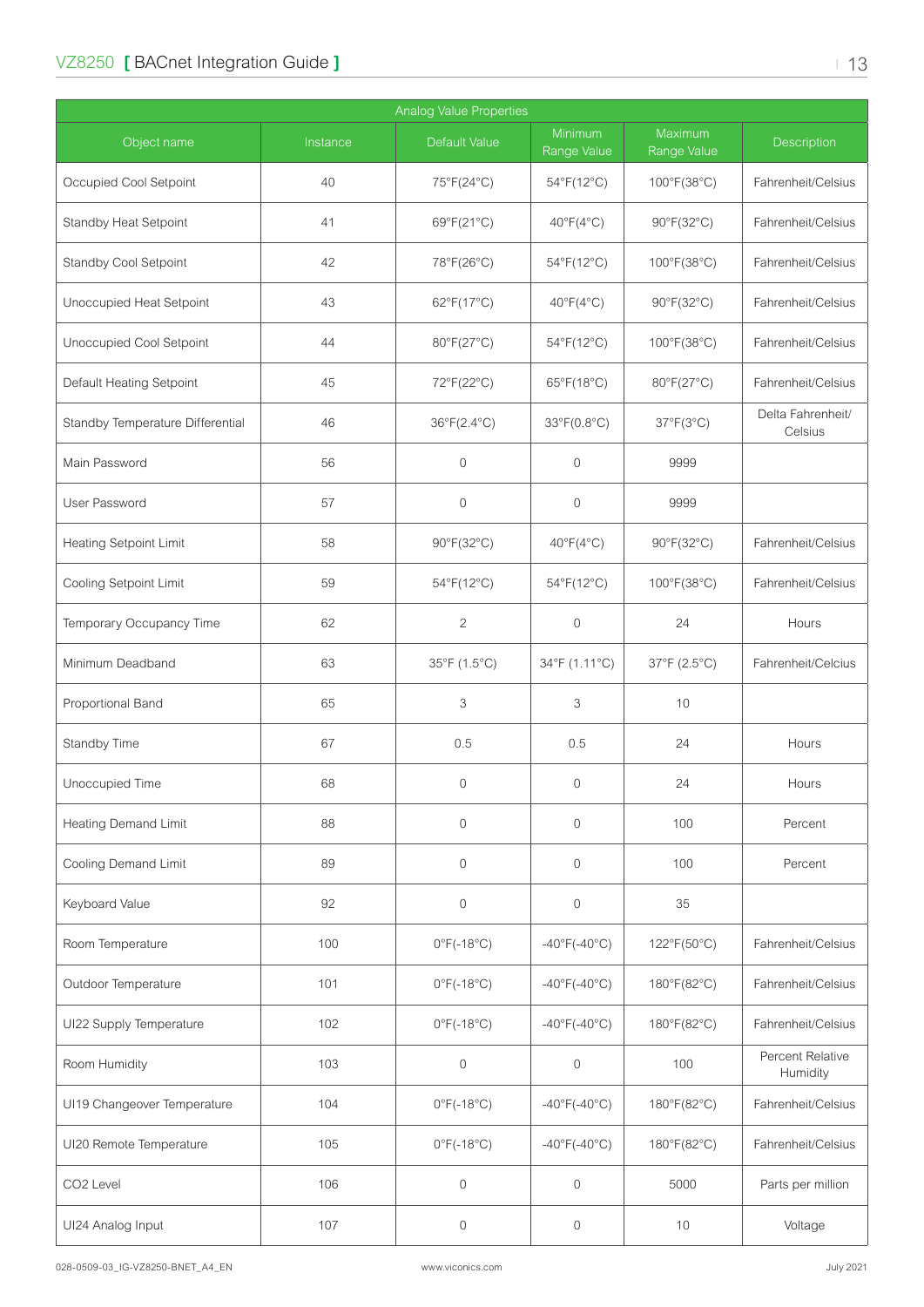| <b>Analog Value Properties</b>       |          |                                 |                                   |                            |                              |  |  |
|--------------------------------------|----------|---------------------------------|-----------------------------------|----------------------------|------------------------------|--|--|
| Object name                          | Instance | Default Value                   | Minimum<br>Range Value            | Maximum<br>Range Value     | Description                  |  |  |
| UI19 Analog Input                    | 108      | $\mathbf 0$                     | $\mathbf 0$                       | 10                         | Voltage                      |  |  |
| UI24 Temperature                     | 109      | $0^{\circ}$ F(-18°C)            | $-40^{\circ}F(-40^{\circ}C)$      | 180°F(82°C)                | Fahrenheit/Celsius           |  |  |
| Airflow Level                        | 110      | $\mathbf 0$                     | $\mathbf 0$                       | 20000                      | Cubic feet per<br>minute     |  |  |
| UI16 Analog Input                    | 111      | $\mathbf 0$                     | $\mathbf 0$                       | 10                         | Voltage                      |  |  |
| UI17 Analog Input                    | 112      | $\mathbf 0$                     | $\mathbf 0$                       | 10                         | Voltage                      |  |  |
| UI20 Analog Input                    | 113      | $\mathbf 0$                     | $\mathbf 0$                       | 10                         | Voltage                      |  |  |
| UI22 Analog Input                    | 114      | $\overline{0}$                  | $\overline{0}$                    | 10                         | Voltage                      |  |  |
| UI23 Analog Input                    | 115      | $\overline{0}$                  | $\mathbf 0$                       | 10                         | Voltage                      |  |  |
| UI16 Temperature                     | 117      | $0^{\circ}$ F(-18°C)            | $-40^{\circ}$ F( $-40^{\circ}$ C) | 180°F(82°C)                | Fahrenheit/Celsius           |  |  |
| UI17 Temperature                     | 118      | $0^{\circ}$ F(-18°C)            | $-40^{\circ}$ F( $-40^{\circ}$ C) | 180°F(82°C)                | Fahrenheit/Celsius           |  |  |
| UI19 Temperature                     | 119      | $0^{\circ}$ F(-18°C)            | $-40^{\circ}F(-40^{\circ}C)$      | 180°F(82°C)                | Fahrenheit/Celsius           |  |  |
| UI20 Temperature                     | 120      | $0^{\circ}F(-18^{\circ}C)$      | $-40^{\circ}F(-40^{\circ}C)$      | 180°F(82°C)                | Fahrenheit/Celsius           |  |  |
| UI22 Temperature                     | 121      | $0^{\circ}F(-18^{\circ}C)$      | $-40^{\circ}$ F( $-40^{\circ}$ C) | 180°F(82°C)                | Fahrenheit/Celsius           |  |  |
| UI23 Temperature                     | 122      | $0^{\circ}$ F(-18°C)            | $-40^{\circ}$ F( $-40^{\circ}$ C) | 180°F(82°C)                | Fahrenheit/Celsius           |  |  |
| UI19 Lua                             | 202      | $\mathbf 0$                     | $-3276.8$                         | 3276.7                     |                              |  |  |
| UI20 Lua                             | 203      | $\mathbf 0$                     | $-3276.8$                         | 3276.7                     |                              |  |  |
| UI22 Lua                             | 204      | $\overline{0}$                  | $-3276.8$                         | 3276.7                     |                              |  |  |
| UI23 Lua                             | 205      | $\overline{0}$                  | $-3276.8$                         | 3276.7                     |                              |  |  |
| UI24 Lua                             | 206      | $\overline{0}$                  | $-3276.8$                         | 3276.7                     |                              |  |  |
| Ambient Low Temperature<br>Threshold | 209      | $40^{\circ}F(4^{\circ}C)$       | $32^{\circ}F(0^{\circ}C)$         | $50^{\circ}F(10^{\circ}C)$ | Fahrenheit/Celsius           |  |  |
| Temperature Alarm Hysteresis         | 210      | $2^{\circ}F(-17^{\circ}C)$      | $0^{\circ}$ F(-18 $^{\circ}$ C)   | $10^{\circ}$ F(-12°C)      | Delta Fahrenheit/<br>Celsius |  |  |
| Load Shedding Offset                 | 211      | $4^{\circ}$ F(-16 $^{\circ}$ C) | $4^{\circ}$ F(-16 $^{\circ}$ C)   | $10^{\circ}$ F(-12°C)      | Delta Fahrenheit/<br>Celsius |  |  |
| ECM Fan Low Voltage                  | 212      | 2.2                             | 2                                 | $\overline{4}$             | Voltage                      |  |  |
| ECM Fan High Voltage                 | 214      | 8.6                             | 7.1                               | 10                         | Voltage                      |  |  |
| Zone Heating PI Weight               | 220      | 100                             | $\overline{0}$                    | 100                        | Percent                      |  |  |
| Zone Cooling PI Weight               | 221      | 100                             | $\mathbf 0$                       | 100                        | Percent                      |  |  |
| Flow @ 1 inch wc (K)                 | 222      | 800                             | 150                               | 7500                       | Cubic feet per<br>minute     |  |  |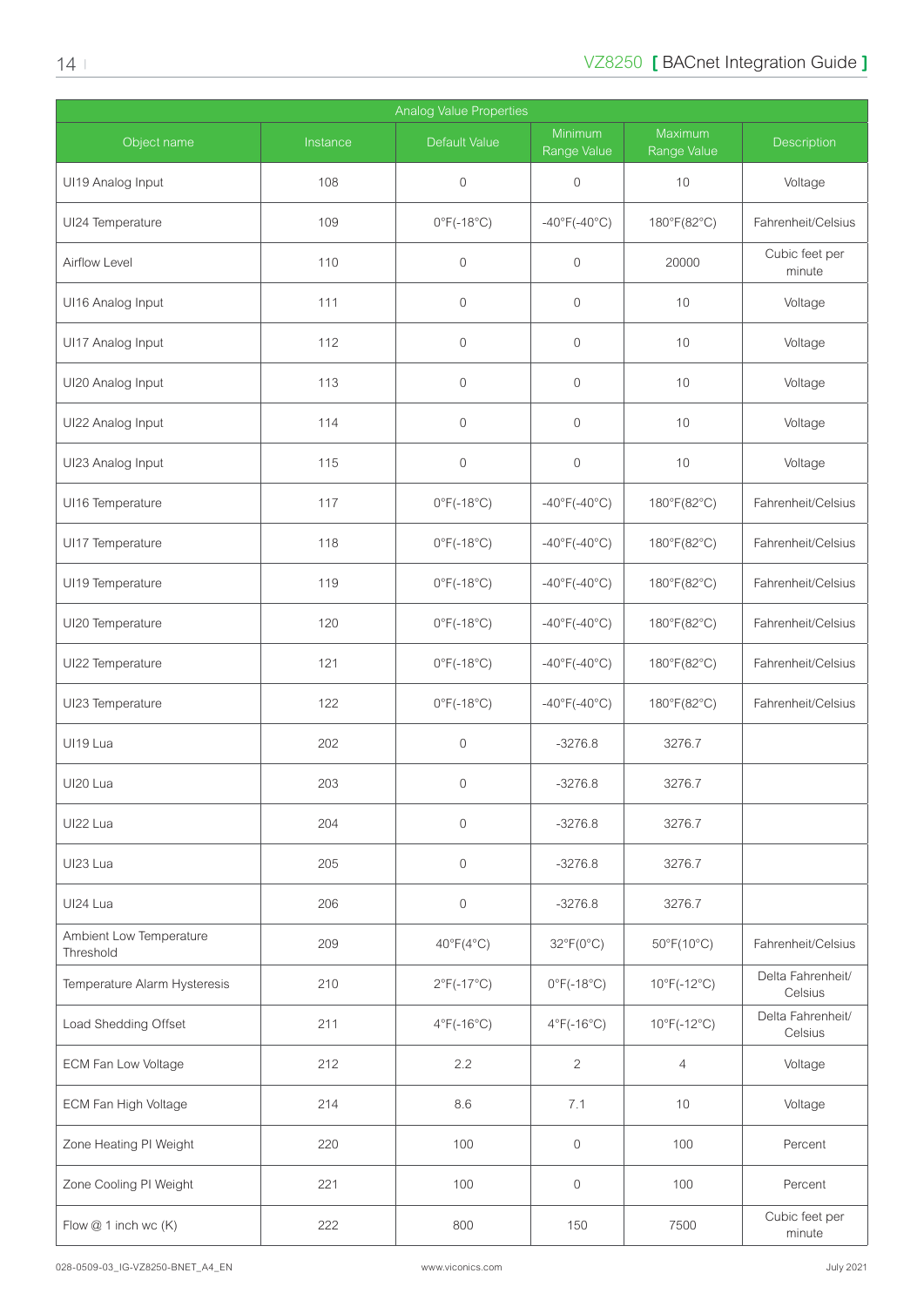|                                                |          | <b>Analog Value Properties</b> |                                   |                            |                          |
|------------------------------------------------|----------|--------------------------------|-----------------------------------|----------------------------|--------------------------|
| Object name                                    | Instance | Default Value                  | Minimum<br>Range Value            | Maximum<br>Range Value     | Description              |
| Pressure Sensor Range                          | 223      | 1                              | 0.5                               | 5                          |                          |
| Lua Parameter G (AV225)                        | 225      | $\mathbf 0$                    | $-32768$                          | 32767                      |                          |
| Lua Parameter H (AV226)                        | 226      | $\overline{0}$                 | $-32768$                          | 32767                      |                          |
| Lua Parameter I (AV227)                        | 227      | $\mathbf 0$                    | $-32768$                          | 32767                      |                          |
| Lua Parameter J (AV228)                        | 228      | $\mathbf 0$                    | $-32768$                          | 32767                      |                          |
| Lua Parameter K (AV229)                        | 229      | $\mathbf 0$                    | $-32768$                          | 32767                      |                          |
| Lua Parameter L (AV230)                        | 230      | 0                              | $-32768$                          | 32767                      |                          |
| <b>Actuator Timing</b>                         | 240      | 1.5                            | 0.5                               | 9                          | Minutes                  |
| <b>Floating Reheat Timing</b>                  | 241      | 1.5                            | 0.5                               | 9                          | <b>Minutes</b>           |
| Outside Air Temperature Duct<br>Heater Lockout | 242      | 60                             | 30                                | 90                         | Fahrenheit/Celsius       |
| Outside Air Temperature<br>Baseboard Lockout   | 243      | 60                             | 30                                | 90                         | Fahrenheit/Celsius       |
| Damper Minimum Position                        | 250      | 10                             | 0                                 | 100                        | Percent                  |
| Damper Maximum Cooling<br>Position             | 251      | 100                            | 0                                 | 100                        | Percent                  |
| Damper Maximum Heating<br>Position             | 252      | 100                            | 0                                 | 100                        | Percent                  |
| Damper Maximum Reheat Position                 | 253      | 30                             | 0                                 | 100                        | Percent                  |
| Minimum Airflow                                | 254      | 50                             | 0                                 | 10000                      | Cubic feet per<br>minute |
| Maximum Cooling Airflow                        | 255      | 200                            | 0                                 | 10000                      | Cubic feet per<br>minute |
| Maximum Heating Airflow                        | 256      | 200                            | $\boldsymbol{0}$                  | 10000                      | Cubic feet per<br>minute |
| Maximum Reheat Airflow                         | 257      | 50                             | 0                                 | 10000                      | Cubic feet per<br>minute |
| Minimum Airflow Offset                         | 258      | 0                              | $-5000$                           | 5000                       | Cubic feet per<br>minute |
| Maximum Airflow Offset                         | 259      | $\mathbf 0$                    | $-5000$                           | 5000                       | Cubic feet per<br>minute |
| Standby Screen Delay                           | 270      | 150                            | 5                                 | 300                        | Seconds                  |
| Ambient High Temperature<br>Threshold          | 275      | 86°F(30°C)                     | 32°F(0°C)                         | 122°F(50°C)                | Fahrenheit/Celsius       |
| Refrigeration High Temperature<br>Threshold    | 276      | $40^{\circ}F(4^{\circ}C)$      | 32°F(0°C)                         | $60^{\circ}F(16^{\circ}C)$ | Fahrenheit/Celsius       |
| Refrigeration Low Temperature<br>Threshold     | 277      | 32°F(0°C)                      | 32°F(0°C)                         | $50^{\circ}F(10^{\circ}C)$ | Fahrenheit/Celsius       |
| Freezer High Temperature<br>Threshold          | 278      | $0^{\circ}$ F(-18°C)           | $-40^{\circ}$ F( $-40^{\circ}$ C) | 32°F(0°C)                  | Fahrenheit/Celsius       |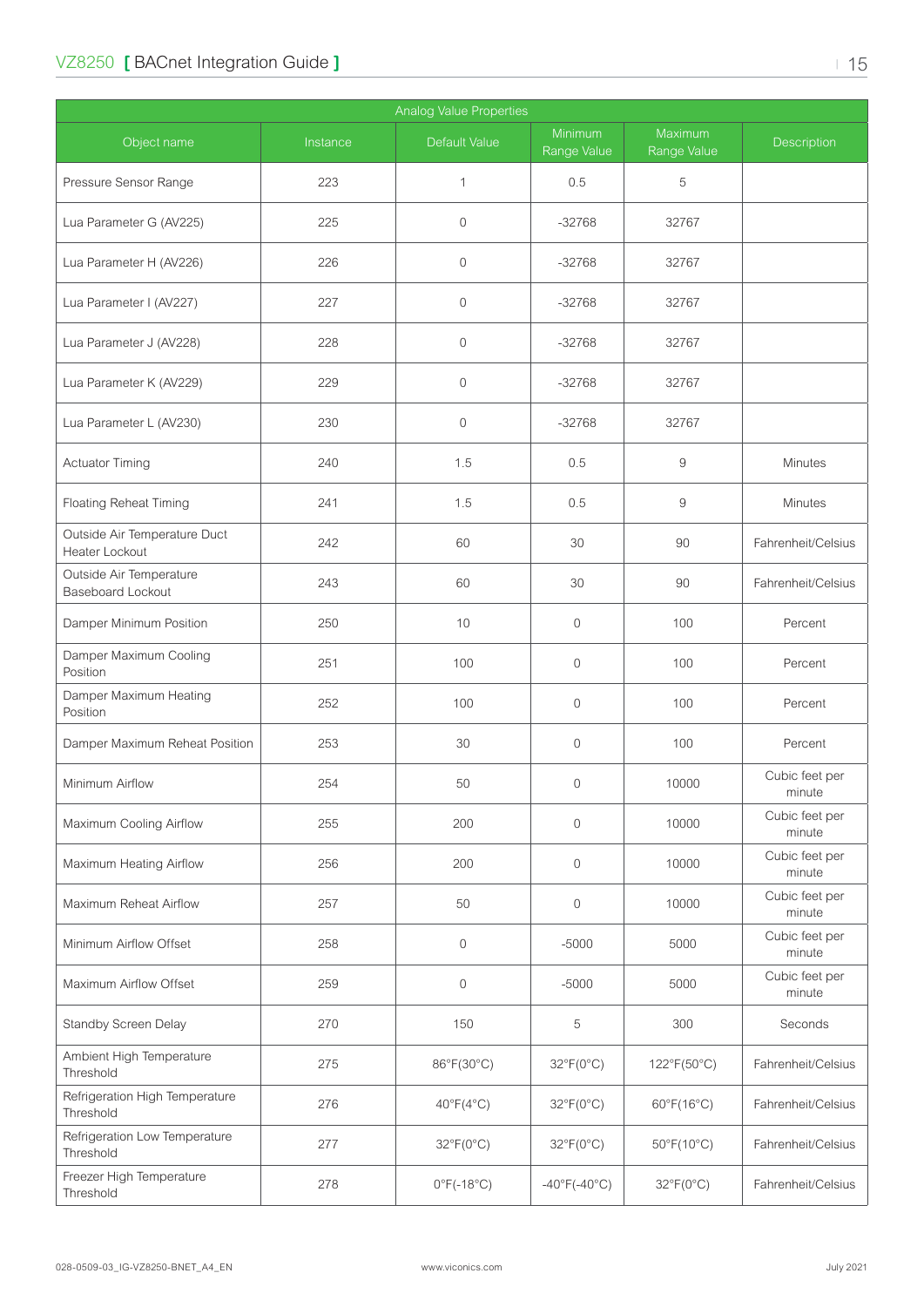# <span id="page-15-0"></span>Binary Objects

#### Binary Input Properties

| <b>Binary Input Properties</b> |          |                      |                               |                               |                             |  |  |
|--------------------------------|----------|----------------------|-------------------------------|-------------------------------|-----------------------------|--|--|
| Object name                    | Instance | <b>Default Value</b> | <b>Minimum</b><br>Range Value | <b>Maximum</b><br>Range Value | <b>Description</b>          |  |  |
| UI16 Binary Input              | 29       | $\overline{0}$       | $\Omega$                      |                               | 0=Activated<br>1=Not activ. |  |  |
| UI17 Binary Input              | 30       | $\overline{0}$       | $\Omega$                      |                               | 0=Activated<br>1=Not activ. |  |  |
| UI19 Binary Input              | 91       | $\overline{0}$       | $\overline{0}$                |                               | 0=Activated<br>1=Not activ. |  |  |
| UI20 Binary Input              | 94       | $\overline{0}$       | $\Omega$                      |                               | 0=Activated<br>1=Not activ. |  |  |
| UI22 Binary Input              | 95       | $\Omega$             | $\Omega$                      |                               | 0=Activated<br>1=Not activ. |  |  |
| UI23 Binary Input              | 96       | $\overline{0}$       | $\mathbf{0}$                  |                               | 0=Activated<br>1=Not activ. |  |  |
| UI24 Binary Input              | 97       | $\Omega$             | $\Omega$                      |                               | 0=Activated<br>1=Not activ. |  |  |

#### Binary Output Properties

| <b>Binary Output Properties</b> |          |                |                               |                               |                       |  |  |  |
|---------------------------------|----------|----------------|-------------------------------|-------------------------------|-----------------------|--|--|--|
| Object name                     | Instance | Default Value  | <b>Minimum</b><br>Range Value | <b>Maximum</b><br>Range Value | <b>Description</b>    |  |  |  |
| <b>UO9 Binary Output</b>        | 93       | $\Omega$       | $\Omega$                      |                               | $0 =$ Off<br>$1 = On$ |  |  |  |
| UO10 Binary Output              | 94       | $\Omega$       | $\Omega$                      |                               | $0 =$ Off<br>$1 = On$ |  |  |  |
| BO4 High Speed Fan Output       | 95       | $\Omega$       | $\Omega$                      |                               | $0 =$ Off<br>$1=On$   |  |  |  |
| BO8 Auxiliary Binary Output     | 98       | $\Omega$       | $\Omega$                      |                               | $0 =$ Off<br>$1=On$   |  |  |  |
| UO11 Binary Output              | 101      | $\overline{0}$ | $\Omega$                      |                               | $0 =$ Off<br>$1 = On$ |  |  |  |
| UO12 Binary Output              | 102      | $\Omega$       | $\Omega$                      |                               | $0 =$ Off<br>$1 = On$ |  |  |  |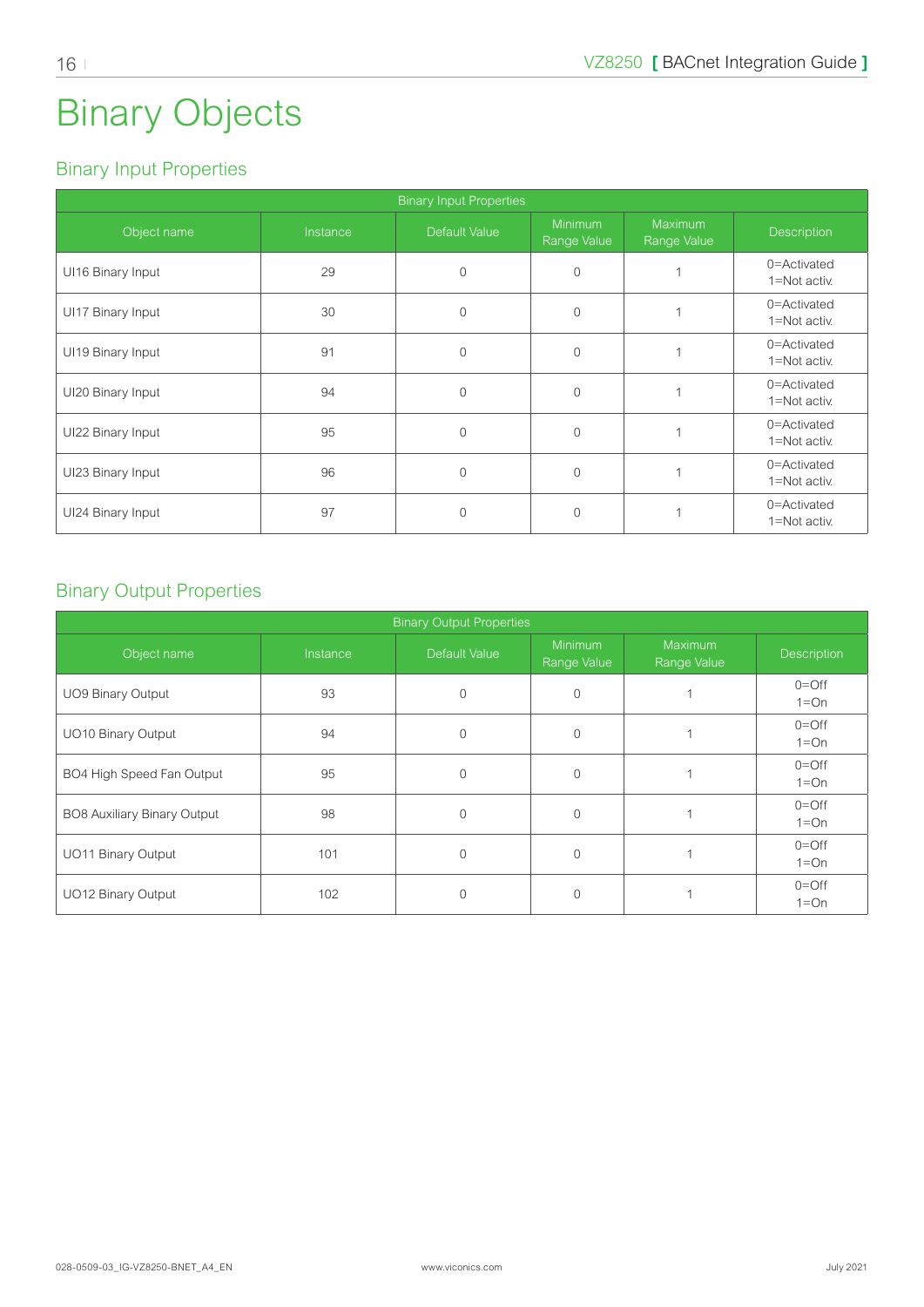## <span id="page-16-0"></span>Binary Value Properties

| <b>Binary Value Properties</b> |                |               |                        |                        |                         |  |  |
|--------------------------------|----------------|---------------|------------------------|------------------------|-------------------------|--|--|
| Object name                    | Instance       | Default Value | Minimum<br>Range Value | Maximum<br>Range Value | Description             |  |  |
| Door Contact Status            | $\mathbf{1}$   | $\mathbf 0$   | $\overline{0}$         | $\mathbf 1$            | 0=Closed<br>1=Opened    |  |  |
| Door Contact Installed         | $\mathbf{2}$   | $\mathbf 0$   | $\mathbf 0$            | $\mathbf{1}$           | $0 = No$<br>$1 = Yes$   |  |  |
| <b>Window Contact Status</b>   | 3              | $\mathbf 0$   | $\mathbf 0$            | $\mathbf{1}$           | 0=Closed<br>1=Opened    |  |  |
| Window Contact Installed       | $\overline{4}$ | $\mathbf{0}$  | $\overline{0}$         | $\mathbf{1}$           | $0 = No$<br>$1 = Yes$   |  |  |
| Low Battery Alarm              | 5              | $\mathbf{0}$  | $\mathbf 0$            | $\mathbf{1}$           | $0 =$ Off<br>$1=On$     |  |  |
| Force High Backlight           | 6              | $\mathbf 0$   | $\mathbf 0$            | $\mathbf{1}$           | $0 =$ Off<br>$1=On$     |  |  |
| Display Long Screen Message    | $\overline{7}$ | $\mathbf 0$   | $\mathbf 0$            | $\mathbf{1}$           | $0 =$ Off<br>$1=On$     |  |  |
| Clock Alarm                    | 8              | $\mathbf{0}$  | $\mathbf 0$            | $\mathbf{1}$           | $0 =$ Off<br>$1=On$     |  |  |
| <b>Exception Status</b>        | 10             | $\mathbf{0}$  | $\overline{0}$         | $\mathbf{1}$           | $0 =$ Off<br>$1 = On$   |  |  |
| PIR Local Motion               | 32             | $\mathbf{0}$  | $\mathbf{0}$           | $\mathbf{1}$           | 0=No motion<br>1=Motion |  |  |
| Window Alarm                   | 35             | $\mathbf{0}$  | $\mathbf 0$            | $\mathbf{1}$           | $0=Off$<br>$1=On$       |  |  |
| Filter Alarm                   | 36             | $\mathbf 0$   | $\overline{0}$         | $\mathbf{1}$           | $0 =$ Off<br>$1 = On$   |  |  |
| Service Alarm                  | 37             | $\mathbf{0}$  | $\mathbf 0$            | $\mathbf{1}$           | $0 =$ Off<br>$1=On$     |  |  |
| Smart Recovery Status          | 40             | $\mathbf 0$   | $\mathbf 0$            | $\mathbf{1}$           | $0 =$ Off<br>$1 = On$   |  |  |
| CO2 Alarm                      | 41             | $\mathbf{0}$  | $\mathbf 0$            | $\mathbf{1}$           | $0 =$ Off<br>$1 = On$   |  |  |
| Water Leak                     | 44             | $\mathbf 0$   | $\mathbf 0$            | $\mathbf{1}$           | $0 =$ Off<br>$1=On$     |  |  |
| Water Leak Sensor Installed    | 45             | $\mathbf 0$   | $\mathbf 0$            | $\mathbf{1}$           | $0 = No$<br>$1 = Yes$   |  |  |
| Water leak sensor status       | 46             | $\mathbf 0$   | $\mathbf 0$            | $\mathbf{1}$           | 0=Normal<br>$1 =$ Leak  |  |  |
| Low Temperature                | 47             | $\mathbf 0$   | $\mathbf 0$            | $\mathbf{1}$           | $0 =$ Off<br>$1 = On$   |  |  |
| Load Shedding Demand           | 48             | $\mathbf 0$   | $\mathbf 0$            | $\mathbf{1}$           | $0 =$ Off<br>$1 = On$   |  |  |
| Load Shedding Status           | 49             | $\mathbf 0$   | $\overline{0}$         | $\mathbf{1}$           | $0 =$ Off<br>$1=On$     |  |  |
| Load Shedding Override         | 50             | $\mathbf 0$   | $\boldsymbol{0}$       | $\mathbf{1}$           | $0 =$ Off<br>$1 = On$   |  |  |
| High Temperature               | 53             | $\mathbf 0$   | $\mathbf 0$            | $\mathbf{1}$           | $0 =$ Off<br>$1=On$     |  |  |
| ZigBee PIR Sensor Installed    | 200            | $\mathbf 0$   | $\boldsymbol{0}$       | $\mathbf{1}$           | $0 =$ Off<br>$1 = On$   |  |  |
| ZigBee Sensor Motion           | 201            | $\,0\,$       | $\boldsymbol{0}$       | $\mathbf{1}$           | 0=No motion<br>1=Motion |  |  |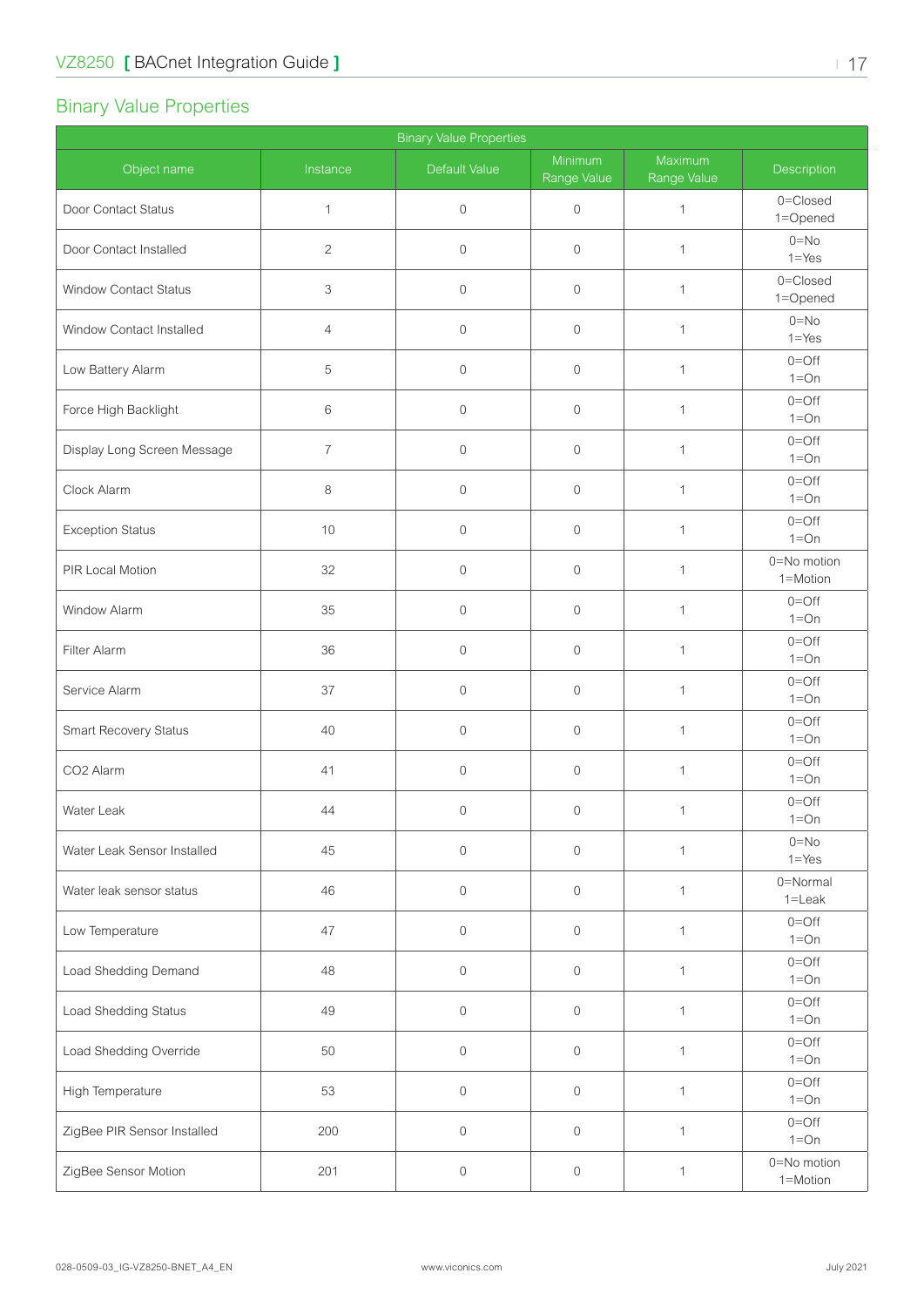# <span id="page-17-0"></span>CSV Objects

| <b>CSV Properties</b>        |                |               |                        |                        |             |  |  |  |
|------------------------------|----------------|---------------|------------------------|------------------------|-------------|--|--|--|
| Object name                  | Instance       | Default Value | Minimum<br>Range Value | Maximum<br>Range Value | Description |  |  |  |
| Short Screen Message Text    | $\mathbf{1}$   | $\mathbf 0$   | $\mathbf 0$            | 64                     |             |  |  |  |
| Long Screen Message Text     | $\overline{c}$ | $\mathbf{0}$  | $\overline{0}$         | 480                    |             |  |  |  |
| External Memory Revision     | 3              | $\mathbf{0}$  | $\mathbf{0}$           | 17                     |             |  |  |  |
| Wi-Fi Device Name            | 4              | $\mathbf{0}$  | $\mathbf 0$            | 63                     |             |  |  |  |
| Wi-Fi Firmware Version       | 5              | $\mathbf 0$   | $\mathbf 0$            | 63                     |             |  |  |  |
| <b>MAC Address</b>           | 6              | $\mathbf 0$   | $\mathbf 0$            | 18                     |             |  |  |  |
| Wi-Fi Network SSID           | $\overline{7}$ | $\mathbf 0$   | $\mathbf 0$            | 33                     |             |  |  |  |
| Wi-Fi Network IP Address     | 8              | $\mathbf 0$   | $\mathbf 0$            | 46                     |             |  |  |  |
| Zigbee Firmware Revision     | 9              | $\mathbf 0$   | $\mathbf 0$            | 32                     |             |  |  |  |
| Zigbee IEEE Address          | 10             | $\mathbf{0}$  | $\mathbf{0}$           | 18                     |             |  |  |  |
| Wireless Device 1 - Address  | 11             | $\mathbf 0$   | $\mathbf 0$            | 18                     |             |  |  |  |
| Wireless Device 2 - Address  | 12             | $\mathbf 0$   | $\mathbf 0$            | 18                     |             |  |  |  |
| Wireless Device 3 - Address  | 13             | $\mathbf 0$   | $\mathbf 0$            | 18                     |             |  |  |  |
| Wireless Device 4 - Address  | 14             | $\mathbf 0$   | $\mathbf 0$            | 18                     |             |  |  |  |
| Wireless Device 5 - Address  | 15             | $\mathbf 0$   | $\overline{0}$         | 18                     |             |  |  |  |
| Wireless Device 6 - Address  | 16             | $\mathbf 0$   | $\mathbf 0$            | 18                     |             |  |  |  |
| Wireless Device 7 - Address  | 17             | $\mathbf 0$   | $\mathbf 0$            | 18                     |             |  |  |  |
| Wireless Device 8 - Address  | 18             | $\mathbf 0$   | $\overline{0}$         | 18                     |             |  |  |  |
| Wireless Device 9 - Address  | 19             | $\mathbf{0}$  | $\overline{0}$         | 18                     |             |  |  |  |
| Wireless Device 10 - Address | 20             | $\mathbf 0$   | $\overline{0}$         | 18                     |             |  |  |  |
| Wireless Device 11 - Address | 21             | $\mathbf 0$   | $\mathbf 0$            | 18                     |             |  |  |  |
| Wireless Device 12 - Address | 22             | $\mathbf 0$   | $\mathbf 0$            | 18                     |             |  |  |  |
| Wireless Device 13 - Address | 23             | $\mathbb O$   | $\overline{0}$         | 18                     |             |  |  |  |
| Wireless Device 14 - Address | 24             | $\mathbb O$   | $\overline{0}$         | 18                     |             |  |  |  |
| Wireless Device 15 - Address | 25             | $\mathbf 0$   | $\mathsf{O}\xspace$    | 18                     |             |  |  |  |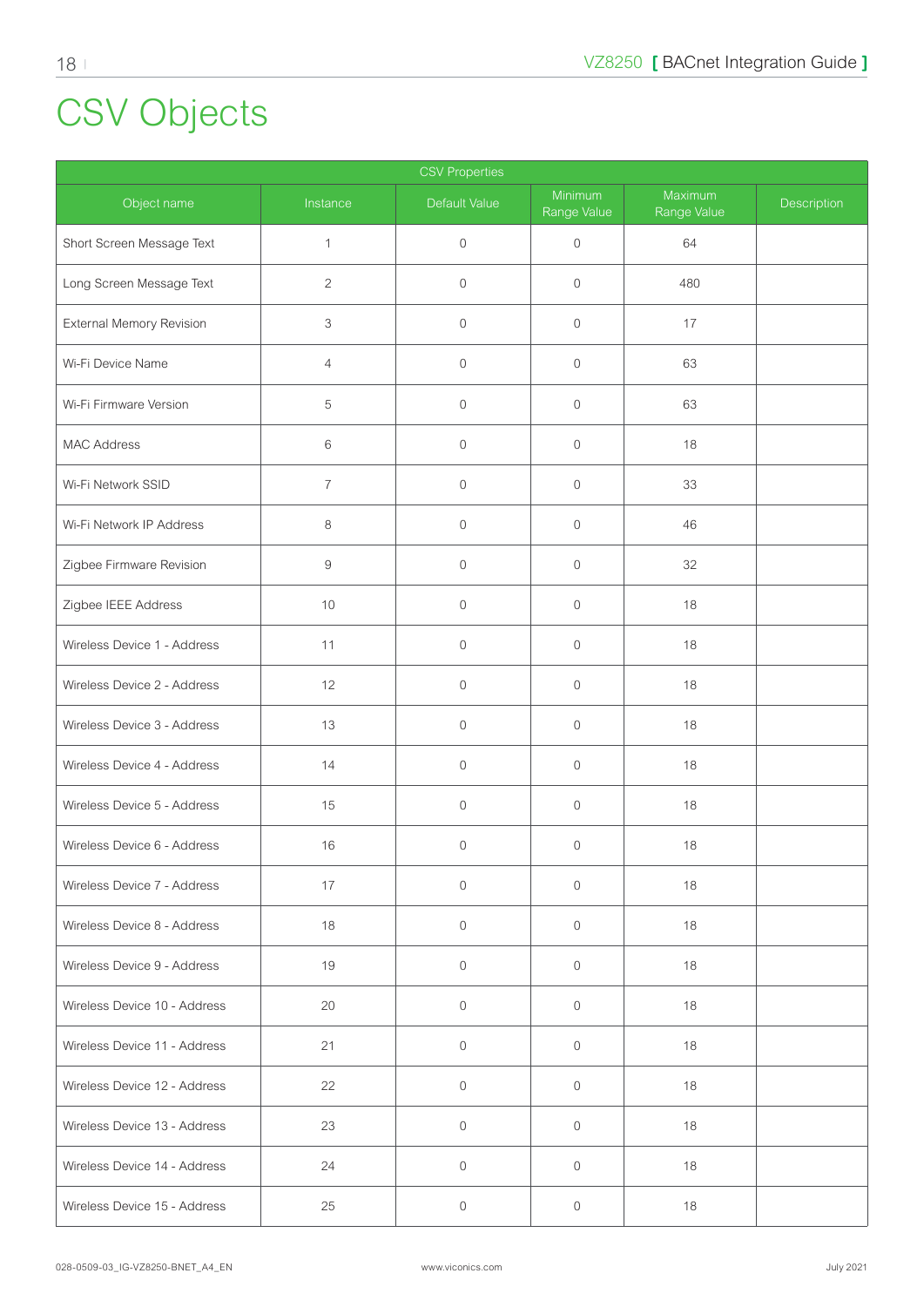<span id="page-18-0"></span>

| <b>CSV Properties</b>        |          |               |                        |                        |                    |  |  |
|------------------------------|----------|---------------|------------------------|------------------------|--------------------|--|--|
| Object name                  | Instance | Default Value | Minimum<br>Range Value | Maximum<br>Range Value | <b>Description</b> |  |  |
| Wireless Device 16 - Address | 26       | $\Omega$      | $\Omega$               | 18                     |                    |  |  |
| Wireless Device 17 - Address | 27       | $\Omega$      | 0                      | 18                     |                    |  |  |
| Wireless Device 18 - Address | 28       | $\Omega$      | $\Omega$               | 18                     |                    |  |  |
| Wireless Device 19 - Address | 29       | 0             | 0                      | 18                     |                    |  |  |
| Wireless Device 20 - Address | 30       | 0             | O                      | 18                     |                    |  |  |

## File Objects

| <b>File Object Properties</b> |          |                                                                                                                                                                                                     |  |  |  |
|-------------------------------|----------|-----------------------------------------------------------------------------------------------------------------------------------------------------------------------------------------------------|--|--|--|
| Object name                   | Instance | <b>Description</b>                                                                                                                                                                                  |  |  |  |
| Custom Lua File               |          | Read/write access to the LUA4RC script.<br>The script can be written via this object, or via USB.<br>Note: "Program Objects" on page 39 can be used to monitor and control the<br>script execution. |  |  |  |

# Multi-State Objects

#### Multi-State Input Properties

| Multi-State Input Properties    |                |               |                        |                        |                                                                                                   |
|---------------------------------|----------------|---------------|------------------------|------------------------|---------------------------------------------------------------------------------------------------|
| Object name                     | Instance       | Default Value | Minimum<br>Range Value | Maximum<br>Range Value | <b>Description</b>                                                                                |
| ZigBee Network Status           | $\overline{2}$ | 1             | 1                      | 5                      | 1=Not det.<br>$2 = Pwr on$<br>3=No NWK<br>4=Joined<br>5=Online                                    |
| Effective Occupancy             | 33             | 1             | 1                      | $\overline{4}$         | 1=Occupied<br>2=Unoccupied<br>3=Override<br>4=Standby                                             |
| Wireless Device 1 - Sensor Type | 180            | 1             | 1                      | 8                      | $1 =$ None<br>2=Unknown<br>3=Motion<br>4=Contact<br>5=Water<br>6=Temp.<br>7=Temp./RH<br>$8 = CO2$ |
| Wireless Device 2 - Sensor Type | 181            | $\mathbf{1}$  | 1                      | 8                      | $1 =$ None<br>2=Unknown<br>3=Motion<br>4=Contact<br>5=Water<br>6=Temp.<br>7=Temp./RH<br>$8 = CO2$ |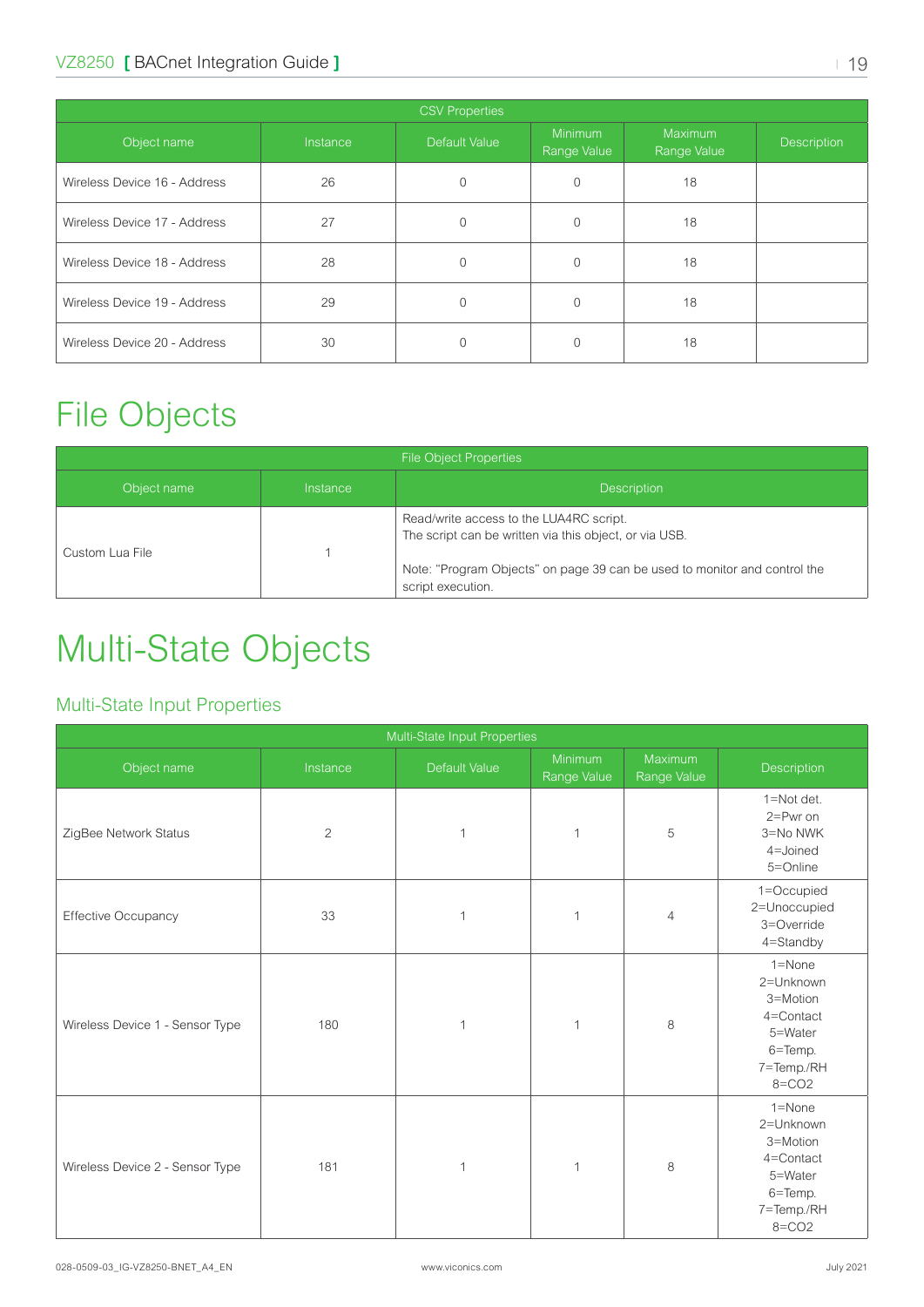|                                 | Multi-State Input Properties |               |                        |                        |                                                                                                   |  |  |
|---------------------------------|------------------------------|---------------|------------------------|------------------------|---------------------------------------------------------------------------------------------------|--|--|
| Object name                     | Instance                     | Default Value | Minimum<br>Range Value | Maximum<br>Range Value | Description                                                                                       |  |  |
| Wireless Device 3 - Sensor Type | 182                          | $\mathbf{1}$  | $\mathbf{1}$           | $\,8\,$                | $1 =$ None<br>2=Unknown<br>3=Motion<br>4=Contact<br>5=Water<br>6=Temp.<br>7=Temp./RH<br>$8 = CO2$ |  |  |
| Wireless Device 4 - Sensor Type | 183                          | $\mathbf{1}$  | $\mathbf{1}$           | 8                      | 1=None<br>2=Unknown<br>3=Motion<br>4=Contact<br>5=Water<br>6=Temp.<br>7=Temp./RH<br>$8 = CO2$     |  |  |
| Wireless Device 5 - Sensor Type | 184                          | $\mathbf{1}$  | $\mathbf{1}$           | 8                      | 1=None<br>2=Unknown<br>3=Motion<br>4=Contact<br>5=Water<br>6=Temp.<br>7=Temp./RH<br>$8 = CO2$     |  |  |
| Wireless Device 6 - Sensor Type | 185                          | $\mathbf{1}$  | $\mathbf{1}$           | $\,8\,$                | 1=None<br>2=Unknown<br>3=Motion<br>4=Contact<br>5=Water<br>6=Temp.<br>7=Temp./RH<br>$8 = CO2$     |  |  |
| Wireless Device 7 - Sensor Type | 186                          | $\mathbf{1}$  | $\mathbf{1}$           | $\,8\,$                | 1=None<br>2=Unknown<br>3=Motion<br>4=Contact<br>5=Water<br>6=Temp.<br>7=Temp./RH<br>$8 = CO2$     |  |  |
| Wireless Device 8 - Sensor Type | 187                          | $\mathbf{1}$  | $\mathbf{1}$           | 8                      | 1=None<br>2=Unknown<br>3=Motion<br>4=Contact<br>5=Water<br>6=Temp.<br>7=Temp./RH<br>$8 = CO2$     |  |  |
| Wireless Device 9 - Sensor Type | 188                          | $\mathbf{1}$  | $\mathbf{1}$           | 8                      | 1=None<br>2=Unknown<br>3=Motion<br>4=Contact<br>5=Water<br>6=Temp.<br>7=Temp./RH<br>$8 = CO2$     |  |  |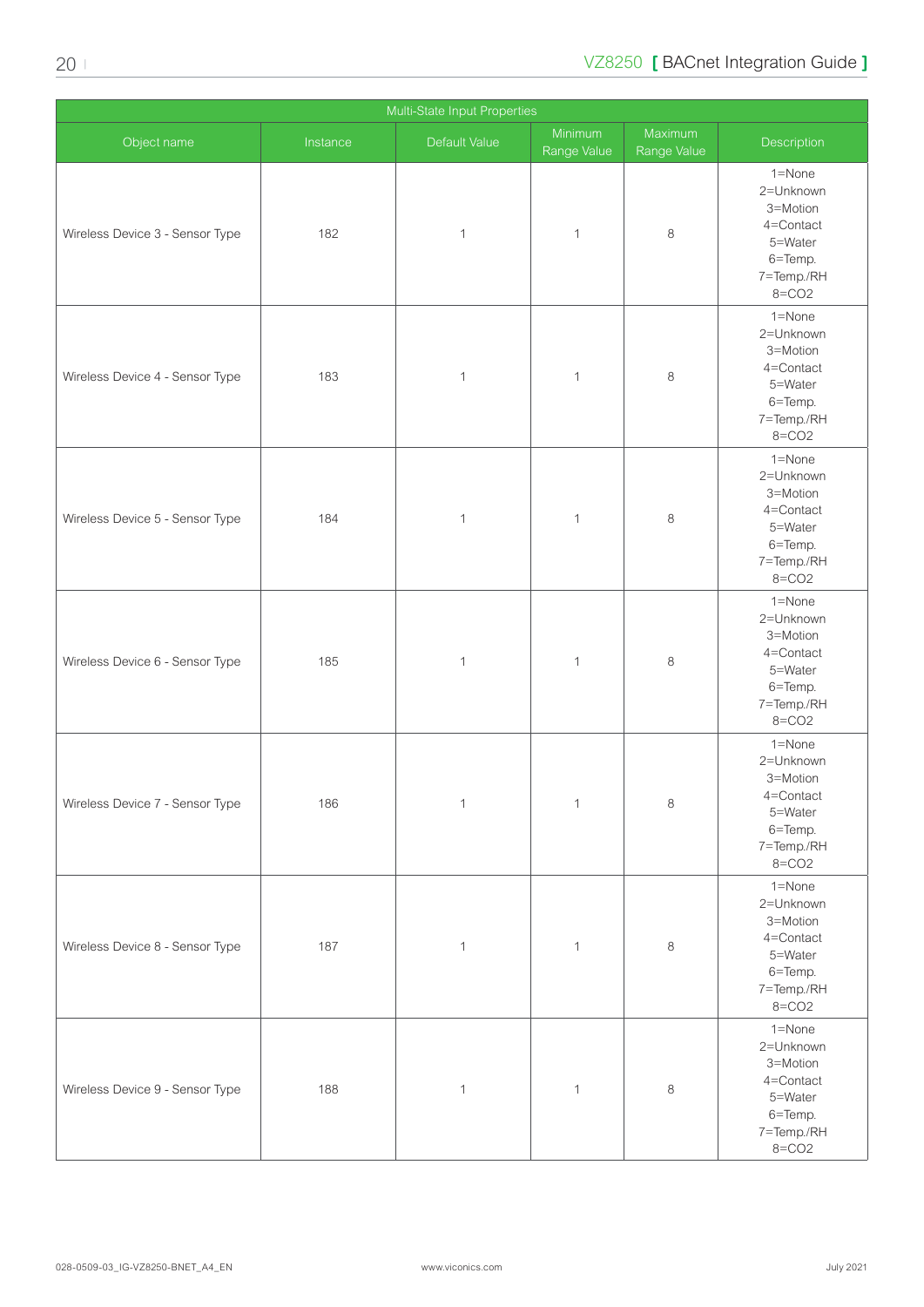| Multi-State Input Properties     |          |               |                        |                        |                                                                                                   |  |
|----------------------------------|----------|---------------|------------------------|------------------------|---------------------------------------------------------------------------------------------------|--|
| Object name                      | Instance | Default Value | Minimum<br>Range Value | Maximum<br>Range Value | Description                                                                                       |  |
| Wireless Device 10 - Sensor Type | 189      | $\mathbf{1}$  | $\mathbf 1$            | $\,8\,$                | 1=None<br>2=Unknown<br>3=Motion<br>4=Contact<br>5=Water<br>6=Temp.<br>7=Temp./RH<br>$8 = CO2$     |  |
| Wireless Device 11 - Sensor Type | 190      | $\mathbf{1}$  | $\mathbf 1$            | $\,8\,$                | $1 =$ None<br>2=Unknown<br>3=Motion<br>4=Contact<br>5=Water<br>6=Temp.<br>7=Temp./RH<br>$8 = CO2$ |  |
| Wireless Device 12 - Sensor Type | 191      | $\mathbf{1}$  | $\mathbf 1$            | $\,8\,$                | 1=None<br>2=Unknown<br>3=Motion<br>4=Contact<br>5=Water<br>6=Temp.<br>7=Temp./RH<br>$8 = CO2$     |  |
| Wireless Device 13 - Sensor Type | 192      | $\mathbf{1}$  | 1                      | $\,8\,$                | 1=None<br>2=Unknown<br>3=Motion<br>4=Contact<br>5=Water<br>6=Temp.<br>7=Temp./RH<br>$8 = CO2$     |  |
| Wireless Device 14 - Sensor Type | 193      | $\mathbbm{1}$ | $\mathbf{1}$           | $\,8\,$                | 1=None<br>2=Unknown<br>3=Motion<br>4=Contact<br>5=Water<br>6=Temp.<br>7=Temp./RH<br>$8 = CO2$     |  |
| Wireless Device 15 - Sensor Type | 194      | $\mathbf{1}$  | $\mathbf{1}$           | $\,8\,$                | 1=None<br>2=Unknown<br>3=Motion<br>4=Contact<br>5=Water<br>6=Temp.<br>7=Temp./RH<br>$8 = CO2$     |  |
| Wireless Device 16 - Sensor Type | 195      | $\mathbf{1}$  | $\mathbf{1}$           | $\,8\,$                | 1=None<br>2=Unknown<br>3=Motion<br>4=Contact<br>5=Water<br>6=Temp.<br>7=Temp./RH<br>$8 = CO2$     |  |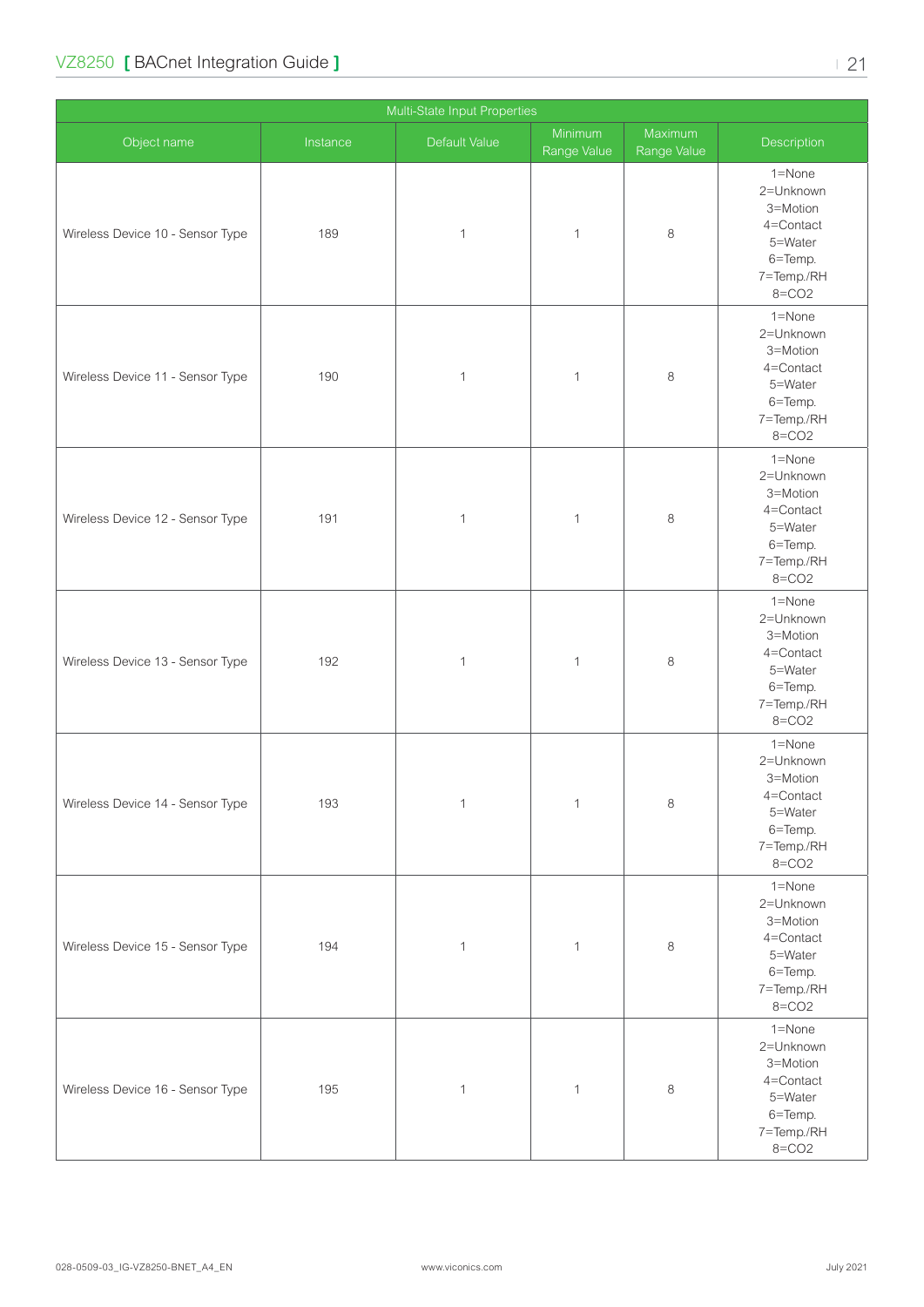| Multi-State Input Properties                       |          |               |                        |                        |                                                                                               |  |
|----------------------------------------------------|----------|---------------|------------------------|------------------------|-----------------------------------------------------------------------------------------------|--|
| Object name                                        | Instance | Default Value | Minimum<br>Range Value | Maximum<br>Range Value | Description                                                                                   |  |
| Wireless Device 17 - Sensor Type                   | 196      | $\mathbf{1}$  | $\mathbf{1}$           | 8                      | 1=None<br>2=Unknown<br>3=Motion<br>4=Contact<br>5=Water<br>6=Temp.<br>7=Temp./RH<br>$8 = CO2$ |  |
| Wireless Device 18 - Sensor Type                   | 197      | $\mathbf{1}$  | $\mathbf{1}$           | 8                      | 1=None<br>2=Unknown<br>3=Motion<br>4=Contact<br>5=Water<br>6=Temp.<br>7=Temp./RH<br>$8 = CO2$ |  |
| Wireless Device 19 - Sensor Type                   | 198      | $\mathbf{1}$  | $\mathbf{1}$           | 8                      | 1=None<br>2=Unknown<br>3=Motion<br>4=Contact<br>5=Water<br>6=Temp.<br>7=Temp./RH<br>$8 = CO2$ |  |
| Wireless Device 20 - Sensor Type                   | 199      | $\mathbf{1}$  | $\mathbf{1}$           | 8                      | 1=None<br>2=Unknown<br>3=Motion<br>4=Contact<br>5=Water<br>6=Temp.<br>7=Temp./RH<br>$8 = CO2$ |  |
| Wireless Device 1 - Status                         | 210      | 1             | 1                      | $\sqrt{2}$             | 1=None<br>2=Closed<br>3=Opened<br>4=No motion<br>5=Motion<br>6=Normal<br>7=Leak               |  |
| Wireless Device 1 - Battery                        | 211      | $\mathbf{1}$  | $\mathbf{1}$           | 3                      | 1=None<br>2=Normal<br>$3 = Low$                                                               |  |
| Wireless Device 1 -<br><b>Communication Status</b> | 212      | $\mathbf{1}$  | $\mathbf{1}$           | $\overline{4}$         | 1=Not paired<br>2=Online<br>3=Invalid<br>4=Offline                                            |  |
| Wireless Device 2 - Status                         | 220      | $\mathbf{1}$  | $\mathbf{1}$           | $\overline{7}$         | 1=None<br>2=Closed<br>3=Opened<br>4=No motion<br>5=Motion<br>6=Normal<br>7=Leak               |  |
| Wireless Device 2 - Battery                        | 221      | $\mathbf{1}$  | $\mathbf{1}$           | 3                      | 1=None<br>2=Normal<br>$3 = Low$                                                               |  |
| Wireless Device 2 -<br><b>Communication Status</b> | 222      | $\mathbf{1}$  | $\mathbf{1}$           | 4                      | 1=Not paired<br>2=Online<br>3=Invalid<br>4=Offline                                            |  |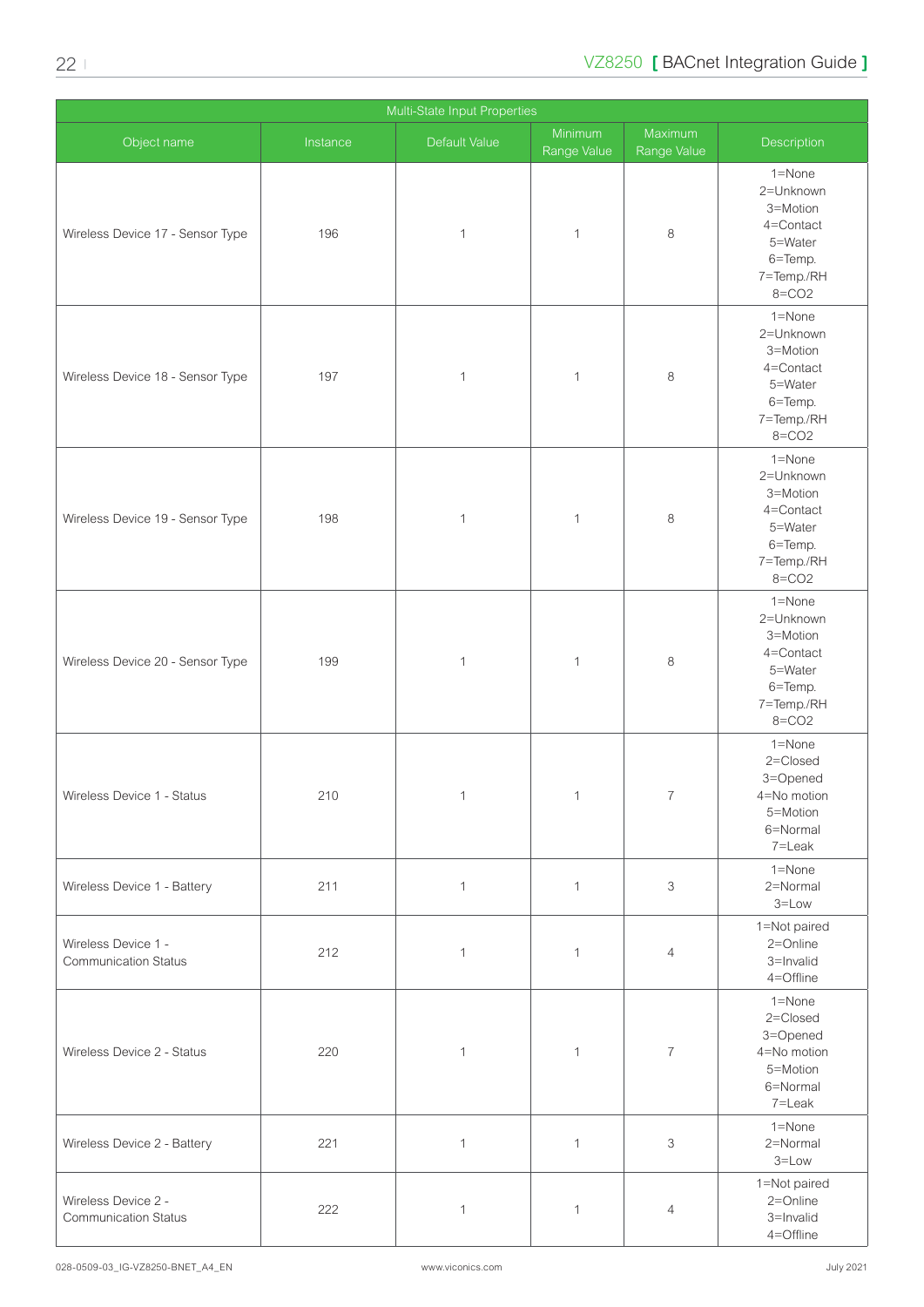|                                                    | Multi-State Input Properties |               |                        |                        |                                                                                 |  |  |
|----------------------------------------------------|------------------------------|---------------|------------------------|------------------------|---------------------------------------------------------------------------------|--|--|
| Object name                                        | Instance                     | Default Value | Minimum<br>Range Value | Maximum<br>Range Value | Description                                                                     |  |  |
| Wireless Device 3 - Status                         | 230                          | $\mathbf{1}$  | $\mathbf{1}$           | $\overline{7}$         | 1=None<br>2=Closed<br>3=Opened<br>4=No motion<br>5=Motion<br>6=Normal<br>7=Leak |  |  |
| Wireless Device 3 - Battery                        | 231                          | $\mathbf{1}$  | $\mathbf{1}$           | $\overline{4}$         | 1=None<br>2=Normal<br>$3 = Low$                                                 |  |  |
| Wireless Device 3 -<br><b>Communication Status</b> | 232                          | $\mathbf{1}$  | $\mathbf{1}$           | 4                      | 1=Not paired<br>2=Online<br>3=Invalid<br>4=Offline                              |  |  |
| Wireless Device 4 - Status                         | 240                          | $\mathbf{1}$  | $\mathbf{1}$           | 7                      | 1=None<br>2=Closed<br>3=Opened<br>4=No motion<br>5=Motion<br>6=Normal<br>7=Leak |  |  |
| Wireless Device 4 - Battery                        | 241                          | $\mathbf{1}$  | $\mathbf{1}$           | 3                      | 1=None<br>2=Normal<br>$3 = Low$                                                 |  |  |
| Wireless Device 4 -<br><b>Communication Status</b> | 242                          | $\mathbf{1}$  | $\mathbf{1}$           | $\overline{4}$         | 1=Not paired<br>2=Online<br>3=Invalid<br>4=Offline                              |  |  |
| Wireless Device 5 - Status                         | 250                          | $\mathbf{1}$  | $\mathbf{1}$           | 7                      | 1=None<br>2=Closed<br>3=Opened<br>4=No motion<br>5=Motion<br>6=Normal<br>7=Leak |  |  |
| Wireless Device 5 - Battery                        | 251                          | $\mathbf{1}$  | $\mathbf{1}$           | 3                      | 1=None<br>2=Normal<br>$3 = Low$                                                 |  |  |
| Wireless Device 5 -<br><b>Communication Status</b> | 252                          | $\mathbf{1}$  | $\mathbf{1}$           | $\overline{4}$         | 1=Not paired<br>2=Online<br>3=Invalid<br>4=Offline                              |  |  |
| Wireless Device 6 - Status                         | 260                          | $\mathbf{1}$  | $\mathbf{1}$           | $\overline{7}$         | 1=None<br>2=Closed<br>3=Opened<br>4=No motion<br>5=Motion<br>6=Normal<br>7=Leak |  |  |
| Wireless Device 6 - Battery                        | 261                          | $\mathbf{1}$  | $\mathbf{1}$           | 3                      | 1=None<br>2=Normal<br>$3 = Low$                                                 |  |  |
| Wireless Device 6 -<br><b>Communication Status</b> | 262                          | $\mathbf{1}$  | $\mathbf{1}$           | 4                      | 1=Not paired<br>2=Online<br>3=Invalid<br>4=Offline                              |  |  |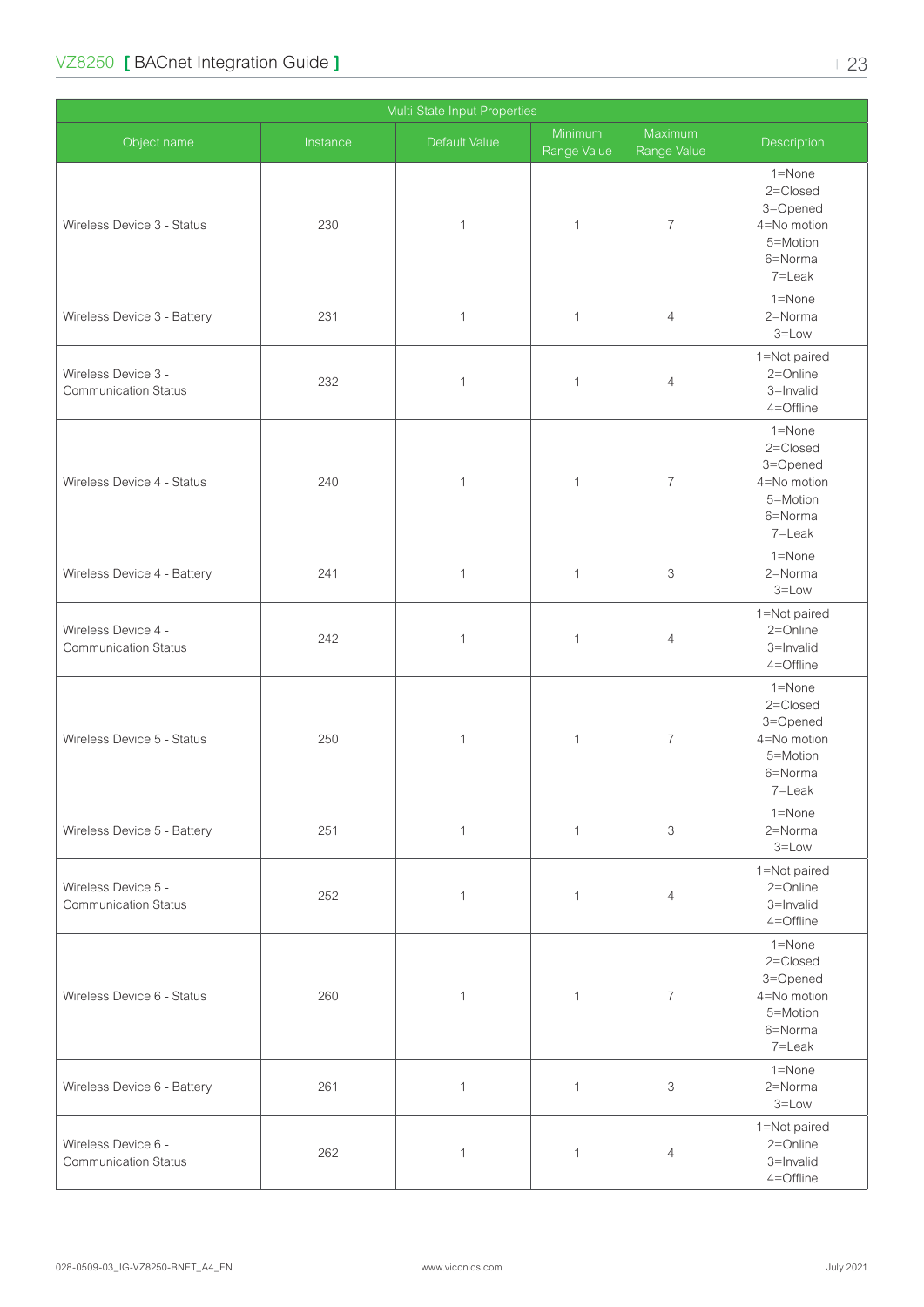|                                                     |          | Multi-State Input Properties |                        |                        |                                                                                 |
|-----------------------------------------------------|----------|------------------------------|------------------------|------------------------|---------------------------------------------------------------------------------|
| Object name                                         | Instance | Default Value                | Minimum<br>Range Value | Maximum<br>Range Value | Description                                                                     |
| Wireless Device 7 - Status                          | 270      | $\mathbf{1}$                 | $\mathbf{1}$           | $\overline{7}$         | 1=None<br>2=Closed<br>3=Opened<br>4=No motion<br>5=Motion<br>6=Normal<br>7=Leak |
| Wireless Device 7 - Battery                         | 271      | $\mathbf{1}$                 | $\mathbf{1}$           | 3                      | 1=None<br>2=Normal<br>$3 = Low$                                                 |
| Wireless Device 7 -<br><b>Communication Status</b>  | 272      | $\mathbf{1}$                 | $\mathbf{1}$           | $\overline{4}$         | 1=Not paired<br>2=Online<br>3=Invalid<br>4=Offline                              |
| Wireless Device 8 - Status                          | 280      | $\mathbf{1}$                 | $\mathbf{1}$           | $\overline{7}$         | 1=None<br>2=Closed<br>3=Opened<br>4=No motion<br>5=Motion<br>6=Normal<br>7=Leak |
| Wireless Device 8 - Battery                         | 281      | $\mathbf{1}$                 | $\mathbf{1}$           | 3                      | 1=None<br>2=Normal<br>$3 = Low$                                                 |
| Wireless Device 8 -<br><b>Communication Status</b>  | 282      | $\mathbf{1}$                 | $\mathbf{1}$           | $\overline{4}$         | 1=Not paired<br>2=Online<br>3=Invalid<br>4=Offline                              |
| Wireless Device 9 - Status                          | 290      | $\mathbf{1}$                 | $\mathbf{1}$           | $\overline{7}$         | 1=None<br>2=Closed<br>3=Opened<br>4=No motion<br>5=Motion<br>6=Normal<br>7=Leak |
| Wireless Device 9 - Battery                         | 291      | $\mathbf{1}$                 | $\mathbf{1}$           | 3                      | 1=None<br>2=Normal<br>$3 = Low$                                                 |
| Wireless Device 9 -<br><b>Communication Status</b>  | 292      | $\mathbf{1}$                 | $\mathbf{1}$           | $\overline{4}$         | 1=Not paired<br>2=Online<br>3=Invalid<br>4=Offline                              |
| Wireless Device 10 - Status                         | 300      | $\mathbf{1}$                 | $\mathbf{1}$           | $\overline{7}$         | 1=None<br>2=Closed<br>3=Opened<br>4=No motion<br>5=Motion<br>6=Normal<br>7=Leak |
| Wireless Device 10 - Battery                        | 301      | $\mathbf{1}$                 | $\mathbf{1}$           | 3                      | 1=None<br>2=Normal<br>$3 = Low$                                                 |
| Wireless Device 10 -<br><b>Communication Status</b> | 302      | $\mathbf{1}$                 | $\mathbf{1}$           | 4                      | 1=Not paired<br>2=Online<br>3=Invalid<br>4=Offline                              |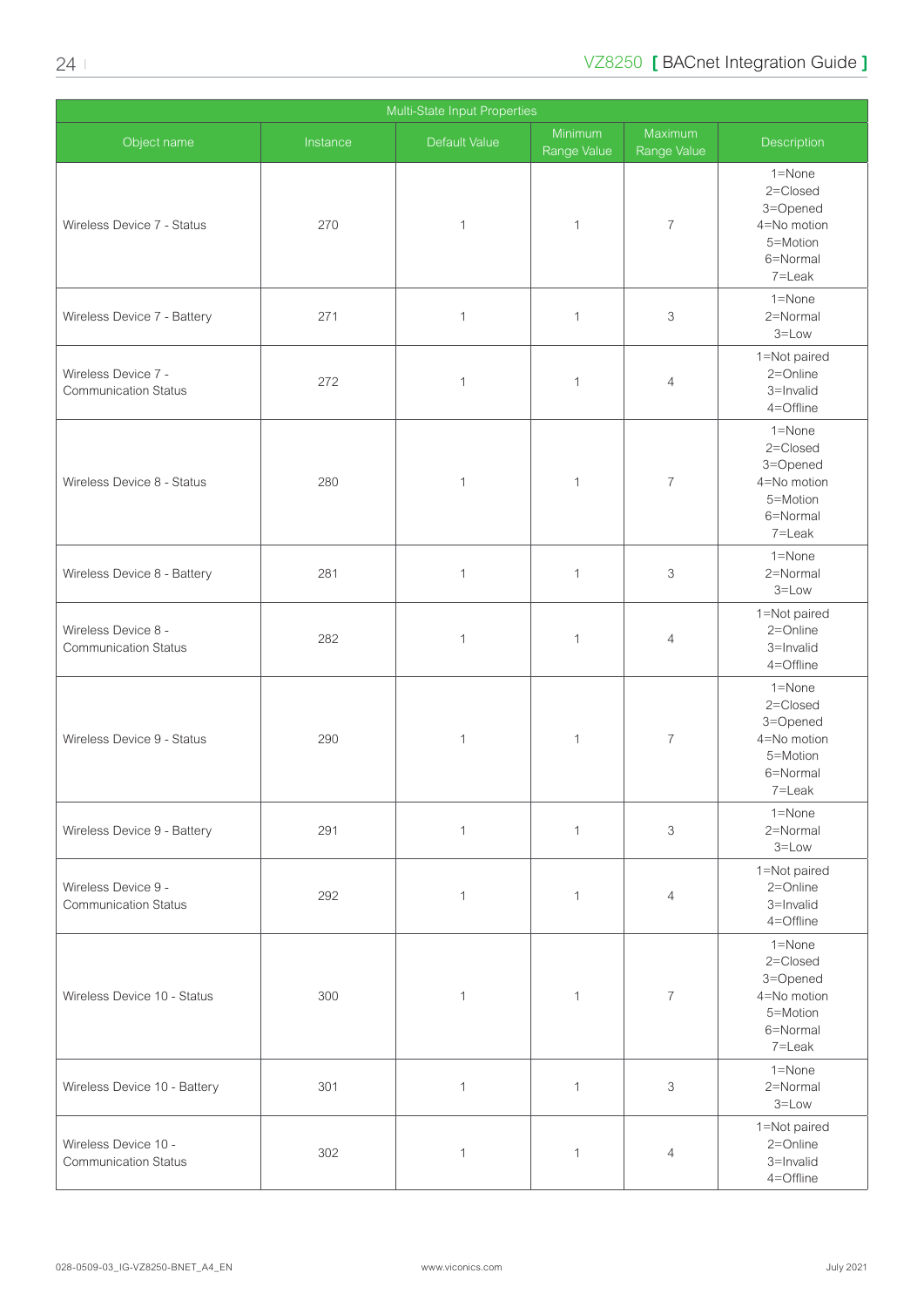|                                                     |          | Multi-State Input Properties |                        |                           |                                                                                                                                                                                                                                                                                                           |
|-----------------------------------------------------|----------|------------------------------|------------------------|---------------------------|-----------------------------------------------------------------------------------------------------------------------------------------------------------------------------------------------------------------------------------------------------------------------------------------------------------|
| Object name                                         | Instance | Default Value                | Minimum<br>Range Value | Maximum<br>Range Value    | Description                                                                                                                                                                                                                                                                                               |
| Effective temperature sensor                        | 309      | $\mathbf{1}$                 | $\mathbf{1}$           | 23                        | 1=Wired<br>2=Internal<br>3=WLIO<br>$4=WL$ 1<br>$5=WL$ 2<br>$6=WL$ 3<br>$7=WL$ 4<br>8=WL 5<br>$9=WL$ 6<br>10=WL 7<br>$11=WL8$<br>12=WL 9<br>13=WL 10<br>$14 = WL 11$<br>$15 = WL 12$<br>$16 = WL 13$<br>$17 = WL 14$<br>$18 = WL 15$<br>19 = WL 16<br>20 = WL 17<br>$21 = WL 18$<br>22= WL 19<br>23= WL 20 |
| Wireless Device 11 - Status                         | 310      | $\mathbf{1}$                 | $\mathbf{1}$           | $\overline{\mathcal{I}}$  | 1=None<br>2=Closed<br>3=Opened<br>4=No motion<br>5=Motion<br>6=Normal<br>7=Leak                                                                                                                                                                                                                           |
| Wireless Device 11 - Battery                        | 311      | $\mathbf{1}$                 | $\mathbf{1}$           | $\ensuremath{\mathsf{3}}$ | 1=None<br>2=Normal<br>$3 = Low$                                                                                                                                                                                                                                                                           |
| Wireless Device 11 -<br><b>Communication Status</b> | 312      | $\mathbf{1}$                 | $\mathbf{1}$           | $\overline{4}$            | 1=Not paired<br>2=Online<br>3=Invalid<br>4=Offline                                                                                                                                                                                                                                                        |
| Effective Relative Humidity sensor                  | 313      | $\mathbf{1}$                 | $\mathbf{1}$           | 22                        | 1=None<br>2=Internal<br>$3=WL$ 1<br>$4=WL$ 2<br>$5=WL$ 3<br>$6=WL$ 4<br>$7=WL$ 5<br>$8=WL$ 6<br>$9=WL$ 7<br>10=WL 8<br>$11=$ WL 9<br>12=WL 10<br>13=WL 11<br>14=WL 12<br>$15 = WL 13$<br>$16 = WL 14$<br>$17 = WL 15$<br>$18 = WL 16$<br>19 = WL 17<br>$20 = WL 18$<br>$21 = WL 19$<br>22= WL 20          |
| Effective System Mode                               | 314      | $\mathbf{1}$                 | $\mathbf{1}$           | $\sqrt{2}$                | $1 =$ Cool<br>$2$ =Heat                                                                                                                                                                                                                                                                                   |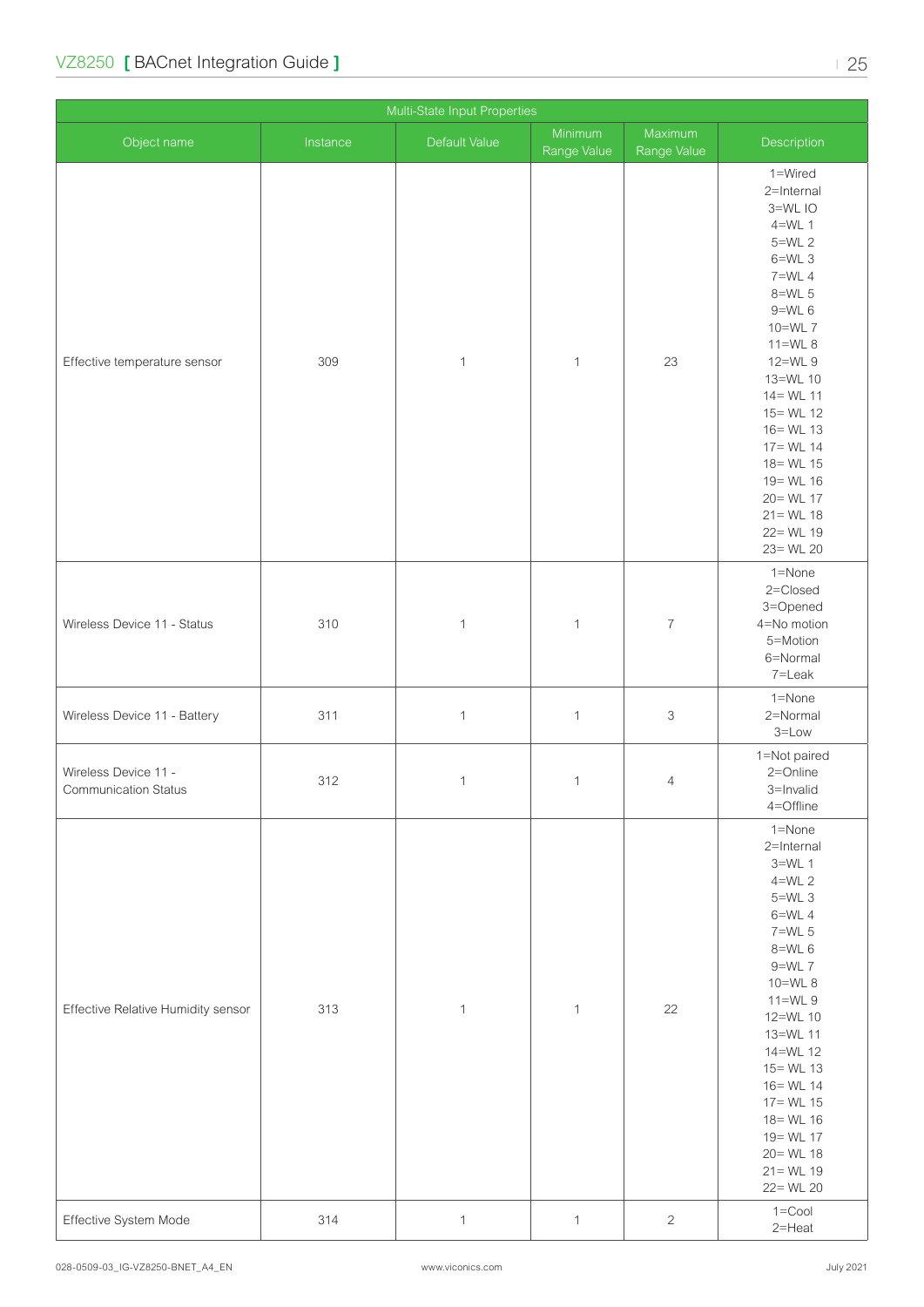| Multi-State Input Properties                        |          |               |                        |                        |                                                                                           |  |
|-----------------------------------------------------|----------|---------------|------------------------|------------------------|-------------------------------------------------------------------------------------------|--|
| Object name                                         | Instance | Default Value | Minimum<br>Range Value | Maximum<br>Range Value | Description                                                                               |  |
| Wi-Fi Module Status                                 | 315      | $\mathbf{1}$  | $\mathbf{1}$           | $\overline{7}$         | 1=Offline<br>2=Initializing<br>3=Ready<br>4=Booting<br>5=Resetting<br>6=Fail<br>7=Testing |  |
| Wi-Fi Status                                        | 316      | $\mathbf{1}$  | $\mathbf{1}$           | $\overline{7}$         | $1 =$ Idle<br>2=Associate<br>3=Config.<br>4=Ready<br>5=Online<br>6=Disconn.<br>7=Failure  |  |
| <b>BACnet IP Status</b>                             | 317      | $\mathbf{1}$  | $\mathbf{1}$           | $\overline{c}$         | 1=Disabled<br>2=Enabled                                                                   |  |
| <b>SMTP Server Status</b>                           | 318      | $\mathbf{1}$  | $\mathbf{1}$           | $\overline{4}$         | 1=Unknown<br>2=Disabled<br>3=Offline<br>4=Online                                          |  |
| Facility Expert Enabled                             | 319      | $\mathbf{1}$  | $\mathbf{1}$           | $\sqrt{2}$             | 1=Disabled<br>2=Enabled                                                                   |  |
| Wireless Device 12 - Status                         | 320      | $\mathbf{1}$  | $\mathbf{1}$           | $\overline{7}$         | 1=None<br>2=Closed<br>3=Opened<br>4=No motion<br>5=Motion<br>6=Normal<br>7=Leak           |  |
| Wireless Device 12 - Battery                        | 321      | $\mathbf{1}$  | $\mathbf{1}$           | 3                      | 1=None<br>2=Normal<br>$3 = Low$                                                           |  |
| Wireless Device 12 -<br><b>Communication Status</b> | 322      | $\mathbf{1}$  | $\mathbf{1}$           | 4                      | 1=Not paired<br>2=Online<br>3=Invalid<br>4=Offline                                        |  |
| <b>Facility Expert Status</b>                       | 323      | $\mathbf{1}$  | $\mathbf{1}$           | $\,6$                  | 1=Disabled<br>2=Offline<br>3=Connect.<br>4=Online<br>5=Failure<br>6=Unknown               |  |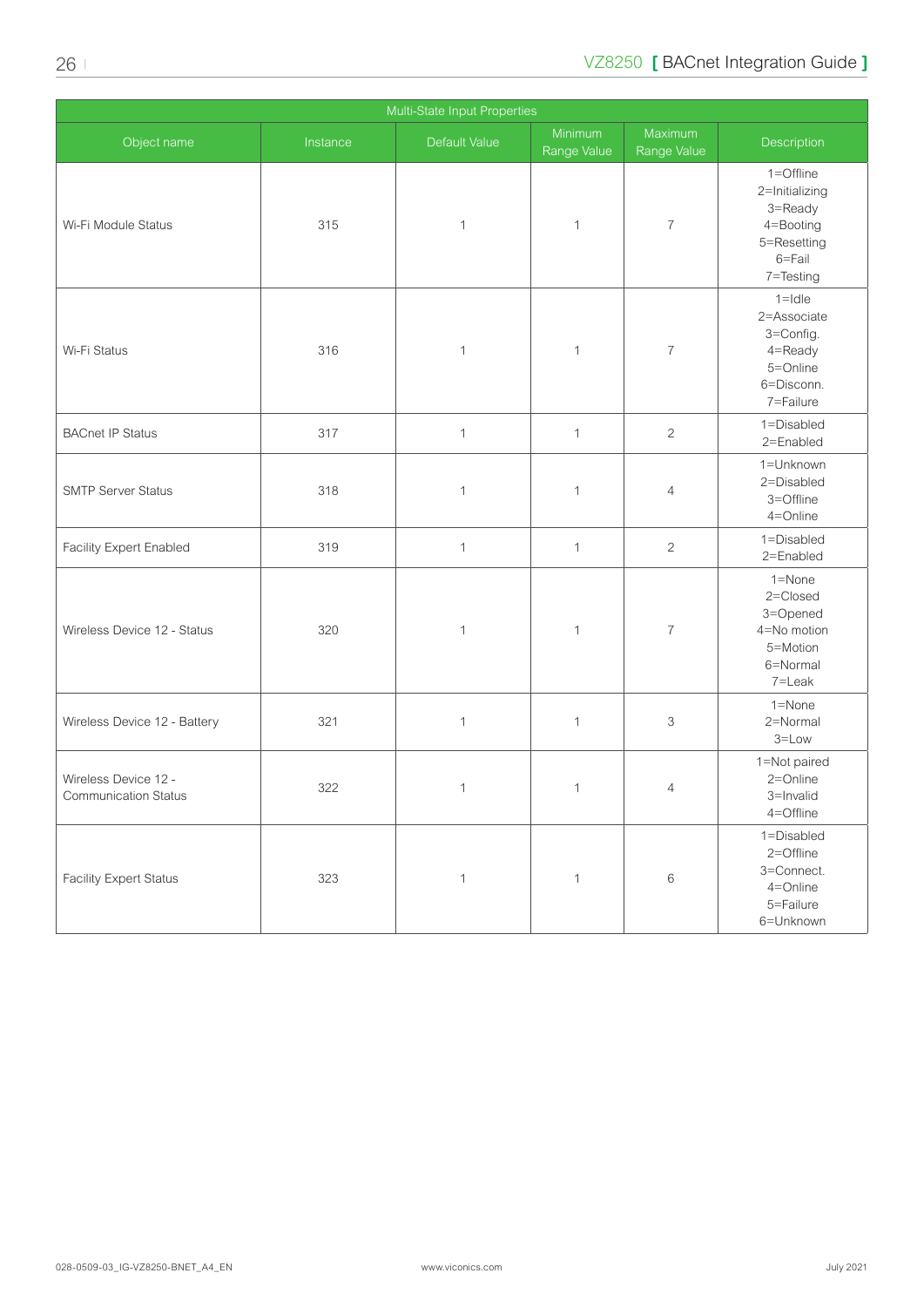| Multi-State Input Properties                        |          |               |                        |                        |                                                                                                                                                                                                                                                                                                |  |
|-----------------------------------------------------|----------|---------------|------------------------|------------------------|------------------------------------------------------------------------------------------------------------------------------------------------------------------------------------------------------------------------------------------------------------------------------------------------|--|
| Object name                                         | Instance | Default Value | Minimum<br>Range Value | Maximum<br>Range Value | Description                                                                                                                                                                                                                                                                                    |  |
| CO2 Effective Source                                | 324      | $\mathbf{1}$  | $\mathbf{1}$           | 24                     | 1=None<br>2=Internal<br>$3 = Error$<br>4=Wired<br>$5=WL$ 1<br>$6=WL$ 2<br>$7=WL$ 3<br>8=WL 4<br>$9=WL$ 5<br>$10=WL$ 6<br>$11=WL$ $7$<br>12=WL 8<br>13=WL 9<br>14=WL 10<br>15=WL 11<br>16=WL 12<br>17=WL 13<br>18=WL 14<br>19=WL 15<br>20=WL 16<br>21=WL 17<br>22=WL 18<br>23=WL 19<br>24=WL 20 |  |
| Time source                                         | 325      | $\mathbf{1}$  | $\mathbf{1}$           | 5                      | 1=None<br>2=Local<br>3=BACnet<br>$4 = NTP$<br>5=Cloud                                                                                                                                                                                                                                          |  |
| Fan Speed Status                                    | 326      | $\mathbf{1}$  | $\mathbf{1}$           | $\overline{4}$         | $1 = \text{Off}$<br>$2 = Low$<br>$3 = \text{Median}$<br>$4 = High$                                                                                                                                                                                                                             |  |
| Wireless Device 13 - Status                         | 330      | $\mathbf{1}$  | $\mathbf{1}$           | $\overline{7}$         | 1=None<br>2=Closed<br>3=Opened<br>4=No motion<br>5=Motion<br>6=Normal<br>7=Leak                                                                                                                                                                                                                |  |
| Wireless Device 13 - Battery                        | 331      | $\mathbf{1}$  | $\mathbf{1}$           | 3                      | 1=None<br>2=Normal<br>$3 = Low$                                                                                                                                                                                                                                                                |  |
| Wireless Device 13 -<br><b>Communication Status</b> | 332      | $\mathbf{1}$  | $\mathbf{1}$           | $\overline{4}$         | 1=Not paired<br>2=Online<br>3=Invalid<br>4=Offline                                                                                                                                                                                                                                             |  |
| Wireless Device 14 - Status                         | 340      | $\mathbf{1}$  | $\mathbf{1}$           | $\overline{7}$         | 1=None<br>2=Closed<br>3=Opened<br>4=No motion<br>5=Motion<br>6=Normal<br>7=Leak                                                                                                                                                                                                                |  |
| Wireless Device 14 - Battery                        | 341      | $\mathbf{1}$  | $\mathbf{1}$           | 3                      | 1=None<br>2=Normal<br>$3 = Low$                                                                                                                                                                                                                                                                |  |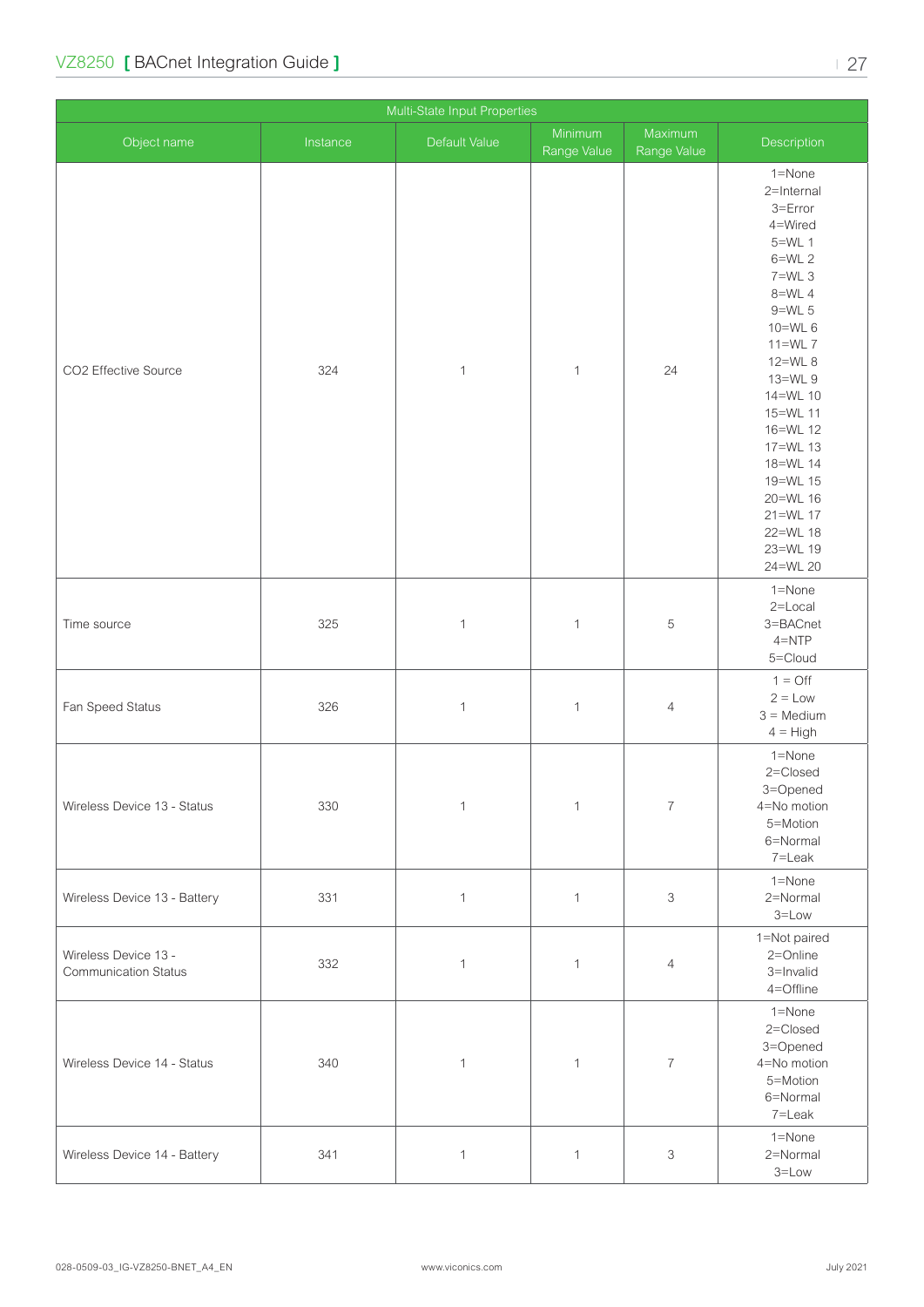|                                                     | Multi-State Input Properties |               |                        |                        |                                                                                     |  |  |
|-----------------------------------------------------|------------------------------|---------------|------------------------|------------------------|-------------------------------------------------------------------------------------|--|--|
| Object name                                         | Instance                     | Default Value | Minimum<br>Range Value | Maximum<br>Range Value | Description                                                                         |  |  |
| Wireless Device 14 -<br><b>Communication Status</b> | 342                          | $\mathbf{1}$  | $\mathbf{1}$           | $\overline{4}$         | 1=Not paired<br>$2 =$ Online<br>3=Invalid<br>4=Offline                              |  |  |
| Wireless Device 15 - Status                         | 350                          | $\mathbf{1}$  | 1                      | 7                      | 1=None<br>2=Closed<br>3=Opened<br>4=No motion<br>5=Motion<br>6=Normal<br>7=Leak     |  |  |
| Wireless Device 15 - Battery                        | 351                          | $\mathbf{1}$  | $\mathbf{1}$           | 3                      | 1=None<br>2=Normal<br>$3 = Low$                                                     |  |  |
| Wireless Device 15 -<br><b>Communication Status</b> | 352                          | $\mathbf{1}$  | 1                      | $\overline{4}$         | 1=Not paired<br>2=Online<br>3=Invalid<br>$4 =$ Offline                              |  |  |
| Wireless Device 16 - Status                         | 360                          | 1             | 1                      | 7                      | $1 =$ None<br>2=Closed<br>3=Opened<br>4=No motion<br>5=Motion<br>6=Normal<br>7=Leak |  |  |
| Wireless Device 16 - Battery                        | 361                          | $\mathbf{1}$  | $\mathbf{1}$           | 3                      | 1=None<br>2=Normal<br>$3 = Low$                                                     |  |  |
| Wireless Device 16 -<br><b>Communication Status</b> | 362                          | $\mathbf{1}$  | 1                      | $\overline{4}$         | 1=Not paired<br>2=Online<br>3=Invalid<br>4=Offline                                  |  |  |
| Wireless Device 17 - Status                         | 370                          | $\mathbf 1$   | $\mathbf{1}$           | $\overline{7}$         | 1=None<br>2=Closed<br>3=Opened<br>4=No motion<br>5=Motion<br>6=Normal<br>7=Leak     |  |  |
| Wireless Device 17 - Battery                        | 371                          | $\mathbf{1}$  | $\mathbf{1}$           | 3                      | 1=None<br>2=Normal<br>$3 = Low$                                                     |  |  |
| Wireless Device 17 -<br><b>Communication Status</b> | 372                          | $\mathbf{1}$  | $\mathbf{1}$           | $\overline{4}$         | 1=Not paired<br>2=Online<br>3=Invalid<br>4=Offline                                  |  |  |
| Wireless Device 18 - Status                         | 380                          | $\mathbf{1}$  | 1                      | $\overline{7}$         | 1=None<br>2=Closed<br>3=Opened<br>4=No motion<br>5=Motion<br>6=Normal<br>7=Leak     |  |  |
| Wireless Device 18 - Battery                        | 381                          | $\mathbf{1}$  | 1                      | 3                      | 1=None<br>2=Normal<br>$3 = Low$                                                     |  |  |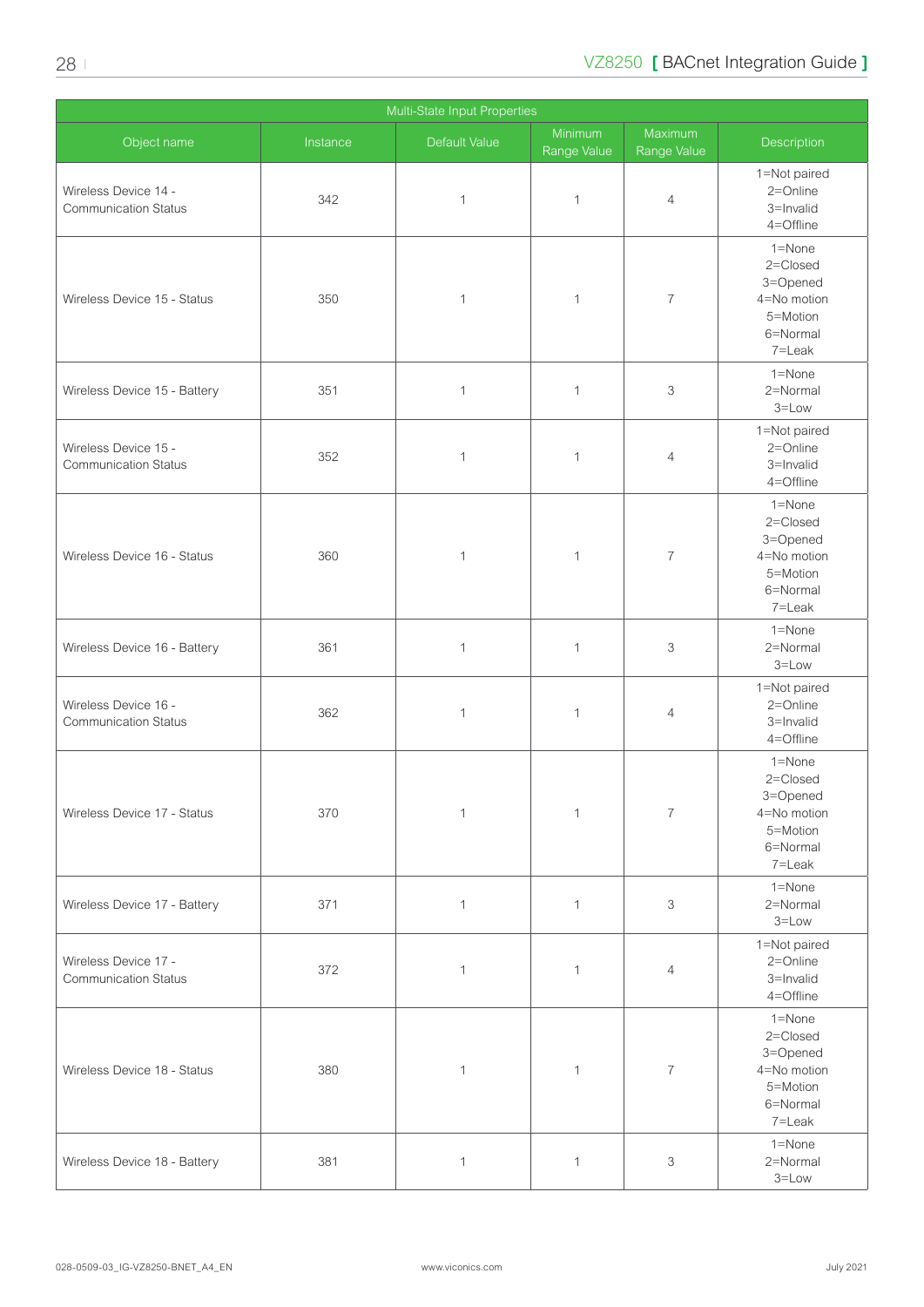| Multi-State Input Properties                        |          |               |                        |                        |                                                                                     |
|-----------------------------------------------------|----------|---------------|------------------------|------------------------|-------------------------------------------------------------------------------------|
| Object name                                         | Instance | Default Value | Minimum<br>Range Value | Maximum<br>Range Value | Description                                                                         |
| Wireless Device 18 -<br><b>Communication Status</b> | 382      | $\mathbf{1}$  | $\mathbf{1}$           | $\overline{4}$         | 1=Not paired<br>2=Online<br>3=Invalid<br>4=Offline                                  |
| Wireless Device 19 - Status                         | 390      | $\mathbf{1}$  | $\mathbf{1}$           | $\overline{7}$         | $1 =$ None<br>2=Closed<br>3=Opened<br>4=No motion<br>5=Motion<br>6=Normal<br>7=Leak |
| Wireless Device 19 - Battery                        | 391      | $\mathbf{1}$  | $\mathbf{1}$           | 3                      | $1 =$ None<br>2=Normal<br>$3 = Low$                                                 |
| Wireless Device 19 -<br><b>Communication Status</b> | 392      | $\mathbf{1}$  | $\mathbf{1}$           | $\overline{4}$         | 1=Not paired<br>2=Online<br>3=Invalid<br>4=Offline                                  |
| Wireless Device 20 - Status                         | 400      | $\mathbf{1}$  | $\mathbf{1}$           | $\overline{7}$         | 1=None<br>2=Closed<br>3=Opened<br>4=No motion<br>5=Motion<br>6=Normal<br>7=Leak     |
| Wireless Device 20 - Battery                        | 401      | $\mathbf{1}$  | $\mathbf{1}$           | 3                      | 1=None<br>2=Normal<br>$3 = Low$                                                     |
| Wireless Device 20 -<br><b>Communication Status</b> | 402      | $\mathbf{1}$  | $\mathbf{1}$           | $\overline{4}$         | 1=Not paired<br>$2 =$ Online<br>3=Invalid<br>4=Offline                              |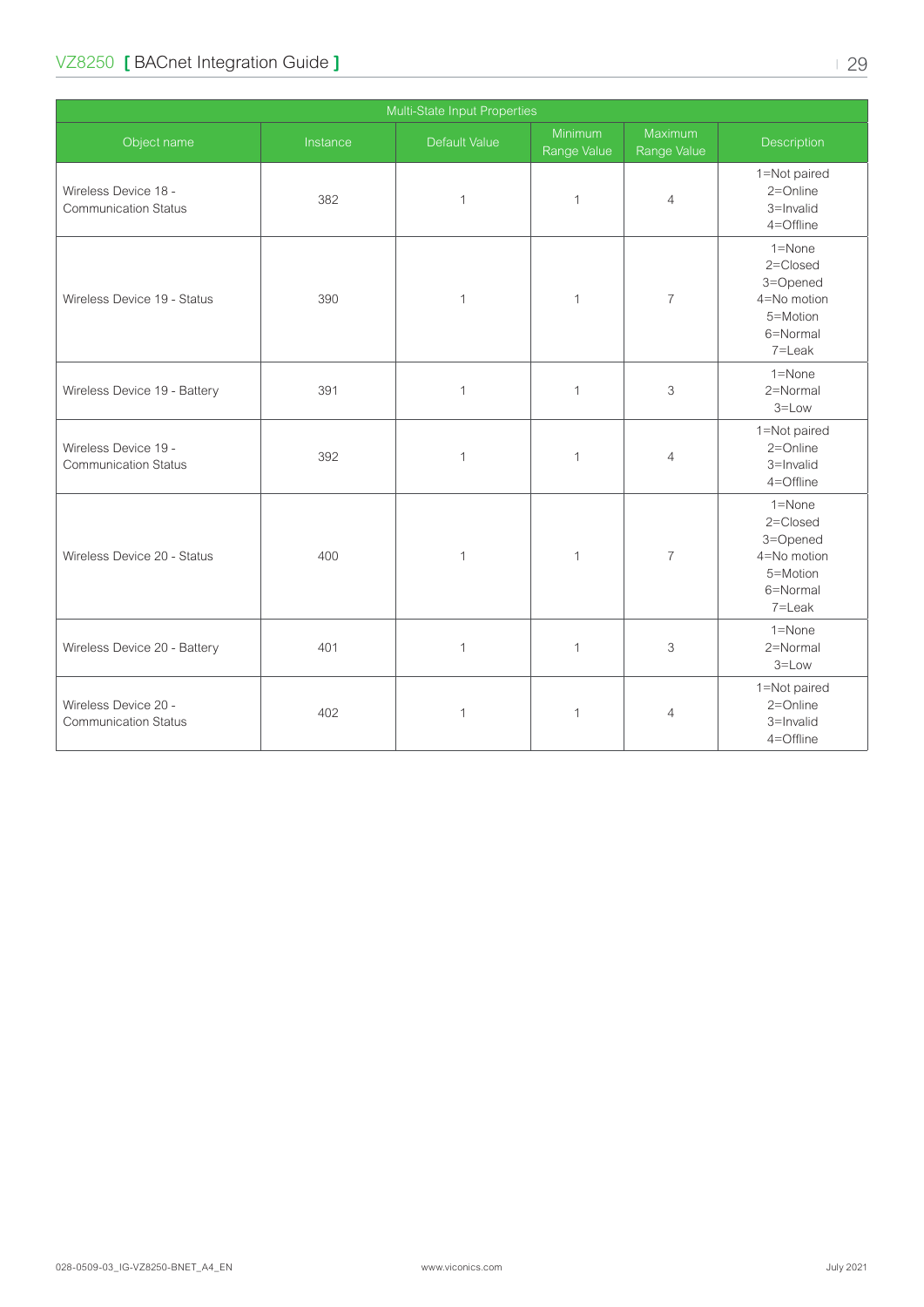## <span id="page-29-0"></span>Multi-State Value Properties

| Multi-State Value Properties      |                           |                           |                        |                           |                                                                                                                                                                                                                                                                                                                    |
|-----------------------------------|---------------------------|---------------------------|------------------------|---------------------------|--------------------------------------------------------------------------------------------------------------------------------------------------------------------------------------------------------------------------------------------------------------------------------------------------------------------|
| Object name                       | Instance                  | Default Value             | Minimum<br>Range Value | Maximum<br>Range<br>Value | Description                                                                                                                                                                                                                                                                                                        |
| Long Message Background<br>Colour | $\mathbf{1}$              | $\mathbf{1}$              | $\mathbf 1$            | 11                        | 1=White<br>2=Green<br>$3 =$ Blue<br>$4 =$ Grey<br>5=Dark grey<br>$6 = Pink$<br>7=Purple<br>8=Red<br>9=Orange<br>10=Black<br>11=Default                                                                                                                                                                             |
| HMI Color                         | $\overline{c}$            | $\mathbf{1}$              | $\mathbf 1$            | 10                        | 1=White<br>$2 =$ Green<br>3=Blue<br>$4 =$ Grey<br>5=Dark grey<br>$6 = Pink$<br>7=Purple<br>8=Red<br>9=Orange<br>10=Black                                                                                                                                                                                           |
| Main Display                      | $\ensuremath{\mathsf{3}}$ | $\ensuremath{\mathsf{3}}$ | $\mathbf{1}$           | 3                         | $1 = Temp.$<br>2=Setpoint<br>$3=T + set$ .                                                                                                                                                                                                                                                                         |
| Display Language                  | $\sqrt{4}$                | $\mathbbm{1}$             | $\mathbf{1}$           | 23                        | 1=English<br>2=French<br>3=Spanish<br>4=Chinese<br>5=Russian<br>6=Arabic<br>7=Bulgarian<br>8=Czech<br>9=Danish<br>10=Dutch<br>11=Finnish<br>12=German<br>13=Hungarian<br>14=Indones.<br>15=Italian<br>16=Norwegian<br>17=Polish<br>18=Portug.<br>19=Slovak<br>20=Swedish<br>21=Turkish<br>22=Japanese<br>23=Hebrew |
| Time Format                       | $\,$ 5 $\,$               | $\mathbf{1}$              | $\mathbf{1}$           | $\sqrt{2}$                | $1 = AM = PM$<br>2=24 Hours                                                                                                                                                                                                                                                                                        |
| Network Units                     | $\,6\,$                   | $\sqrt{2}$                | $\mathbf{1}$           | $\mathbf{2}$              | $1 = S1$<br>2=Imperial                                                                                                                                                                                                                                                                                             |
| Network Language                  | $\overline{7}$            | $\mathbf{1}$              | $\mathbf{1}$           | 3                         | 1=English<br>2=French<br>3=Spanish                                                                                                                                                                                                                                                                                 |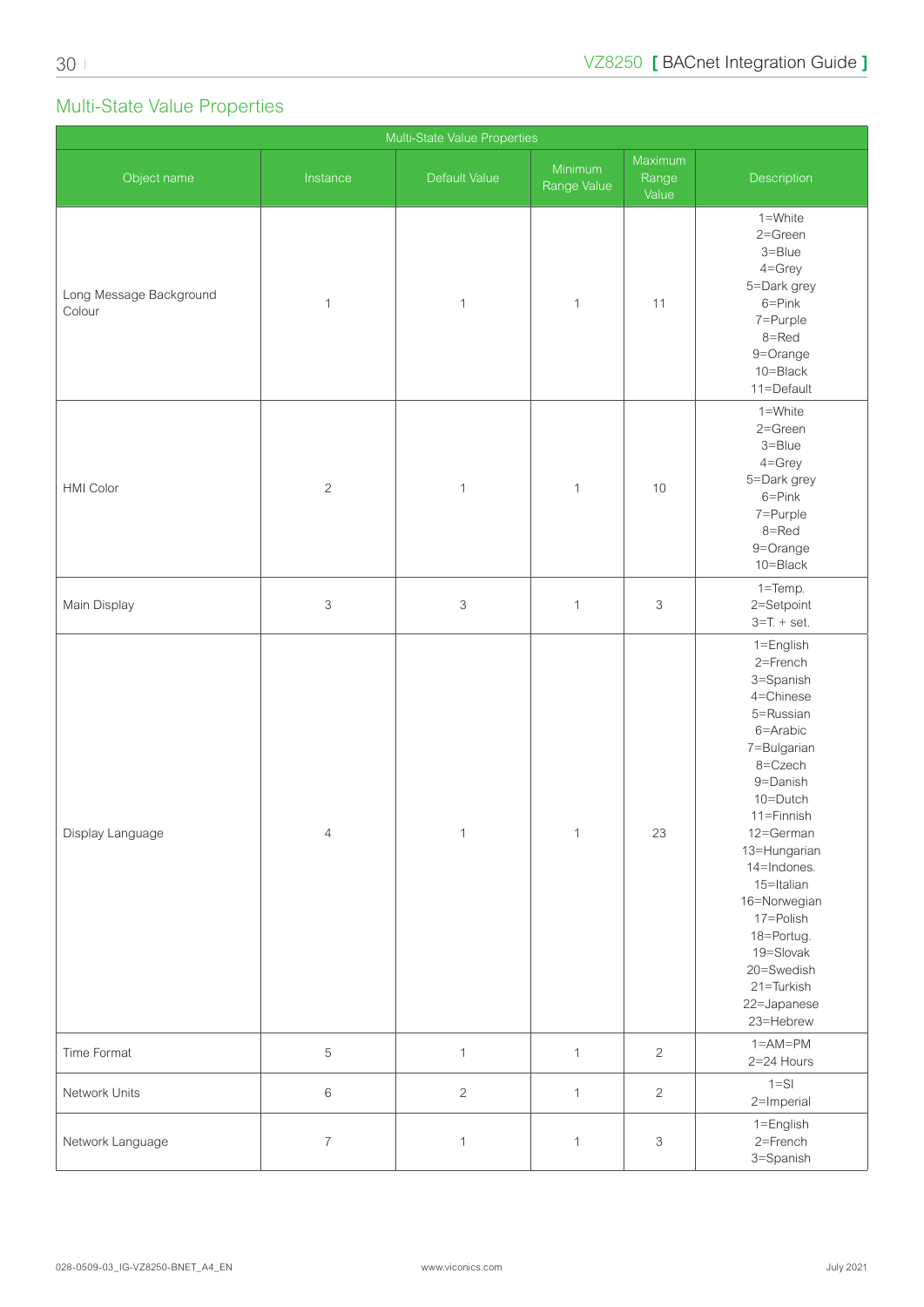| Multi-State Value Properties   |                  |                          |                        |                           |                                                                                      |
|--------------------------------|------------------|--------------------------|------------------------|---------------------------|--------------------------------------------------------------------------------------|
| Object name                    | Instance         | Default Value            | Minimum<br>Range Value | Maximum<br>Range<br>Value | Description                                                                          |
| <b>BACnet Baud Rate</b>        | 8                | $\overline{\mathcal{I}}$ | $\mathbf{1}$           | $\overline{7}$            | $1 = 9600$<br>$2 = 19200$<br>$3 = 38400$<br>4=57600<br>5=76800<br>6=115200<br>7=Auto |
| No Activity Sleep Mode Time    | $\boldsymbol{9}$ | $\mathbf{1}$             | $\mathbf{1}$           | $\overline{c}$            | 1=Disabled<br>2=Enabled                                                              |
| Occupancy Command              | 10               | $\overline{2}$           | $\mathbf{1}$           | 3                         | 1=Loc occ.<br>2=Occupied<br>3=Unocc.                                                 |
| Standby Mode Configuration     | 11               | $\mathbf{1}$             | $\mathbf{1}$           | $\overline{2}$            | 1=Absolute<br>2=Offset                                                               |
| System Mode                    | 16               | $\overline{2}$           | $\mathbf{1}$           | $\overline{2}$            | $1 =$ Off<br>$2 =$ Auto                                                              |
| Use Standby Screen             | 32               | $\mathbf{1}$             | $\mathbf{1}$           | $\overline{4}$            | $1 = No$<br>$2 = Yes$<br>3=Occ. only<br>4=Screen sav                                 |
| UI16 Configuration             | 46               | $\mathbf{1}$             | $\mathbf{1}$           | 5                         | 1=None<br>2=Rem NSB<br>3=Motion NO<br>4=Motion NC<br>5=Window                        |
| UI17 Configuration             | 47               | $\mathbf 1$              | $\mathbf{1}$           | 5                         | 1=None<br>2=Door dry<br>3=Override<br>4=Filter<br>5=Service                          |
| UI19 Configuration             | 49               | $\mathbf{1}$             | $\mathbf{1}$           | $\overline{4}$            | $1 =$ None<br>2=COC/NH<br>3=COC/NC<br>$4 = COS$                                      |
| Temperature Scale              | 51               | $\overline{c}$           | $\mathbf{1}$           | $\overline{2}$            | $1 = \circ C$<br>$2 = P$                                                             |
| Room Humidity Display          | 70               | $\mathbf{1}$             | $\mathbf{1}$           | $\overline{c}$            | 1=Disabled<br>2=Enabled                                                              |
| Enable Smart Recovery          | 71               | $\mathbf{1}$             | $\mathbf{1}$           | $\overline{2}$            | $1 = \text{Off}$<br>$2=On$                                                           |
| Schedule Menu                  | 73               | 3                        | $\mathbf{1}$           | $\overline{4}$            | 1=Disabled<br>2=Enabled<br>3=Dis.no.clk<br>4=En.no.clk                               |
| Actuator Type                  | 81               | $\mathbf{1}$             | $\mathbf{1}$           | 5                         | $1 = 0 - 10V$ DA<br>2=0-10V RA<br>3=2-10V DA<br>4=2-10V RA<br>5=Floating             |
| <b>Baseboard Configuration</b> | 92               | $\mathbf{1}$             | $\mathbf{1}$           | $\overline{4}$            | $1 =$ Relay<br>2=PWM Vac<br>3=Valve NC<br>4=Valve NO                                 |
| UO9 Configuration              | 96               | $\sqrt{2}$               | $\mathbf{1}$           | $\overline{4}$            | 1=Analog<br>2=Binary<br>3=Relay RC<br>4=Relay RH                                     |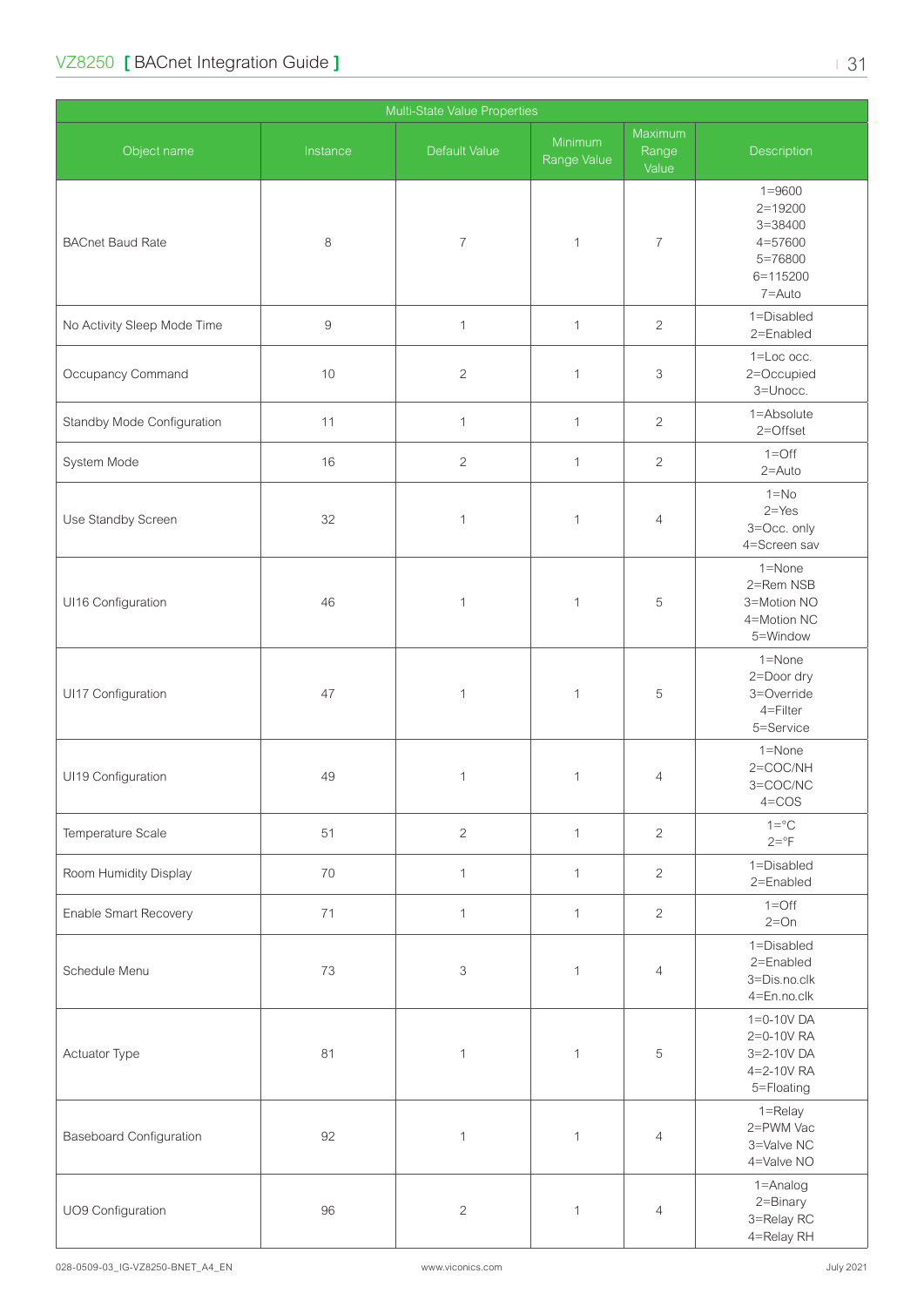| Multi-State Value Properties |          |                |                        |                           |                                                                                                                                                                                                                                                                                                                                                   |
|------------------------------|----------|----------------|------------------------|---------------------------|---------------------------------------------------------------------------------------------------------------------------------------------------------------------------------------------------------------------------------------------------------------------------------------------------------------------------------------------------|
| Object name                  | Instance | Default Value  | Minimum<br>Range Value | Maximum<br>Range<br>Value | Description                                                                                                                                                                                                                                                                                                                                       |
| UO10 Configuration           | 97       | $\sqrt{2}$     | $\mathbf{1}$           | 3                         | 1=Analog<br>2=Binary<br>3=Relay RC                                                                                                                                                                                                                                                                                                                |
| UO11 Configuration           | 98       | $\sqrt{2}$     | $\mathbf{1}$           | $\mathbf{2}$              | $1 =$ Analog<br>2=Binary                                                                                                                                                                                                                                                                                                                          |
| UO12 Configuration           | 99       | $\overline{c}$ | $\mathbf{1}$           | $\overline{2}$            | 1=Analog<br>2=Binary                                                                                                                                                                                                                                                                                                                              |
| French                       | 101      | $\overline{2}$ | $\mathbf{1}$           | $\overline{2}$            | 1=Disabled<br>2=Enabled                                                                                                                                                                                                                                                                                                                           |
| Spanish                      | 102      | $\sqrt{2}$     | $\mathbf{1}$           | $\overline{2}$            | 1=Disabled<br>2=Enabled                                                                                                                                                                                                                                                                                                                           |
| Chinese                      | 103      | $\sqrt{2}$     | $\mathbf{1}$           | $\overline{2}$            | 1=Disabled<br>2=Enabled                                                                                                                                                                                                                                                                                                                           |
| Russian                      | 104      | $\overline{c}$ | $\mathbf{1}$           | $\mathbf{2}$              | 1=Disabled<br>2=Enabled                                                                                                                                                                                                                                                                                                                           |
| Occupancy Source             | 110      | $\mathbf{1}$   | $\mathbf{1}$           | $\mathbf{2}$              | 1=Motion<br>2=Schedule                                                                                                                                                                                                                                                                                                                            |
| Control Status               | 112      | $\mathbf{1}$   | $\mathbf{1}$           | $\mathbf{2}$              | $1 =$ Off<br>$2 =$ Cool<br>3=Heat                                                                                                                                                                                                                                                                                                                 |
| Custom button icon           | 114      | $\mathbf{1}$   | $\mathbf{1}$           | 17                        | 1=Default Button<br>2=No Button<br>3=System Mode Heat/Cool<br>4=System Mode On/Off<br>5=Fan Mode<br>6=Override Button<br>7=Units Button<br>8=Help Button<br>9=Language Button<br>10=Schedule Button<br>11=Lighting Button<br>12=Blind Button<br>13=Lamp Button<br>14=Energy Button<br>15=Make Room Button<br>16=Setting Button<br>17=Timer Button |
| Custom button behavior       | 115      | $\mathbf{1}$   | $\mathbf{1}$           | 12                        | 1=Default function<br>2=No function<br>3=System mode function<br>4=Fan function<br>5=Override function<br>6=Schedule function<br>7=Units function<br>8=Help function<br>9=Language function<br>10=Configuration function<br>11=Custom function<br>12=Standby function                                                                             |
| Arabic                       | 120      | $\mathbf{1}$   | $\mathbf{1}$           | $\mathbf{2}$              | 1=Disabled<br>2=Enabled                                                                                                                                                                                                                                                                                                                           |
| Czech                        | 122      | $\mathbf{1}$   | $\mathbf{1}$           | $\mathbf{2}$              | 1=Disabled<br>2=Enabled                                                                                                                                                                                                                                                                                                                           |
| Danish                       | 123      | $\mathbf{1}$   | $\mathbf{1}$           | $\overline{2}$            | 1=Disabled<br>2=Enabled                                                                                                                                                                                                                                                                                                                           |
| Dutch                        | 124      | $\mathbf{1}$   | $\mathbf{1}$           | $\overline{c}$            | 1=Disabled<br>2=Enabled                                                                                                                                                                                                                                                                                                                           |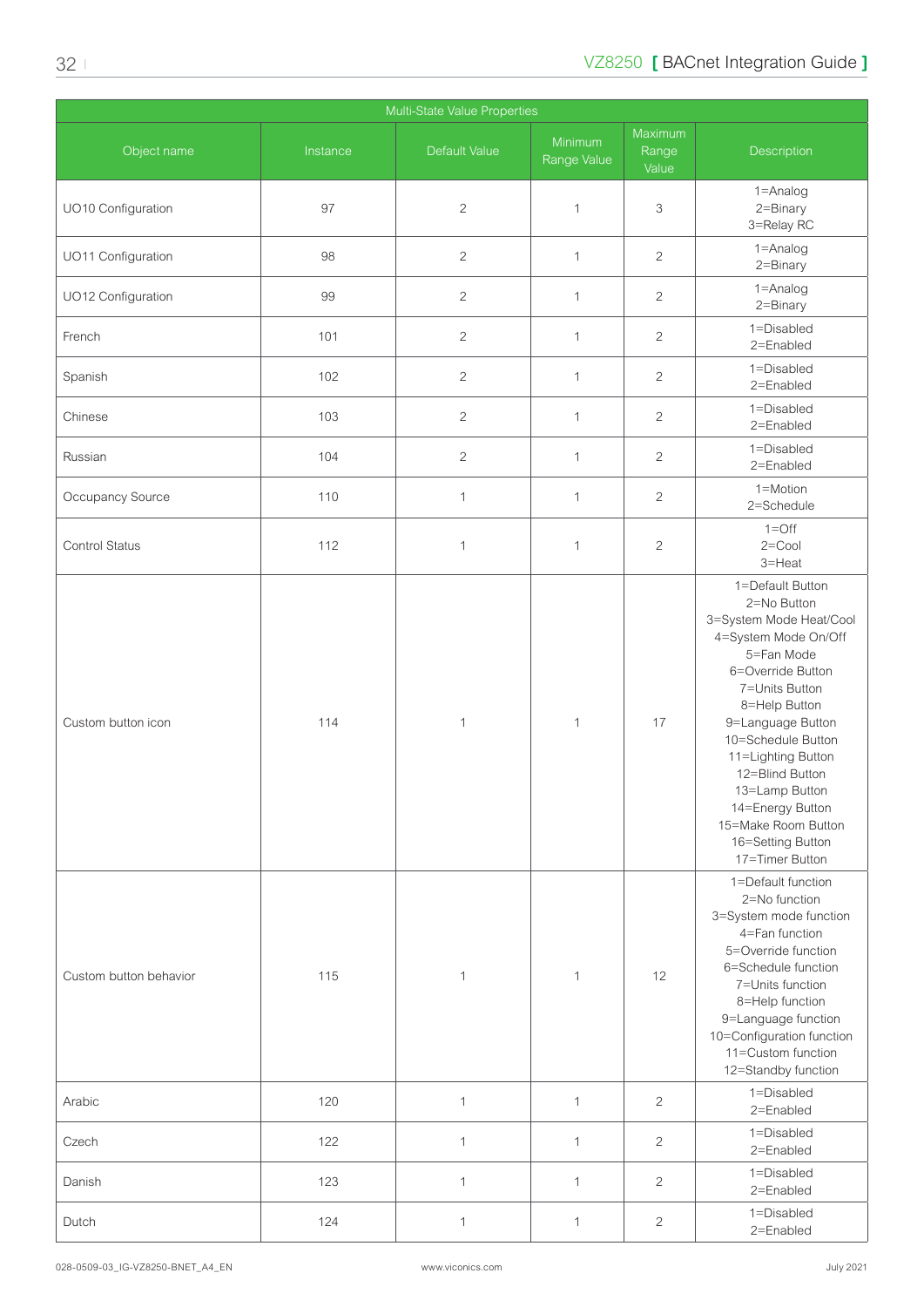| Multi-State Value Properties |          |                           |                        |                           |                                                   |
|------------------------------|----------|---------------------------|------------------------|---------------------------|---------------------------------------------------|
| Object name                  | Instance | Default Value             | Minimum<br>Range Value | Maximum<br>Range<br>Value | Description                                       |
| Finnish                      | 125      | $\mathbf{1}$              | $\mathbf{1}$           | $\overline{2}$            | 1=Disabled<br>2=Enabled                           |
| German                       | 126      | $\mathbf 1$               | $\mathbf{1}$           | $\overline{2}$            | 1=Disabled<br>2=Enabled                           |
| Hungarian                    | 127      | $\ensuremath{\mathsf{1}}$ | $\mathbf{1}$           | $\overline{2}$            | 1=Disabled<br>2=Enabled                           |
| Indonesian                   | 128      | $\mathbf{1}$              | $\mathbf{1}$           | $\mathbf{2}$              | 1=Disabled<br>2=Enabled                           |
| Italian                      | 129      | $\mathbf 1$               | $\mathbf{1}$           | $\mathbf{2}$              | 1=Disabled<br>2=Enabled                           |
| Norwegian                    | 130      | $\mathbf{1}$              | $\mathbf{1}$           | $\overline{c}$            | 1=Disabled<br>2=Enabled                           |
| Polish                       | 131      | 1                         | $\mathbf{1}$           | $\overline{2}$            | 1=Disabled<br>2=Enabled                           |
| Portuguese                   | 132      | $\mathbf{1}$              | $\mathbf{1}$           | $\overline{2}$            | 1=Disabled<br>2=Enabled                           |
| Slovak                       | 133      | $\mathbf{1}$              | $\mathbf{1}$           | $\overline{2}$            | 1=Disabled<br>2=Enabled                           |
| Swedish                      | 134      | $\mathbf{1}$              | $\mathbf{1}$           | $\mathbf{2}$              | 1=Disabled<br>2=Enabled                           |
| Turkish                      | 135      | $\mathbf{1}$              | $\mathbf{1}$           | $\mathbf{2}$              | 1=Disabled<br>2=Enabled                           |
| Schedule Type                | 136      | $\mathbf{1}$              | $\mathbf{1}$           | 3                         | $1=7$ days<br>$2=5+2$ days<br>$3 = 5 + 1 + 1$ day |
| UI16 Input Type              | 138      | $\sqrt{2}$                | $\mathbf{1}$           | 3                         | 1=Therm.<br>2=Binary<br>3=Voltage                 |
| UI17 Input Type              | 139      | $\sqrt{2}$                | $\mathbf 1$            | 3                         | 1=Therm.<br>2=Binary<br>3=Voltage                 |
| UI19 Input Type              | 140      | $\mathbf 1$               | $\mathbf{1}$           | $\ensuremath{\mathsf{3}}$ | 1=Therm.<br>2=Binary<br>3=Voltage                 |
| UI20 Input Type              | 141      | $\mathbf{1}$              | $\mathbf{1}$           | 3                         | 1=Therm.<br>2=Binary<br>3=Voltage                 |
| UI22 Input Type              | 142      | $\mathbf{1}$              | $\mathbf{1}$           | 3                         | $1 =$ Therm.<br>2=Binary<br>3=Voltage             |
| UI23 Input Type              | 143      | $\mathbf{1}$              | $\mathbf{1}$           | 3                         | $1 =$ Therm.<br>2=Binary<br>3=Voltage             |
| UI24 Input Type              | 144      | $\ensuremath{\mathsf{3}}$ | $\mathbf{1}$           | 3                         | $1 =$ Therm.<br>2=Binary<br>3=Voltage             |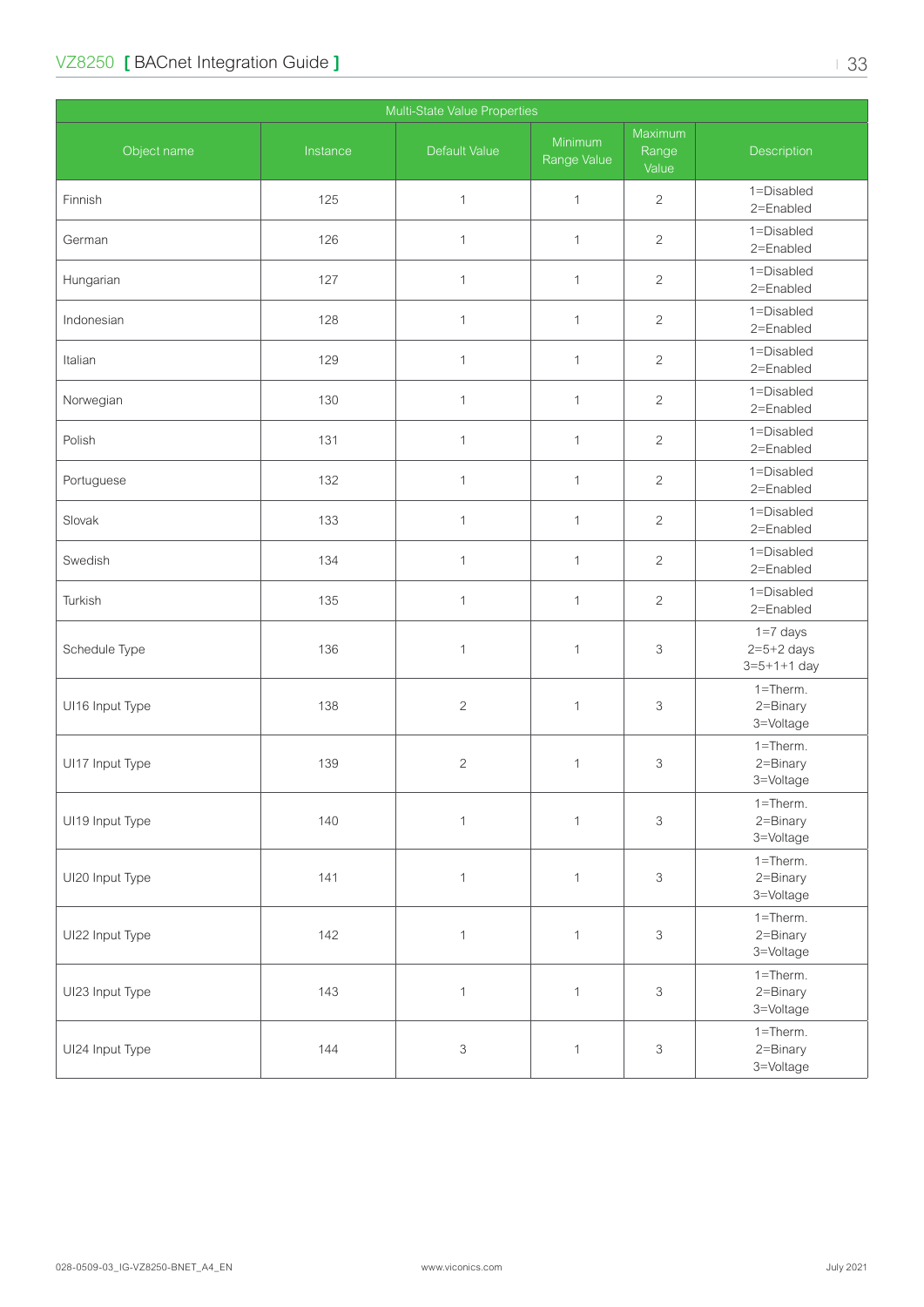| Multi-State Value Properties |          |               |                        |                           |                                                                                                                                                                                                                                                                                   |
|------------------------------|----------|---------------|------------------------|---------------------------|-----------------------------------------------------------------------------------------------------------------------------------------------------------------------------------------------------------------------------------------------------------------------------------|
| Object name                  | Instance | Default Value | Minimum<br>Range Value | Maximum<br>Range<br>Value | Description                                                                                                                                                                                                                                                                       |
| Room Temperature Sensor      | 145      | $\mathbf{1}$  | $\mathbf{1}$           | 23                        | 1=Wired<br>2=Internal<br>3=WLIO<br>$4=WL$ 1<br>$5=WL$ 2<br>$6=WL$ 3<br>$7=WL$ 4<br>$8=WL$ 5<br>$9=WL$ 6<br>10=WL 7<br>$11=WL8$<br>12=WL 9<br>13=WL 10<br>14=WL 11<br>15=WL 12<br>16=WL 13<br>17=WL 14<br>18=WL 15<br>19=WL 16<br>20=WL 17<br>$21 = WL$ 18<br>22=WL 19<br>23=WL 20 |
| CO2 Display                  | 146      | $\mathbf{2}$  | $\mathbf{1}$           | $\sqrt{2}$                | 1=Disabled<br>2=Enabled                                                                                                                                                                                                                                                           |
| CO2 Autocalibration          | 147      | $\mathbf{2}$  | $\mathbf{1}$           | $\overline{c}$            | 1=Disabled<br>2=Enabled                                                                                                                                                                                                                                                           |
| Lock Screen                  | 148      | $\mathbf{1}$  | $\mathbf{1}$           | $\sqrt{2}$                | $1 = No$<br>$2 = Yes$                                                                                                                                                                                                                                                             |
| Relative humidity sensor     | 149      | $\sqrt{2}$    | $\mathbf{1}$           | 22                        | 1=None<br>2=Internal<br>$3=WL$ 1<br>$4=WL$ 2<br>$5=WL$ 3<br>$6=WL$ 4<br>$7=WL$ 5<br>$8=$ WL $6$<br>$9=WL$ 7<br>10=WL 8<br>$11=WL9$<br>12=WL 10<br>13=WL 11<br>14=WL 12<br>15=WL 13<br>16=WL 14<br>17=WL 15<br>18=WL 16<br>19=WL 17<br>20=WL 18<br>21=WL 19<br>22=WL 20            |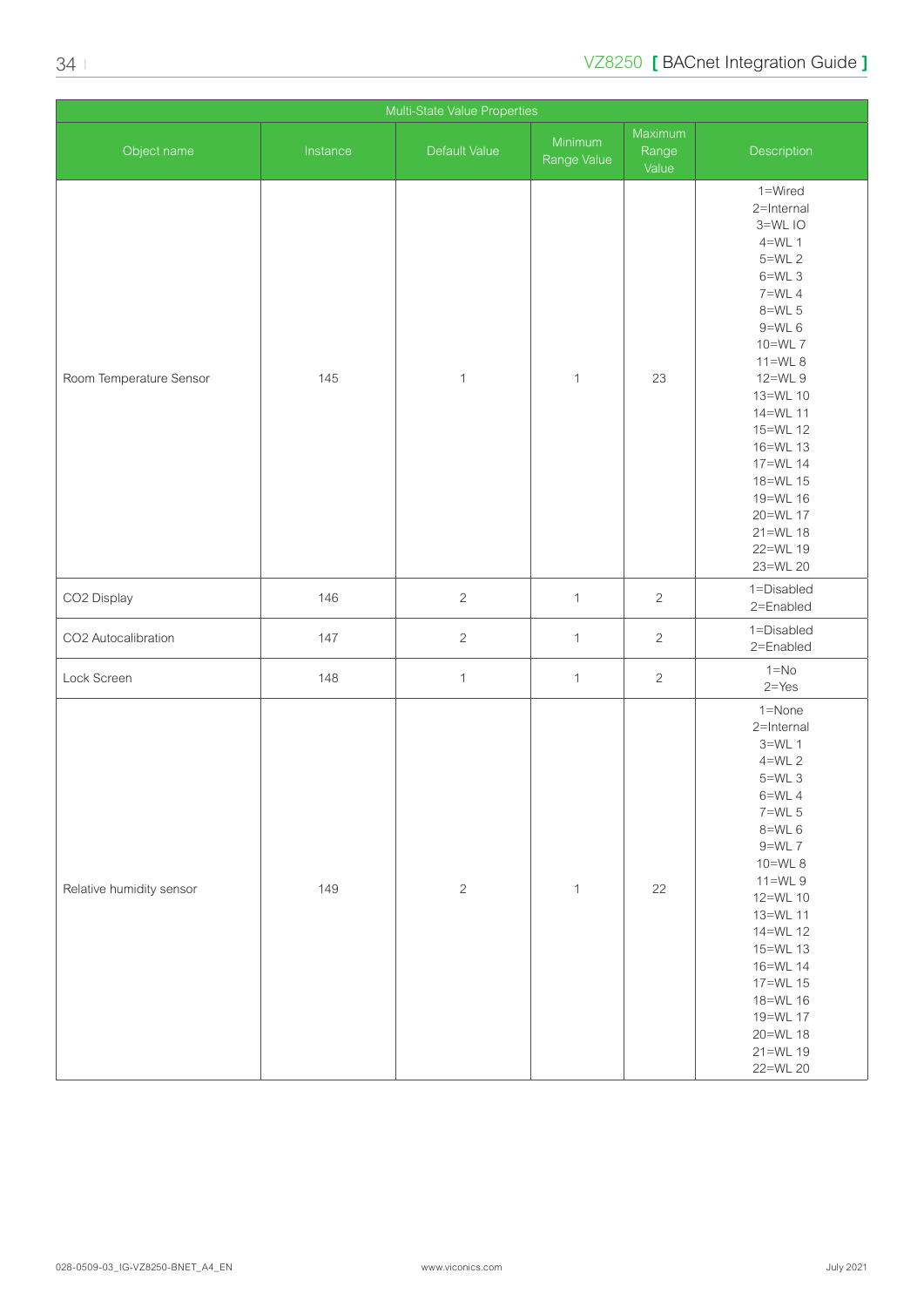| Multi-State Value Properties |          |                |                        |                           |                                                                                                                                                                                                                                                                    |
|------------------------------|----------|----------------|------------------------|---------------------------|--------------------------------------------------------------------------------------------------------------------------------------------------------------------------------------------------------------------------------------------------------------------|
| Object name                  | Instance | Default Value  | Minimum<br>Range Value | Maximum<br>Range<br>Value | Description                                                                                                                                                                                                                                                        |
| CO2 source                   | 150      | $\sqrt{2}$     | $\mathbf{1}$           | 22                        | 1=None<br>2=Local<br>$3=WL$ 1<br>$4=WL$ 2<br>$5=WL$ 3<br>$6=WL$ 4<br>$7=WL$ 5<br>$8=WL$ 6<br>$9=WL$ 7<br>10=WL 8<br>$11=$ WL 9<br>12=WL 10<br>13=WL 11<br>14=WL 12<br>15=WL 13<br>16=WL 14<br>17=WL 15<br>18=WL 16<br>19=WL 17<br>20=WL 18<br>21=WL 19<br>22=WL 20 |
| Temperature Alarm Enabled    | 151      | $\mathbf{1}$   | $\mathbf{1}$           | $\overline{c}$            | $1 =$ Off<br>$2=On$                                                                                                                                                                                                                                                |
| <b>ADR Permission</b>        | 152      | $\mathbf{1}$   | $\mathbf{1}$           | $\overline{c}$            | $1 = \bigcirc$<br>$2=On$                                                                                                                                                                                                                                           |
| Fan Type                     | 154      | $\mathbf{1}$   | $\mathbf{1}$           | 5                         | 1=None<br>2=Par. on/off<br>3=Ser. on/off<br>4=Par. ECM<br>5=Ser. ECM                                                                                                                                                                                               |
| Japanese                     | 155      | $\mathbf{1}$   | $\mathbf{1}$           | $\overline{c}$            | 1=Disabled<br>2=Enabled                                                                                                                                                                                                                                            |
| Hebrew                       | 156      | $\overline{1}$ | $\overline{1}$         | $\sqrt{2}$                | 1=Disabled<br>2=Enabled                                                                                                                                                                                                                                            |
| Duct Heater Configuration    | 160      | $\mathbf{1}$   | $\mathbf{1}$           | $\boldsymbol{9}$          | 1=0-10V DA<br>2=0-10V RA<br>3=2-10V DA<br>4=2-10V RA<br>5=Floating<br>6=On/Off<br>7=PWM Vac<br>8=Valve NC<br>9=Valve NO,                                                                                                                                           |
| VAV Box Type                 | 170      | $\sqrt{2}$     | $\mathbf{1}$           | $\overline{c}$            | $1 = PD$<br>$2=PI$                                                                                                                                                                                                                                                 |
| Reheat Configuration         | 171      | $\mathbf{1}$   | $\mathbf{1}$           | 5                         | 1=None<br>2=Duct only<br>3=Base only<br>4=Duct+base<br>5=Base+duct                                                                                                                                                                                                 |
| Damper Override              | 172      | $\mathbf 1$    | $\mathbf{1}$           | $\,$ 6 $\,$               | 1=None<br>2=Minimum<br>3=Max. cool<br>4=Close<br>5=Reheat<br>6=Open                                                                                                                                                                                                |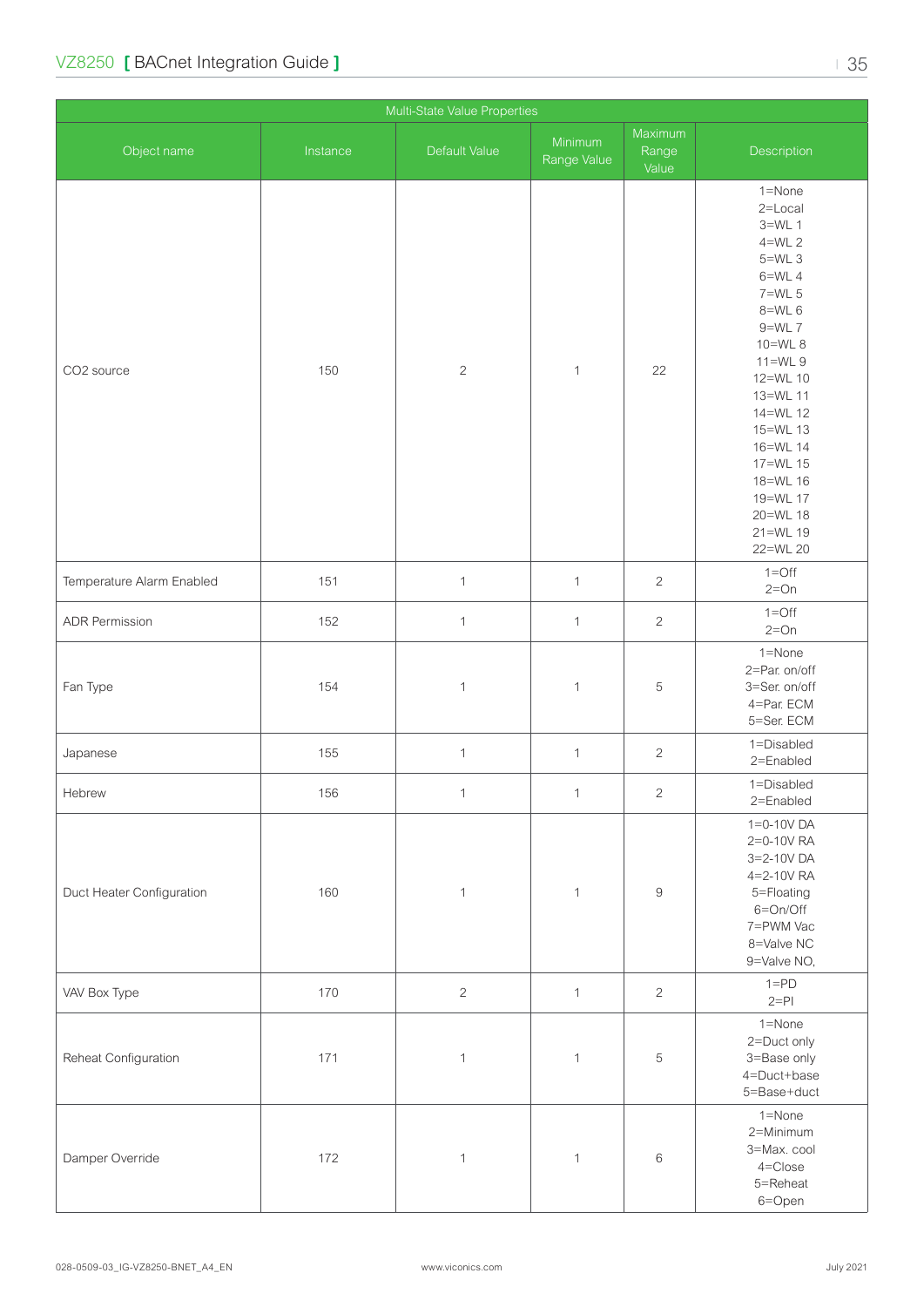| Multi-State Value Properties   |          |                |                        |                           |                                                                                                              |
|--------------------------------|----------|----------------|------------------------|---------------------------|--------------------------------------------------------------------------------------------------------------|
| Object name                    | Instance | Default Value  | Minimum<br>Range Value | Maximum<br>Range<br>Value | Description                                                                                                  |
| Zone Control Mode              | 173      | $\mathbf{1}$   | $\mathbf{1}$           | $\overline{c}$            | $1 =$ Cool<br>2=Heat                                                                                         |
| Display the Fan Status icon    | 180      | $\overline{c}$ | $\mathbf{1}$           | $\overline{2}$            | 1=Disabled<br>2=Enabled                                                                                      |
| Display the System Status icon | 181      | $\sqrt{2}$     | $\mathbf{1}$           | $\sqrt{2}$                | 1=Disabled<br>2=Enabled                                                                                      |
| Display the Help button        | 182      | $\mathbf{2}$   | $\mathbf{1}$           | $\mathbf{2}$              | 1=Disabled<br>2=Enabled                                                                                      |
| Wireless Device 1 - Function   | 210      | $\,6$          | 1                      | $\boldsymbol{9}$          | 1=None<br>2=Window<br>3=Door<br>4=Motion<br>5=Env. data<br>6=Remove<br>7=Water<br>8=Refrig.<br>9=Freezer     |
| Wireless Device 2 - Function   | 220      | $\,6$          | $\mathbf{1}$           | $\boldsymbol{9}$          | 1=None<br>2=Window<br>3=Door<br>4=Motion<br>5=Env. data<br>6=Remove<br>7=Water<br>8=Refrig.<br>9=Freezer     |
| Wireless Device 3 - Function   | 230      | $\,6$          | 1                      | $\boldsymbol{9}$          | 1=None<br>2=Window<br>3=Door<br>4=Motion<br>5=Env. data<br>6=Remove<br>7=Water<br>8=Refrig.<br>9=Freezer     |
| Wireless Device 4 - Function   | 240      | $\,6$          | $\mathbf{1}$           | $\,9$                     | $1 =$ None<br>2=Window<br>3=Door<br>4=Motion<br>5=Env. data<br>6=Remove<br>7=Water<br>8=Refrig.<br>9=Freezer |
| Wireless Device 5 - Function   | 250      | $\,6$          | 1                      | $\boldsymbol{9}$          | 1=None<br>2=Window<br>3=Door<br>4=Motion<br>5=Env. data<br>6=Remove<br>7=Water<br>8=Refrig.<br>9=Freezer     |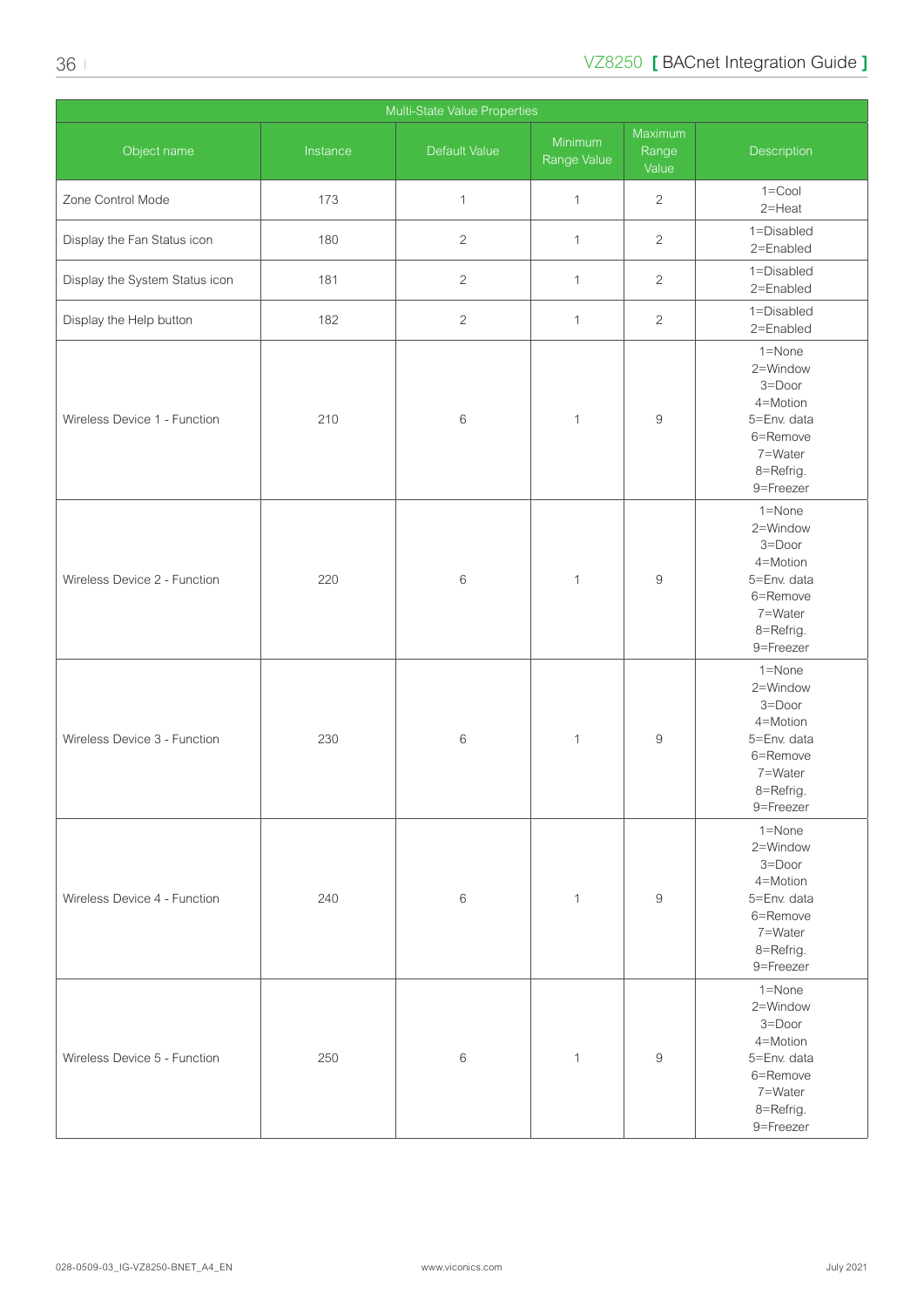| Multi-State Value Properties  |          |               |                        |                           |                                                                                                          |
|-------------------------------|----------|---------------|------------------------|---------------------------|----------------------------------------------------------------------------------------------------------|
| Object name                   | Instance | Default Value | Minimum<br>Range Value | Maximum<br>Range<br>Value | Description                                                                                              |
| Wireless Device 6 - Function  | 260      | 6             | $\mathbf{1}$           | $\boldsymbol{9}$          | 1=None<br>2=Window<br>3=Door<br>4=Motion<br>5=Env. data<br>6=Remove<br>7=Water<br>8=Refrig.<br>9=Freezer |
| Wireless Device 7 - Function  | 270      | $\,6$         | $\mathbf{1}$           | $\boldsymbol{9}$          | 1=None<br>2=Window<br>3=Door<br>4=Motion<br>5=Env. data<br>6=Remove<br>7=Water<br>8=Refrig.<br>9=Freezer |
| Wireless Device 8 - Function  | 280      | 6             | $\mathbf{1}$           | $\boldsymbol{9}$          | 1=None<br>2=Window<br>3=Door<br>4=Motion<br>5=Env. data<br>6=Remove<br>7=Water<br>8=Refrig.<br>9=Freezer |
| Wireless Device 9 - Function  | 290      | 6             | $\mathbf{1}$           | $\boldsymbol{9}$          | 1=None<br>2=Window<br>3=Door<br>4=Motion<br>5=Env. data<br>6=Remove<br>7=Water<br>8=Refrig.<br>9=Freezer |
| Wireless Device 10 - Function | 300      | 6             | $\mathbf{1}$           | $\boldsymbol{9}$          | 1=None<br>2=Window<br>3=Door<br>4=Motion<br>5=Env. data<br>6=Remove<br>7=Water<br>8=Refrig.<br>9=Freezer |
| Wireless Device 11 - Function | 310      | 6             | $\mathbf{1}$           | $\boldsymbol{9}$          | 1=None<br>2=Window<br>3=Door<br>4=Motion<br>5=Env. data<br>6=Remove<br>7=Water<br>8=Refrig.<br>9=Freezer |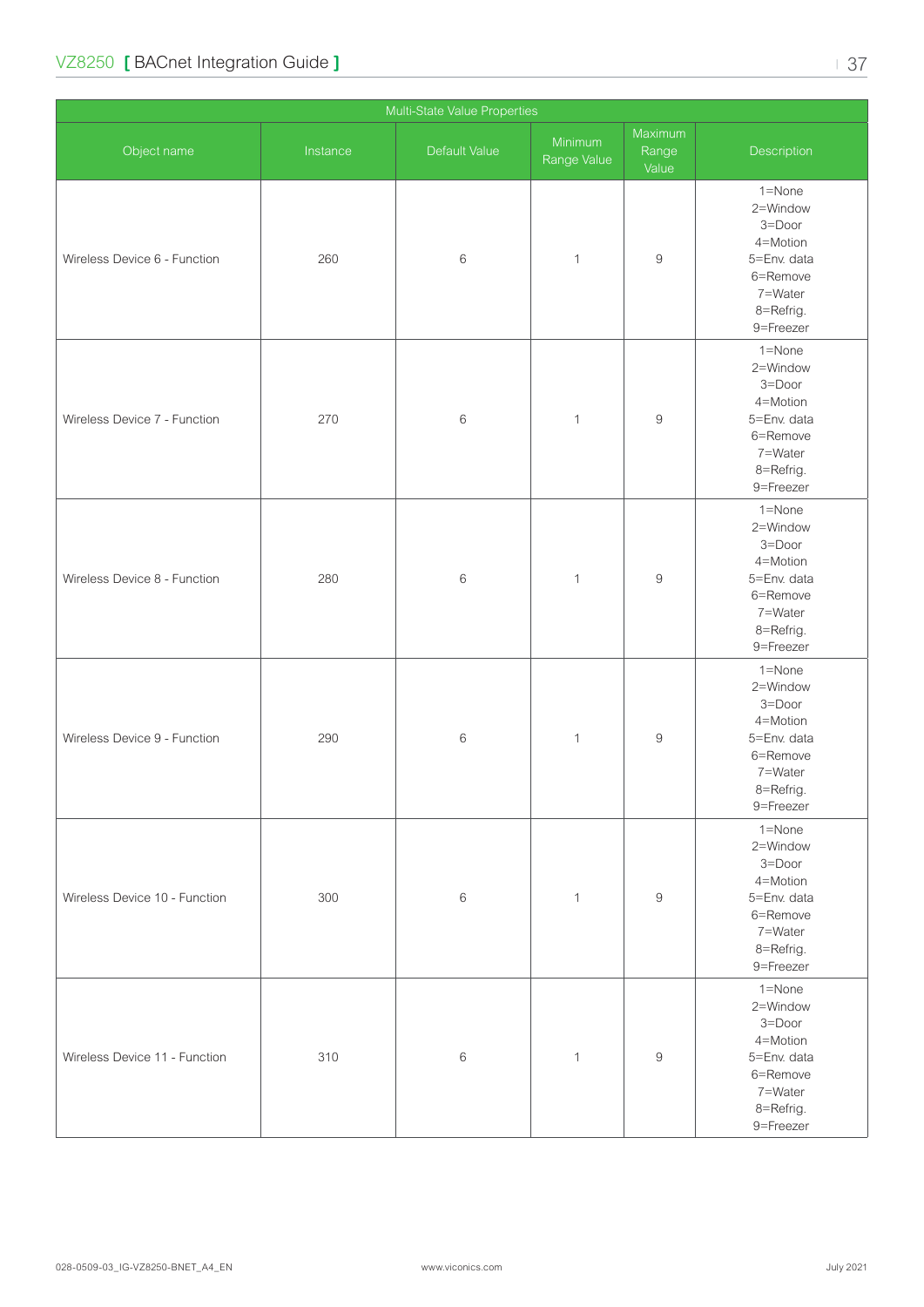| Multi-State Value Properties  |          |               |                        |                           |                                                                                                          |
|-------------------------------|----------|---------------|------------------------|---------------------------|----------------------------------------------------------------------------------------------------------|
| Object name                   | Instance | Default Value | Minimum<br>Range Value | Maximum<br>Range<br>Value | Description                                                                                              |
| Wireless Device 12 - Function | 320      | 6             | $\mathbf 1$            | $\boldsymbol{9}$          | 1=None<br>2=Window<br>3=Door<br>4=Motion<br>5=Env. data<br>6=Remove<br>7=Water<br>8=Refrig.<br>9=Freezer |
| Wireless Device 13 - Function | 330      | $\,6$         | $\mathbf{1}$           | $\hbox{9}$                | 1=None<br>2=Window<br>3=Door<br>4=Motion<br>5=Env. data<br>6=Remove<br>7=Water<br>8=Refrig.<br>9=Freezer |
| Wireless Device 14 - Function | 340      | 6             | $\mathbf{1}$           | $\boldsymbol{9}$          | 1=None<br>2=Window<br>3=Door<br>4=Motion<br>5=Env. data<br>6=Remove<br>7=Water<br>8=Refrig.<br>9=Freezer |
| Wireless Device 15 - Function | 350      | 6             | $\mathbf{1}$           | $\boldsymbol{9}$          | 1=None<br>2=Window<br>3=Door<br>4=Motion<br>5=Env. data<br>6=Remove<br>7=Water<br>8=Refrig.<br>9=Freezer |
| Wireless Device 16 - Function | 360      | $\,6$         | $\mathbf{1}$           | $\boldsymbol{9}$          | 1=None<br>2=Window<br>3=Door<br>4=Motion<br>5=Env. data<br>6=Remove<br>7=Water<br>8=Refrig.<br>9=Freezer |
| Wireless Device 17 - Function | 370      | $\,6$         | $\mathbf{1}$           | $\boldsymbol{9}$          | 1=None<br>2=Window<br>3=Door<br>4=Motion<br>5=Env. data<br>6=Remove<br>7=Water<br>8=Refrig.<br>9=Freezer |